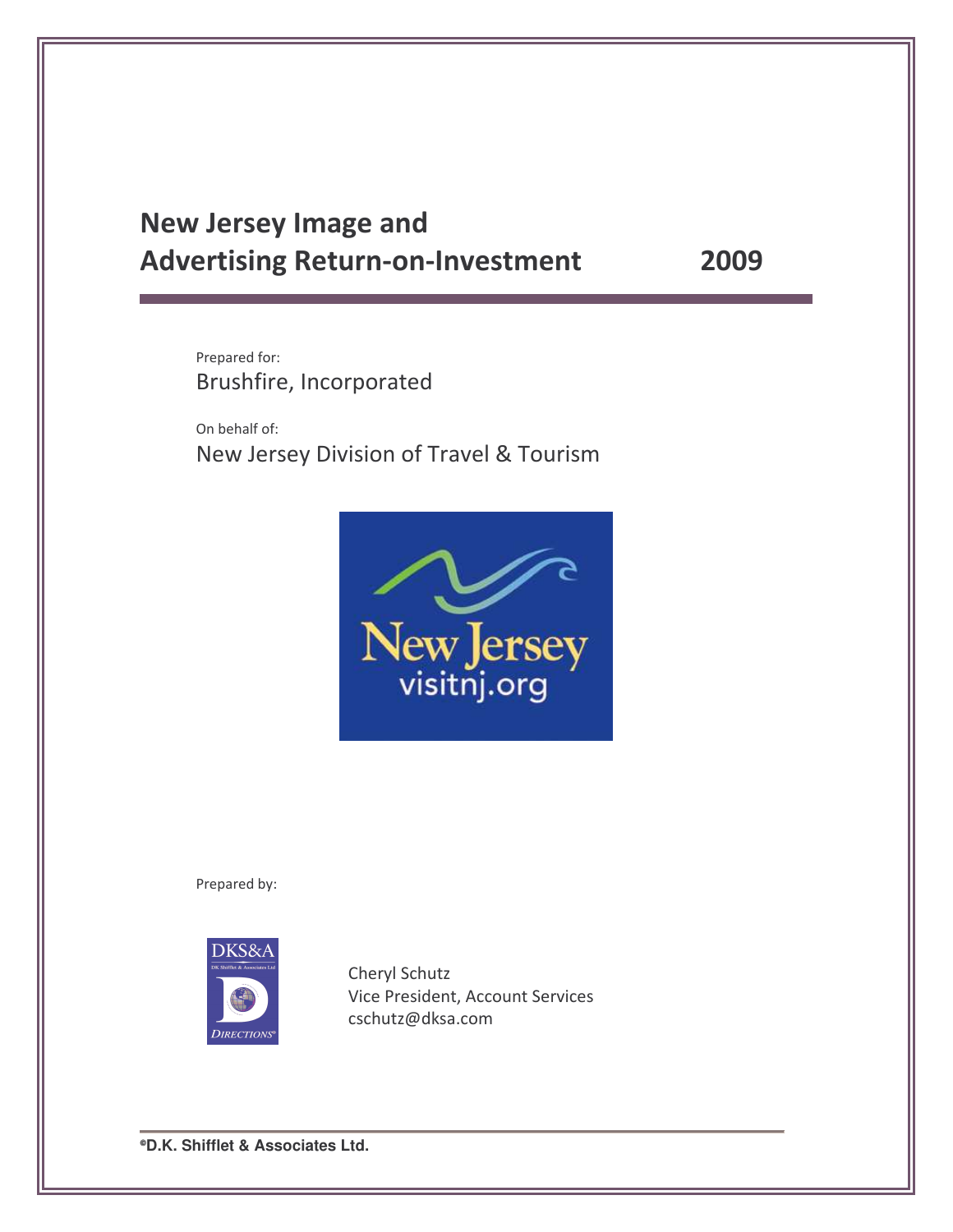# **TABLE OF CONTENTS**

| <b>Introduction</b>                     | 3  |
|-----------------------------------------|----|
| <b>Executive Summary</b>                | 4  |
| <b>Detailed Findings</b>                | 6  |
| Travel Purpose & Considerations         | 6  |
| <b>Trip Planning</b>                    | 8  |
| Awareness                               | 16 |
| <b>Activities</b>                       | 18 |
| Image                                   | 19 |
| Return-on-Investment (ROI)              | 23 |
| Intent to Return & Recommendations      | 27 |
| <b>Conclusion &amp; Recommendations</b> | 28 |
| <b>Appendix</b>                         | 31 |
| <b>Survey Methodology</b>               | 31 |
| <b>Statistical Testing</b>              | 32 |
| <b>Survey Questionnaire</b>             | 33 |
| Day-trips Chart                         | 73 |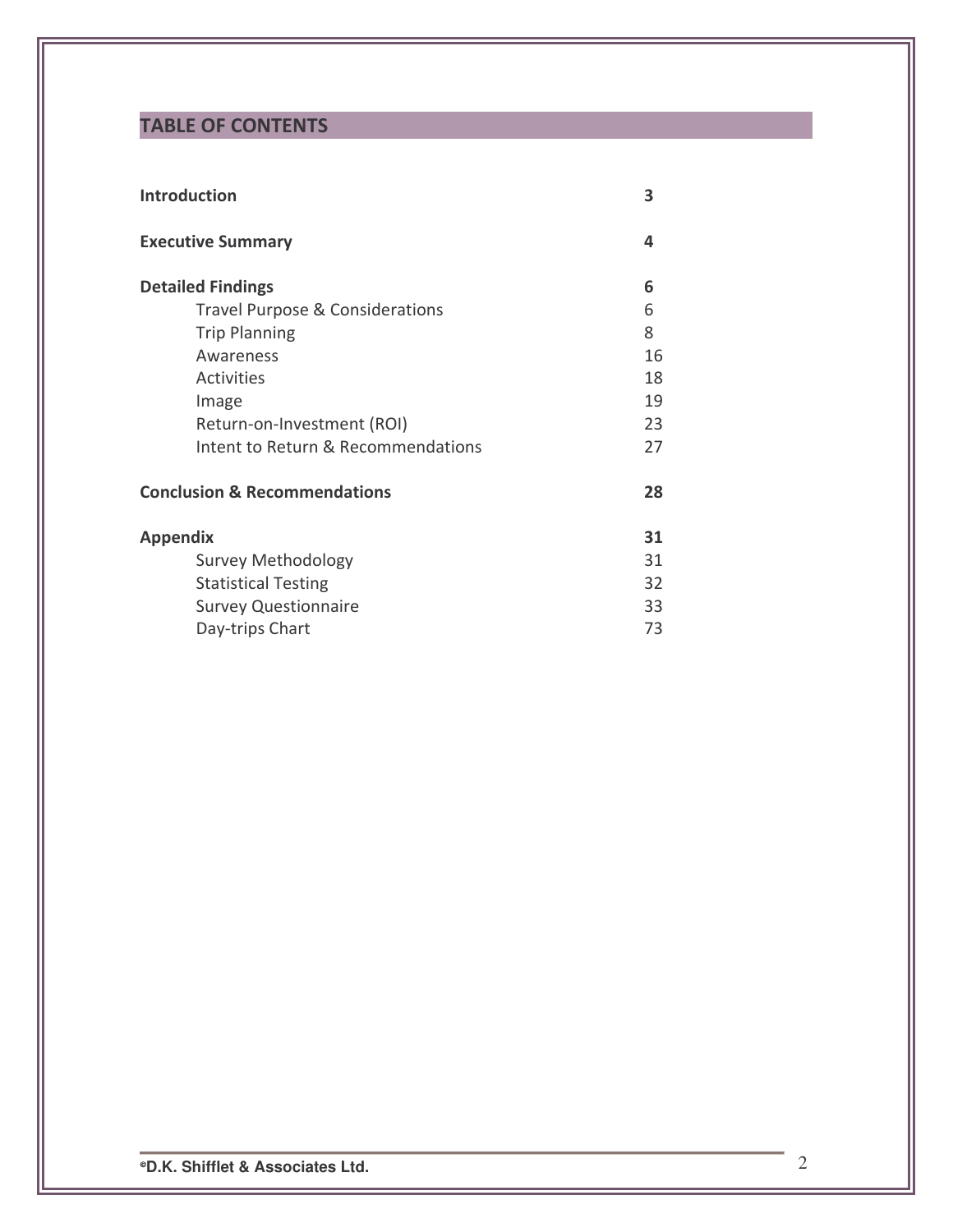## **INTRODUCTION**

D.K. Shifflet & Associates Ltd. (DKSA) is pleased to present research results for the 2009 New Jersey Image and Advertising Return-on-Investment Study. The New Jersey Division of Travel & Tourism requested research to study the image of New Jersey as a travel destination and to determine the return-on-investment (ROI) of its 2009 television advertising campaign.

The objective of this research study is twofold. As in the past, it is to provide measures of perceptions of New Jersey as a travel destination among travelers to New Jersey, New York and Pennsylvania. In addition, the 2009 study has been expanded to include the estimation of the ROI for the 2009 television campaign for the markets targeted by the campaign. To that end, DKSA designed the following research to help identify positive and negative images of the State and to determine specific advertising awareness, influence on consideration and actual visitation and incremental spending that can be attributed to the New Jersey television advertising.

The study surveyed travelers from New Jersey's key origin markets, Connecticut, Maryland, New Jersey, New York, and Pennsylvania and Washington D.C., which account for 80% of all New Jersey travel. Qualified survey respondents were those who took a leisure trip in the last 12 months or planned to take a trip in the next 12 months. This represents a change from the 2006 sample plan in which qualified respondents had taken or planned to take a trip specifically to New Jersey, New York or Pennsylvania in the past or next 12 months. This revision was required for the ROI portion of the study inr which it was important to determine advertising awareness of all potential travelers from the target geography not just those traveling to New Jersey, New York and Pennsylvania.

The following report will detail the survey findings and provide recommendations for action aimed at highlighting the State's tourism strengths and address its weaknesses. An analysis of travel considerations in general followed by consideration and image of travel to New Jersey as compared to New York and Pennsylvania will be presented. The report will culminate in a return-on-investment analysis of the 2009 New Jersey television campaign.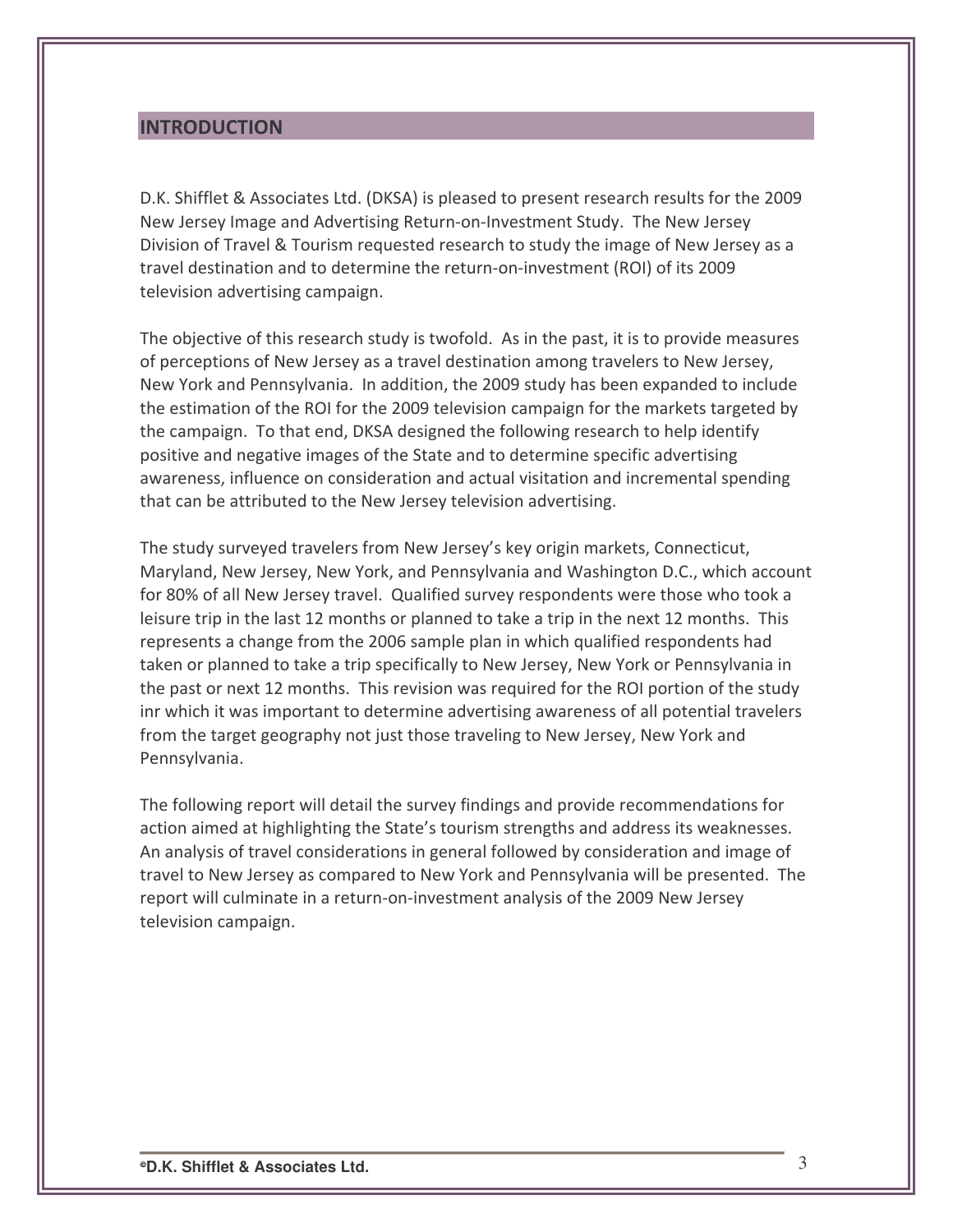## **EXECUTIVE SUMMARY**

This study is based on a sample of 2,007 traveling respondents who reside in the New Jersey target markets of New York, Pennsylvania, Connecticut, Maryland, Washington, D.C and the state of New Jersey itself. Reported findings are based on all those traveling from the target geography or those traveling to the specific states of New Jersey, New York and Pennsylvania.

After September 11, 2001, DKSA reported that people traveled primarily to reduce stress and reconnect with family and friends. This was also reflected in the 2005 and 2006 New Jersey Image studies. In 2009 there has been a shift away from connection with others to more focus on the self. While reducing stress is still the number one reason for taking a leisure trip, getting re-energized has replaced reconnection with family and friends as the number two reason respondents in this study choose to travel. Accordingly, in addition to quality and value, travelers are looking for destinations that provide a desirable atmosphere.

While, in general, people are taking up to a month longer to plan a general vacation and a week longer to plan a weekend getaway, visitors to New Jersey are planning their trips in even shorter time-frames than in the past indicating an increase in spontaneous trip planning. This phenomenon is also occurring in New York and Pennsylvania indicating that there may be competition from these states for deals on quick getaways.

Travelers from the target market are becoming increasingly more dependent on, and satisfied with, the Internet as a trip planning resource. Although the use of visitnj.org declined slightly in 2009, satisfaction with the site increased to higher levels than reported in either the 2005 or 2006 studies. Optimizing placement of visitnj.org on search engines may help get potential visitors linked to the site more quickly.

New Jersey faces misperceptions among travelers from its key origin markets. New Jersey visitors rate the State higher on all individual image attributes than do travelers in general who reside in the target markets. Those with the largest discrepancy need to be re-positioned to non-visitors to align the market's image of the State to what it can deliver.

- Overall destination quality
- A relaxing place to visit
- Quality restaurant experiences
- Good for family vacations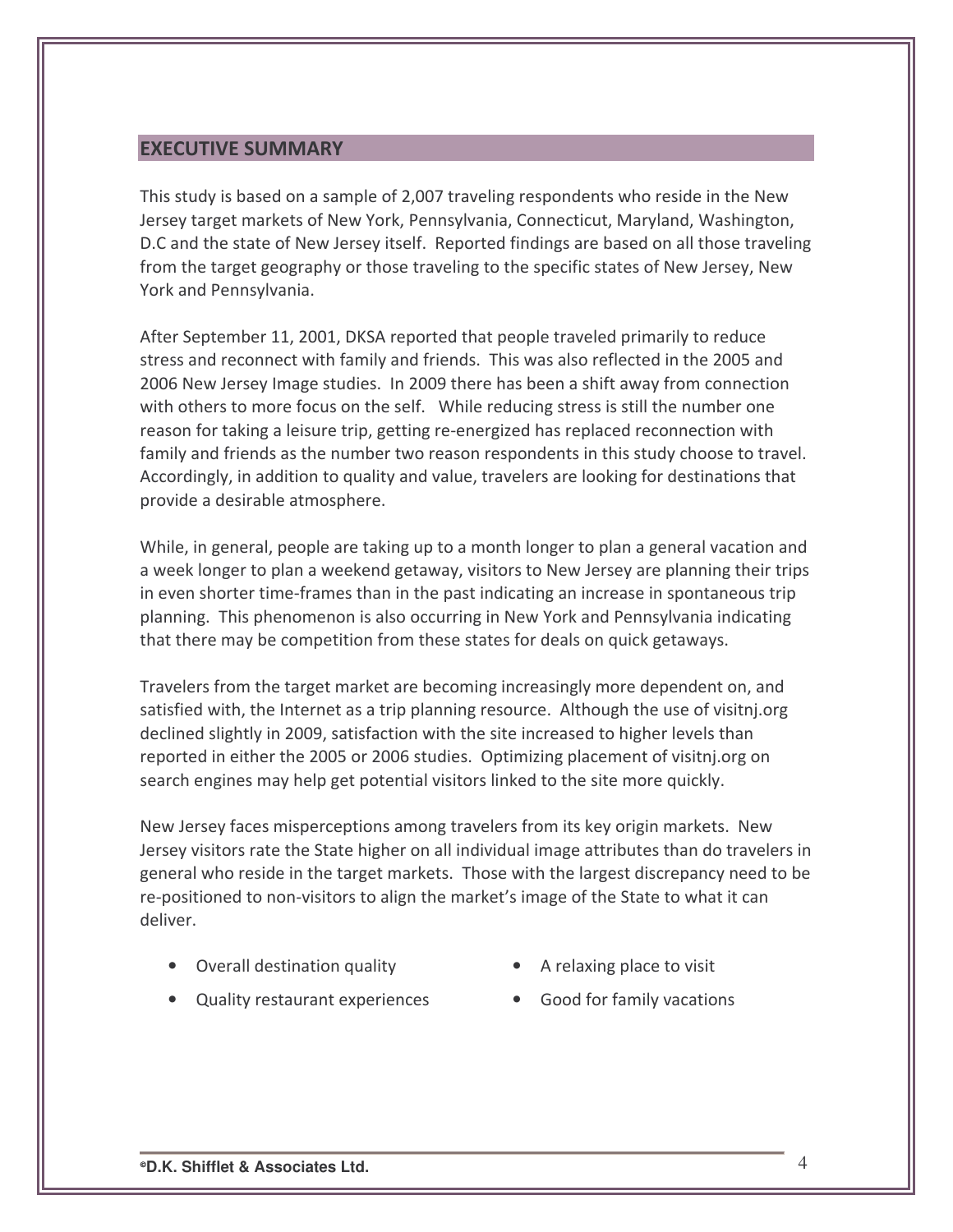Most respondents in this study are making these comparisons based on actual experiences with each of the states and not on their impressions alone. About 60% of those visiting New Jersey in the past 12 months have also visited New York and Pennsylvania.

#### Table 1: Travel in past 12 months % of travelers visiting destination

|                   | NJ              | NΥ              | PA       |  |  |  |  |
|-------------------|-----------------|-----------------|----------|--|--|--|--|
|                   | <b>Visitors</b> | <b>Visitors</b> | Visitors |  |  |  |  |
| Visited NJ        | 100%            | 52%             | 56%      |  |  |  |  |
| <b>Visited NY</b> | 63%             | 100%            | 60%      |  |  |  |  |
| <b>Visited PA</b> | 58%             | 51%             | 100%     |  |  |  |  |

Since travelers are likely to visit all three states in any given time period, attention should be paid to competitive promotions. To encourage visitors to choose New Jersey or to stay longer on their New Jersey visit, the unique attractions and activities New Jersey has to offer should be communicated.

All travelers had heard of Atlantic City. Over three-fourths of those had visited the city. Close behind were the Statue of Liberty/Ellis Island, which can be accessed from both New Jersey and New York, and Six Flags Great Adventure, both with awareness levels of over 95%. Lesser-known attractions that were cultural, historic, or outdoor recreation related, received the lowest awareness and activity levels.

The 2009 TV advertising campaign highlighted some of these activities. One third of all those seeing the advertising visited New Jersey in 2009 generating \$676 million dollars in incremental spending for a campaign ROI of \$315:\$1.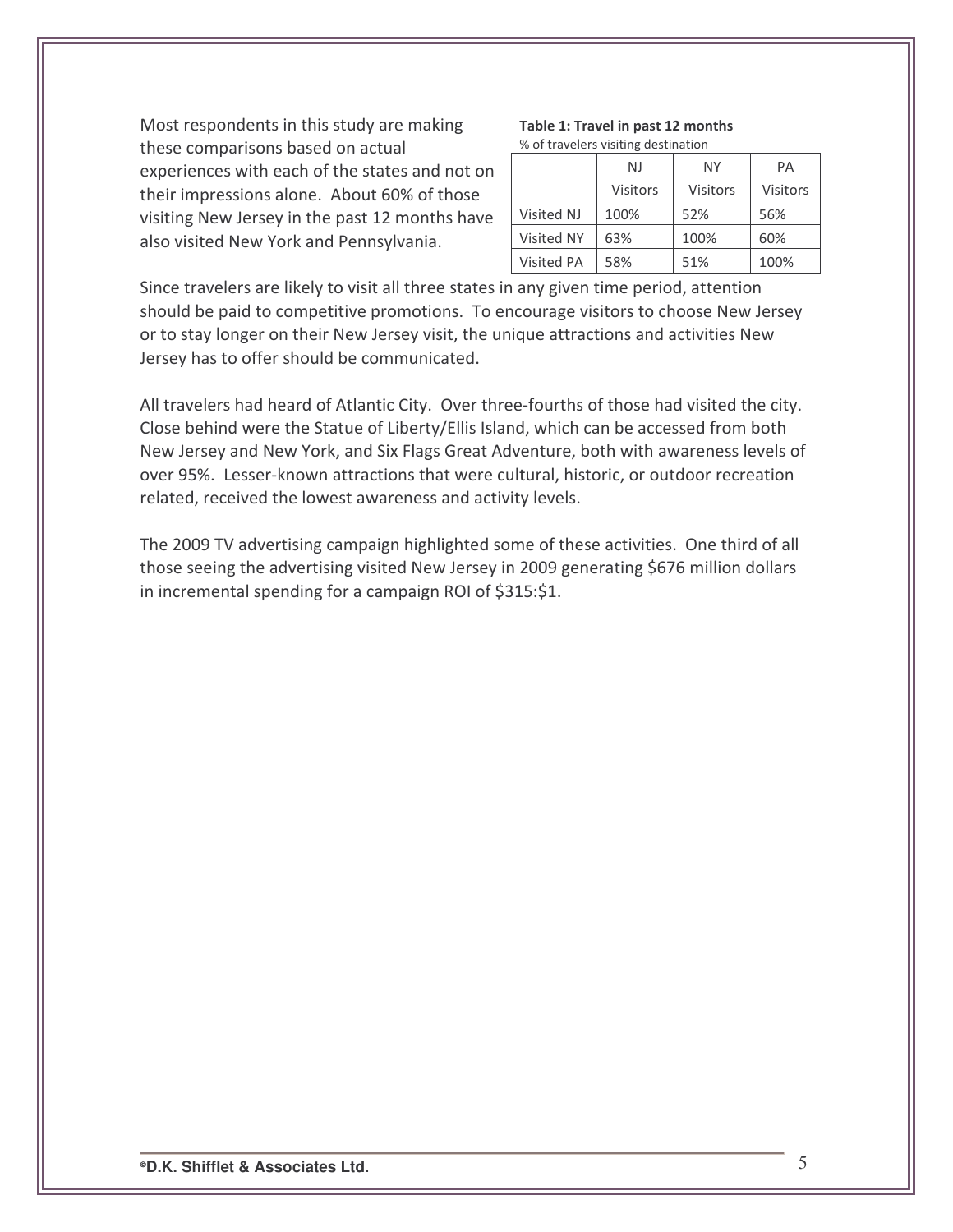## DETAILED FINDINGS - Travel Purpose and Consideration

### Why do people take leisure trips?

It is important to understand why travelers take leisure trips and what their considerations are when selecting a destination.

*People take leisure trips to reduce stress and get re-energized*

After September 11, 2001 the most often

reported reason for taking a leisure trip was to, understandably, re-connect with family and friends. This was still evident in the 2005 study and only a little less so in 2006. While this is still one of the top three reasons for leisure travel in 2009, reducing stress and getting re-energized are much more often cited than reconnecting with family and friends. As in the past only a minority of travelers seeks to challenge themselves physically when taking a leisure trip.

In general destinations can attract the attention of the majority of travelers by portraying images of relaxation or rejuvenating activities. Destinations with unique offerings may incorporate these attributes in depictions of their attractions.

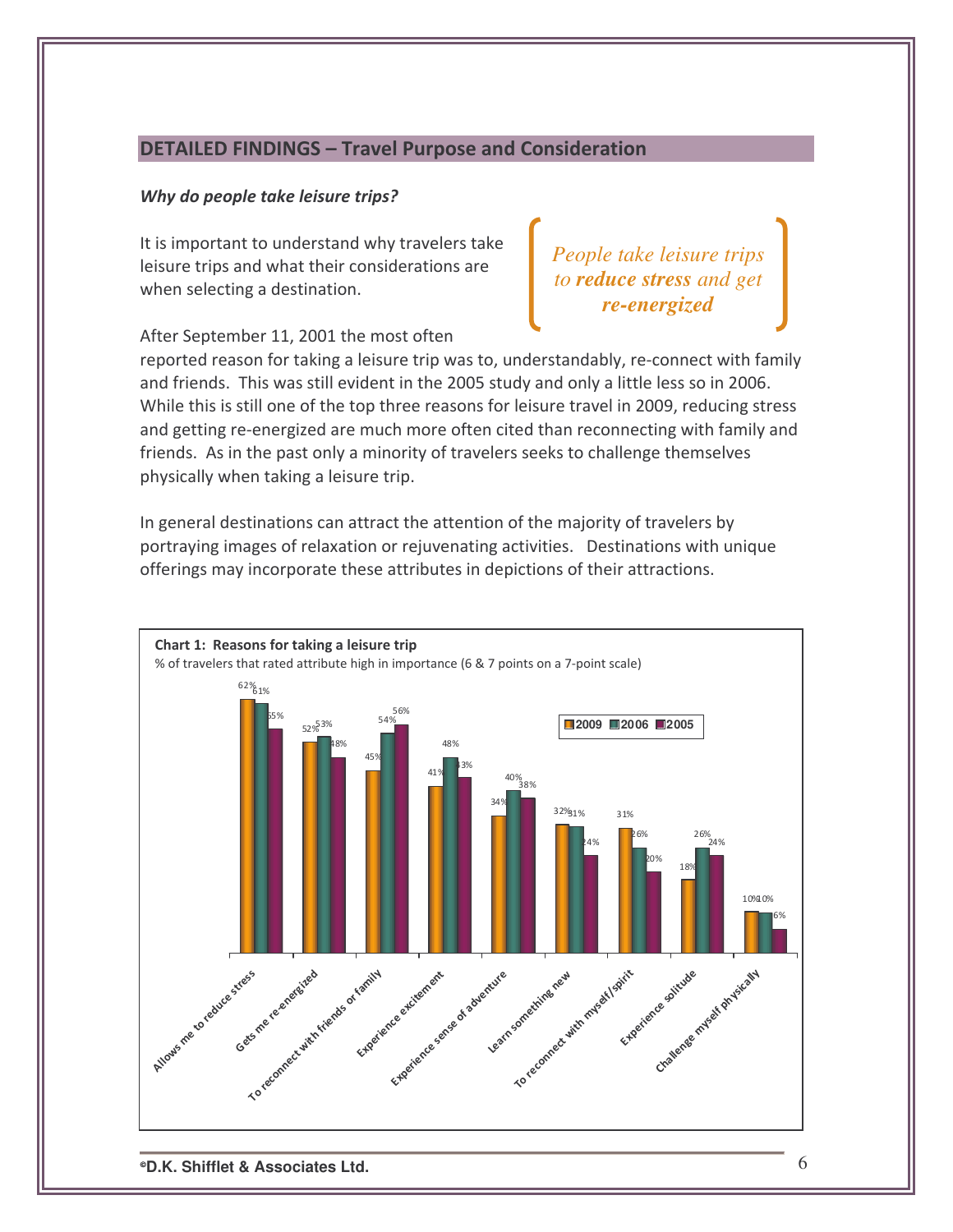#### What are people looking for in a leisure destination?

Travelers were asked to rate each of 28 attributes on a scale from 1 (not at all important) to 7 (extremely important) indicating its degree of importance in selecting a destination for a leisure trip.

*In 2009 people are looking for destinations offering quality and value*

In 2009 the most important characteristics when choosing a destination for a leisure trip is first quality and then value. These are followed by the physical environment  $-$  scenic beauty and the climate. As compared to the 2006 study, the gap between quality and all other characteristics has widened to a point where quality is clearly the number one characteristic considered when choosing a destination for a leisure trip.

To put this list of characteristics into perspective and to provide an easier way for evaluating these data, characteristics have been statistically correlated and grouped into six major categories and a group percentage has been derived for each. The following table shows each of the characteristics within its category. The top five individual characteristics have been highlighted for ease of identification.

#### Table 2: Characteristics travelers seek when selecting a destination

% of travelers that rated attribute high in importance for selecting a destination for a leisure trip  $(6 & 7 &$  points on a 7-point scale)

| <b>Attribute</b>                            | ℅   | 2009<br>2006<br><b>Ranking</b> Ranking |                | <b>Attribute</b>                     | %   | 2009           | 2006<br>Ranking   Ranking |
|---------------------------------------------|-----|----------------------------------------|----------------|--------------------------------------|-----|----------------|---------------------------|
| <b>QUALITY/VALUE</b>                        | 57% | $\mathbf{1}$                           | $\mathbf{1}$   | <b>FAMILY DESTINATION</b>            | 39% | 4              | 4                         |
| Overall destination quality                 | 75% | $\mathbf{1}$                           | $\mathbf{1}$   | Good for family vacations            | 39% | 16             | 16                        |
| Provides good value for the money           | 71% | $\overline{2}$                         | 3              | <b>OUTDOOR ACTIVITIES</b>            | 42% | 3              | 3                         |
| Ease of getting from place to place         | 58% | 8                                      | $\overline{9}$ | Outdoor sports/recreation facilities | 22% | 21             | 21                        |
| Provides a feeling of safety                | 58% | 9                                      | $\overline{7}$ | A fun/exciting place to visit        | 61% | $\overline{7}$ | 5                         |
| Scenic beauty/visual appeal                 | 69% | 3                                      | $\Delta$       | <b>ARTS &amp; CULTURE ACTIVITIES</b> | 28% | 5.             | 5.                        |
| Inexpensive and available parking           | 35% | 17                                     | 17             | Live theater/music/concerts          | 20% | 25             | 26                        |
| Information available on local sites/events | 45% | 14                                     | 14             | Famous historical sites              | 32% | 20             | 18                        |
| Friendliness of local residents             | 44% | 15                                     | 12             | Fairs, festivals and cultural events | 22% | 22             | 23                        |
| <b>DESIRABLE ATMOSPHERE</b>                 | 54% | $\overline{2}$                         | $\overline{2}$ | Art galleries, antiques/craft shops  | 15% | 27             | 27                        |
| Restaurant experience                       | 52% | 13                                     | 15             | Sightseeing                          | 53% | 12             | 8                         |
| Nice climate/weather                        | 69% | 4                                      | $\overline{2}$ | <b>ENTERTAINMENT</b>                 | 18% | 6              | 6                         |
| Beaches/waterfront                          | 56% | 11                                     | 13             | Popular, well-known place            | 18% | 26             | 24                        |
| Luxury hotels and resorts                   | 33% | 19                                     | 19             | Shopping                             | 21% | 23             | 25                        |
| Service at hotels, restaurants, etc.        | 63% | 6                                      | 11             | Gaming/casinos/horse racing          | 12% | 28             | 28                        |
| Relaxing place to visit                     | 66% | 5.                                     | 6              | Night life                           | 20% | 24             | 22                        |
| A romantic place to visit                   | 34% | 18                                     | 20             |                                      |     |                |                           |
| Good for adult vacation                     | 56% | 10                                     | 10             |                                      |     |                |                           |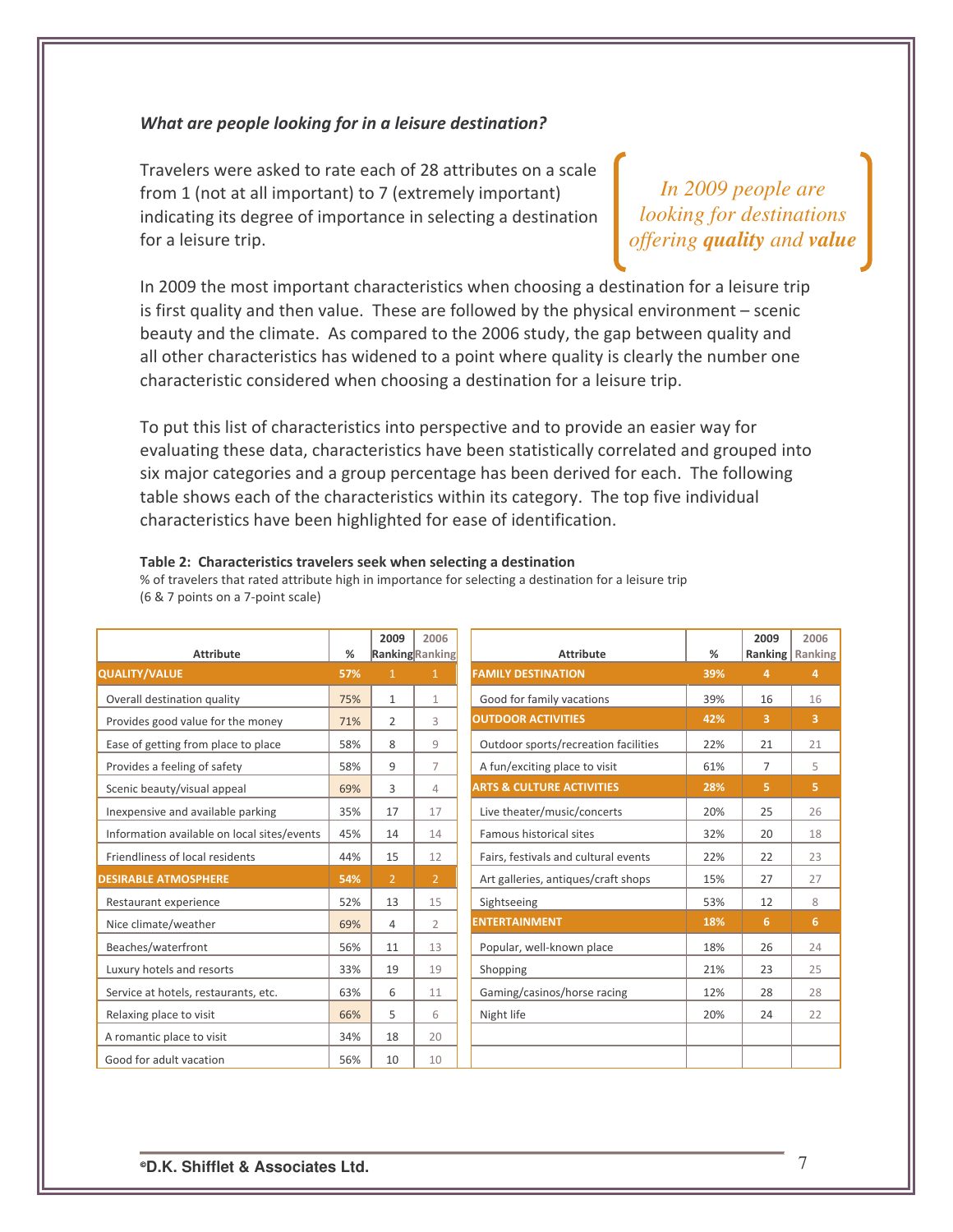## **DETAILED FINDINGS - Trip Planning**

#### How far in advance do leisure travelers plan?

Understanding a traveler's trip planning behavior can provide valuable information in building a marketing strategy, particularly as it relates to the content and timing of advertising and in determining the best times to introduce packages and deals. It also defines the window of opportunity to convert 'lookers to bookers.' This section of the report will define the timing of a traveler's trip planning process, what resources are used, and the satisfaction ratings of those resources.



People in New Jersey's origin markets plan their Vacation farther in advance than they

*In general, trip planning time frames are getting longer*

ever have. When this study was conducted in 2006 the average vacation planning time was three months with over half of the respondents having reported planning trips within two

months or less from the time of their travel. In the current study timing has increased by an entire month with 30% of respondents planning five or more months in advance. One possible explanation is that due to the current economic crisis, people are taking more time deciding on where and how they want to spend their money and this includes on vacations.



Although planning a Weekend Getaway is completed in a much shorter timeframe than a general vacation, the average planning time has increased by more than one week as compared to the previous study. In 2006 60% of the travelers surveyed planned their weekend getaways in three weeks or less. In 2009 this percentage has dropped to only 47% and the average timing has increased from just under 4 weeks to 5 weeks. Even though the timing has increased it is still important for destinations to attract the last

minute or getaway traveler by making the information gathering fast and looking easy in order to meet these shorter time frames. Assembling weekend packages with activities and lodging in one purchase can ease the stress of booking a trip last minute.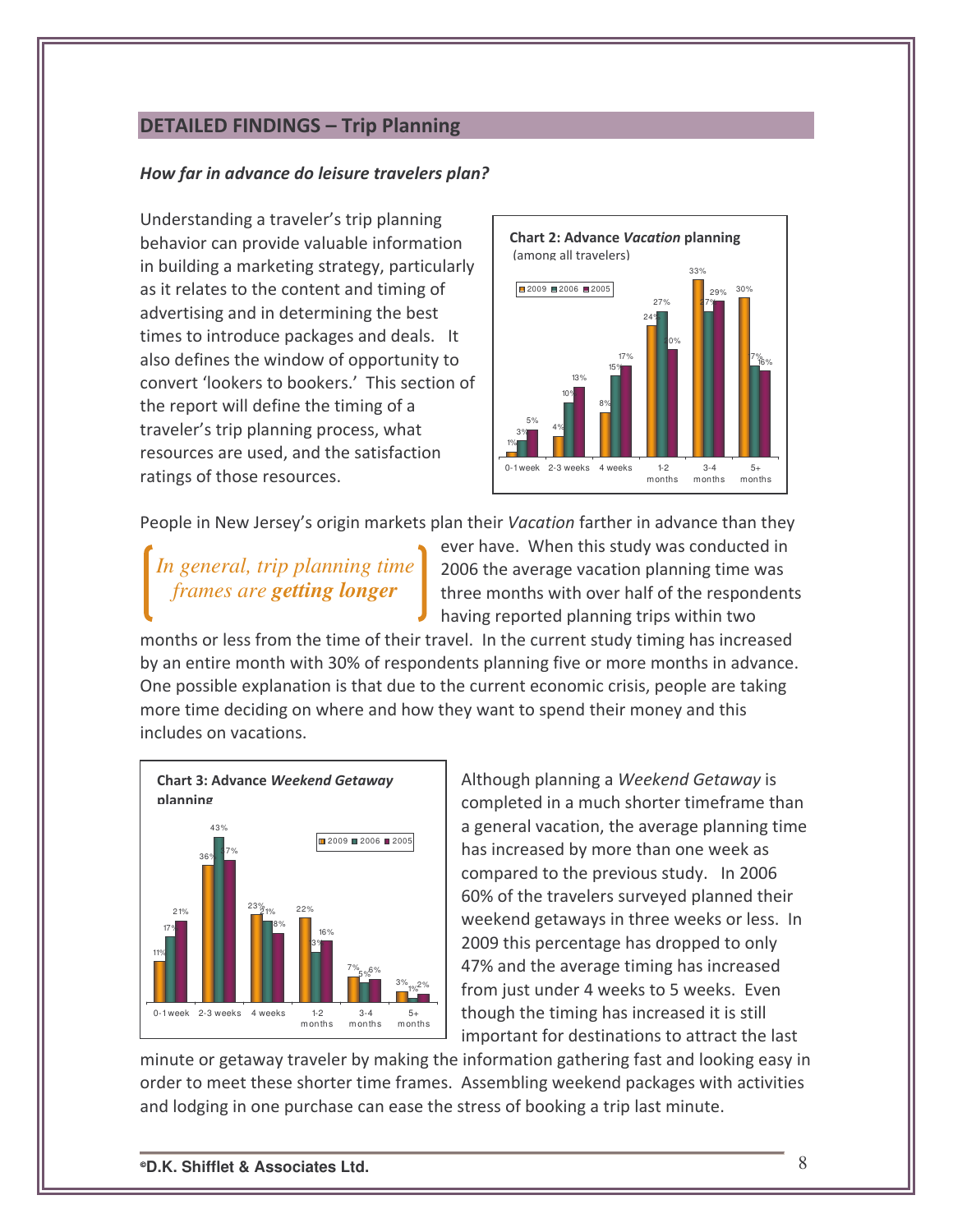## How far in advance are trips planned for New Jersey, New York and Pennsylvania?

Visitors from the targeted geography seemed to have planned their most recent trips to each of the states in similar timeframes. These represent much shorter timeframes than generally reported for either vacations or getaway weekends.



*Trip planning is shorter than average for NJ, NY and PA*

Since 2006 the trip planning window has increased slightly for New Jersey, but has become shorter for New York and Pennsylvania. While New Jersey visitors still plan in shorter timeframes than do New York or Pennsylvania visitors, short term (3 weeks or less) planners have increased by approximately 8% for New York and almost 12% for Pennsylvania. The result is increased competition for the more spontaneous traveler.

*New Jersey has increased competition for short term trip planning*

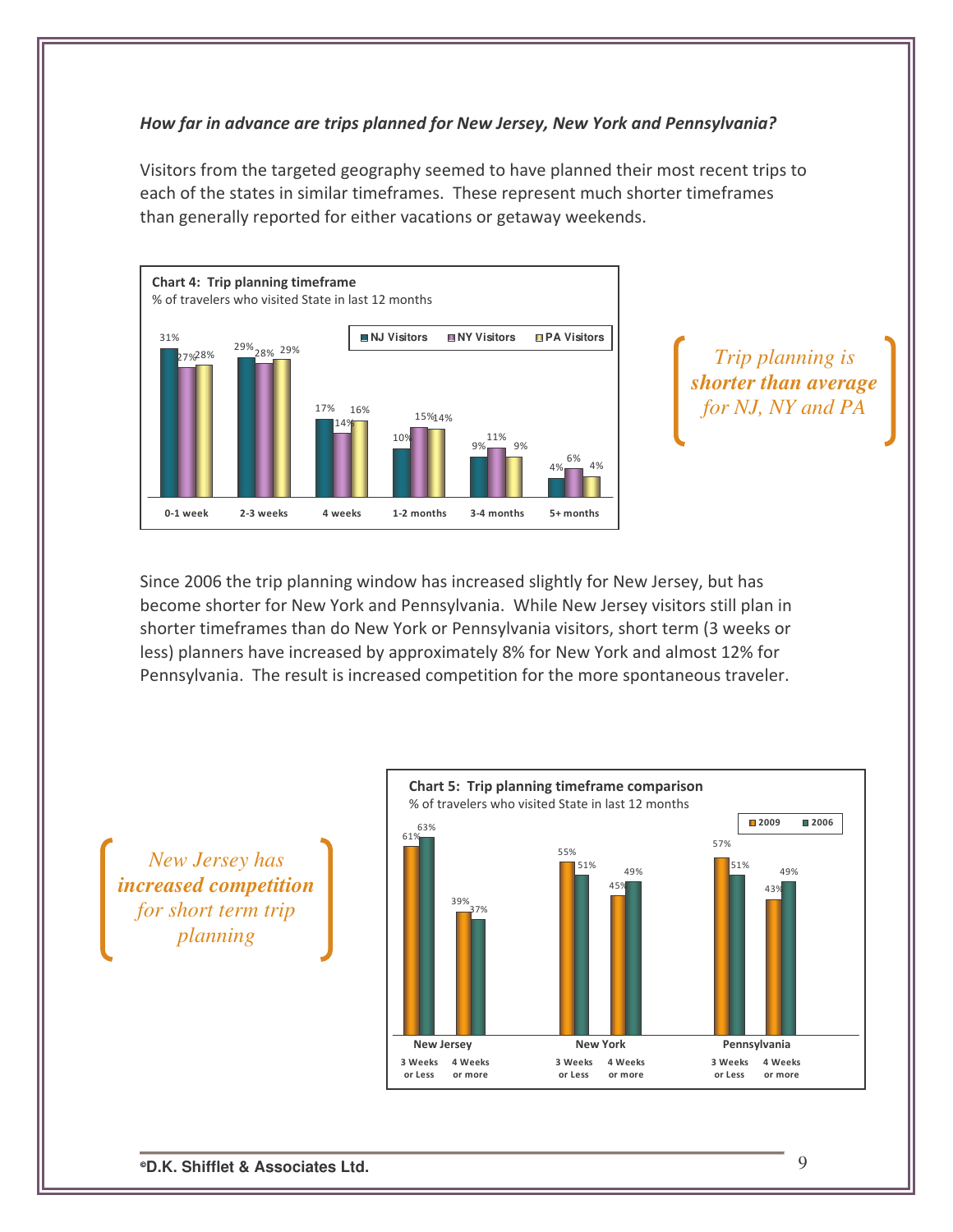#### How long do visitors stay?

New Jersey continues to be characterized as a short getaway destination with almost

one-third of the visitors from the targeted geography visiting for day trips and almost half of the overnight visitors staying three nights or less. The trend is similar for the competing destinations, however Pennsylvania hosts slightly fewer day trippers and a slightly larger number of getaway travelers. Although there are fewer vacation



visitors from the target geography, they make up a marginally larger share of New Jersey travel than they do for either New York or Pennsylvania.

# *New Jersey continues to be short stay destination*

Although the distribution pattern has not changed since the 2006 study, the distribution itself has. For New Jersey and Pennsylvania the percentage of visitors staying 1-3 nights has declined. These visitors have either shifted to day trips or to longer visits of 4 or more nights. Trading up to longer visits is good for the State, while trading down to daytrips generally

means less money will be spent on the trip. New York has the best situation. The share of day trippers from the origin geography has declined, but share of longer visits has increased which should translate to more money being spent in the State.



**D.K. Shifflet & Associates Ltd.** 10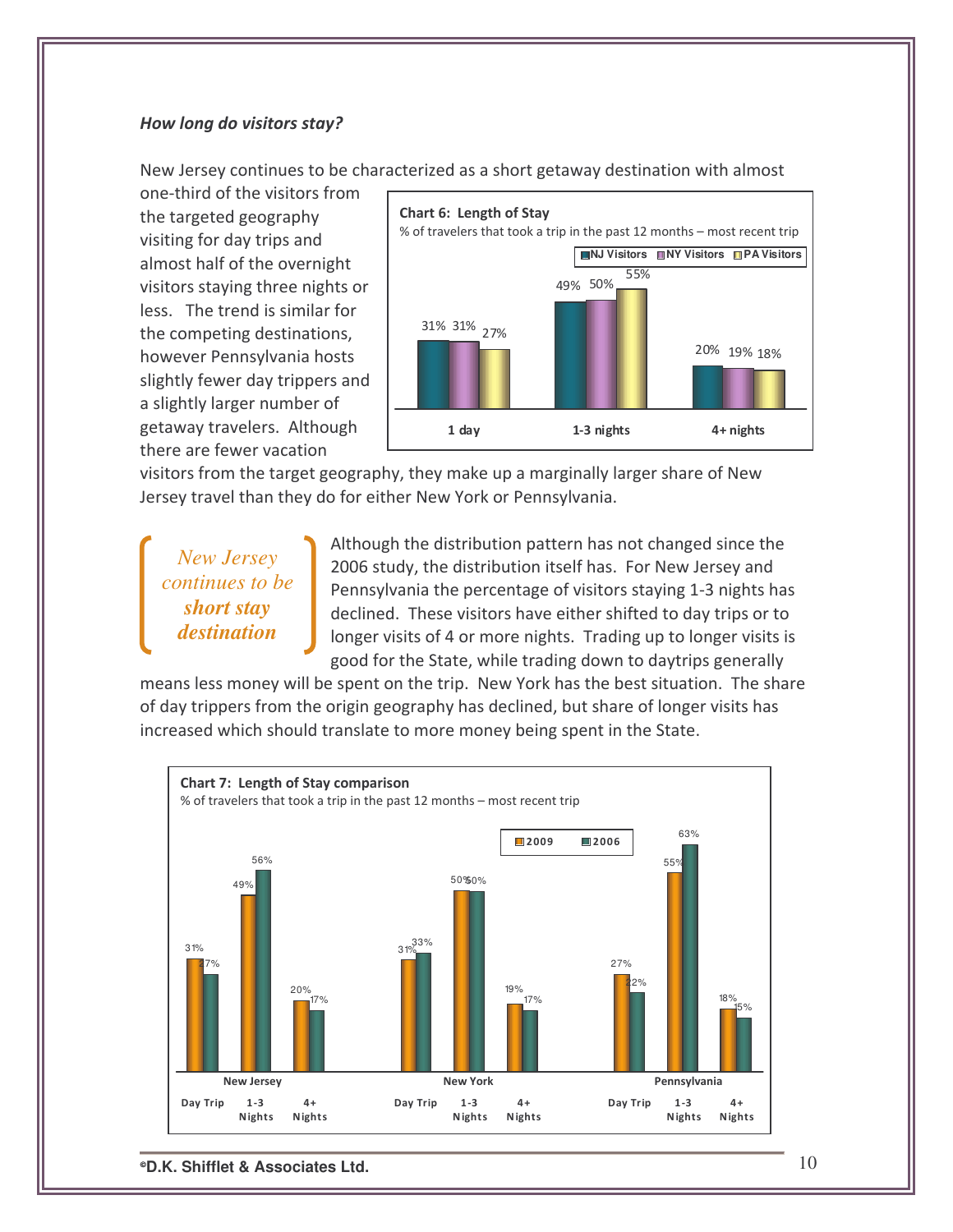#### What information sources to visitors use to plan their trips?

Recommendations from friends and family have long been the most reported source used for planning leisure travel. While almost two-thirds of those surveyed continue to rely on friends and family this is less than reported in previous studies. The use of the

*The Internet is used as much as friends and family for trip planning*

Internet remains strong and very similar to the trusted friends and family. The percentages of those using any other source of information in trip planning falls far behind either of these widely used sources of information.

Such a heavy dependence on a resource that is difficult for advertisers to harness poses challenges for getting messages to potential visitors. This may become even more prevalent as more and more people using social media networks look to people they don't even know for travel recommendations. Using or expanding the use of social networking tools to get destination messages out may be a viable way of addressing this phenomenon. Continuing efforts to keep attractions, activities, restaurants, etc. top-ofmind to recent visitors could certainly help in recommendation frequencies. Re-connect with past visitors and New Jersey residents in terms of promotions and customer service as they are the main vehicles for traveler information.

Although reported use of all online resources is down, they remain among the highest ranked resources used in trip planning.

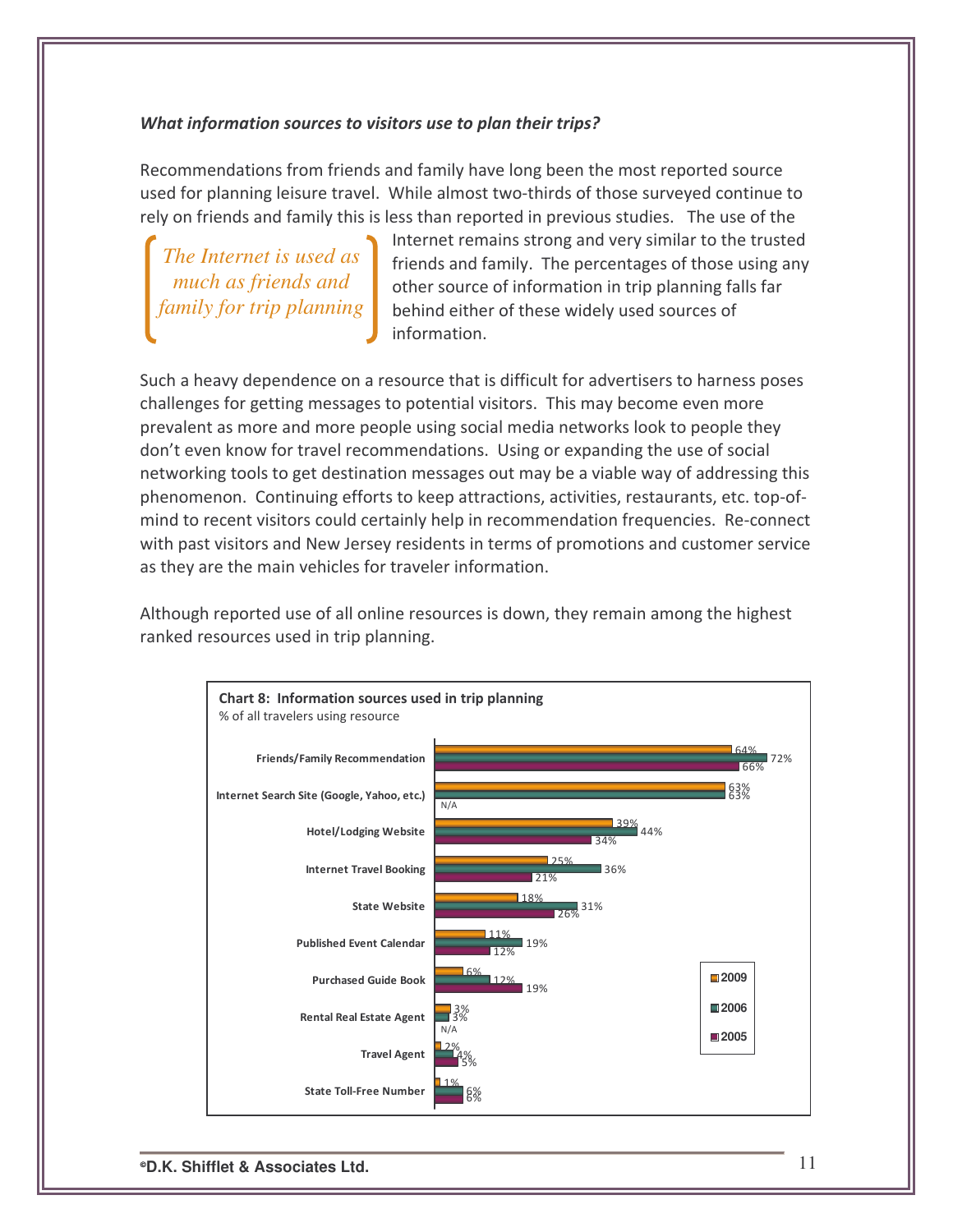## Do New Jersey visitors use different planning resources than visitors to New York and Pennsylvania?

Visitors to New Jersey from the origin geography depend slightly more on friend and family recommendations than do visitors to either of the other states. They use the Internet, regardless of site type, less than visitors to the competing states. Due to the close proximity of the origin market, it is not surprising that travel agents are almost never used as a resource for planning travel to any of the states.

*New Jersey visitors depend on personal recommendations*

It is interesting to note that visitors to New York use almost all of the resources, excluding personal recommendations, including those from travel real estate and travel agents, at a higher rate than do visitors to New Jersey or Pennsylvania.

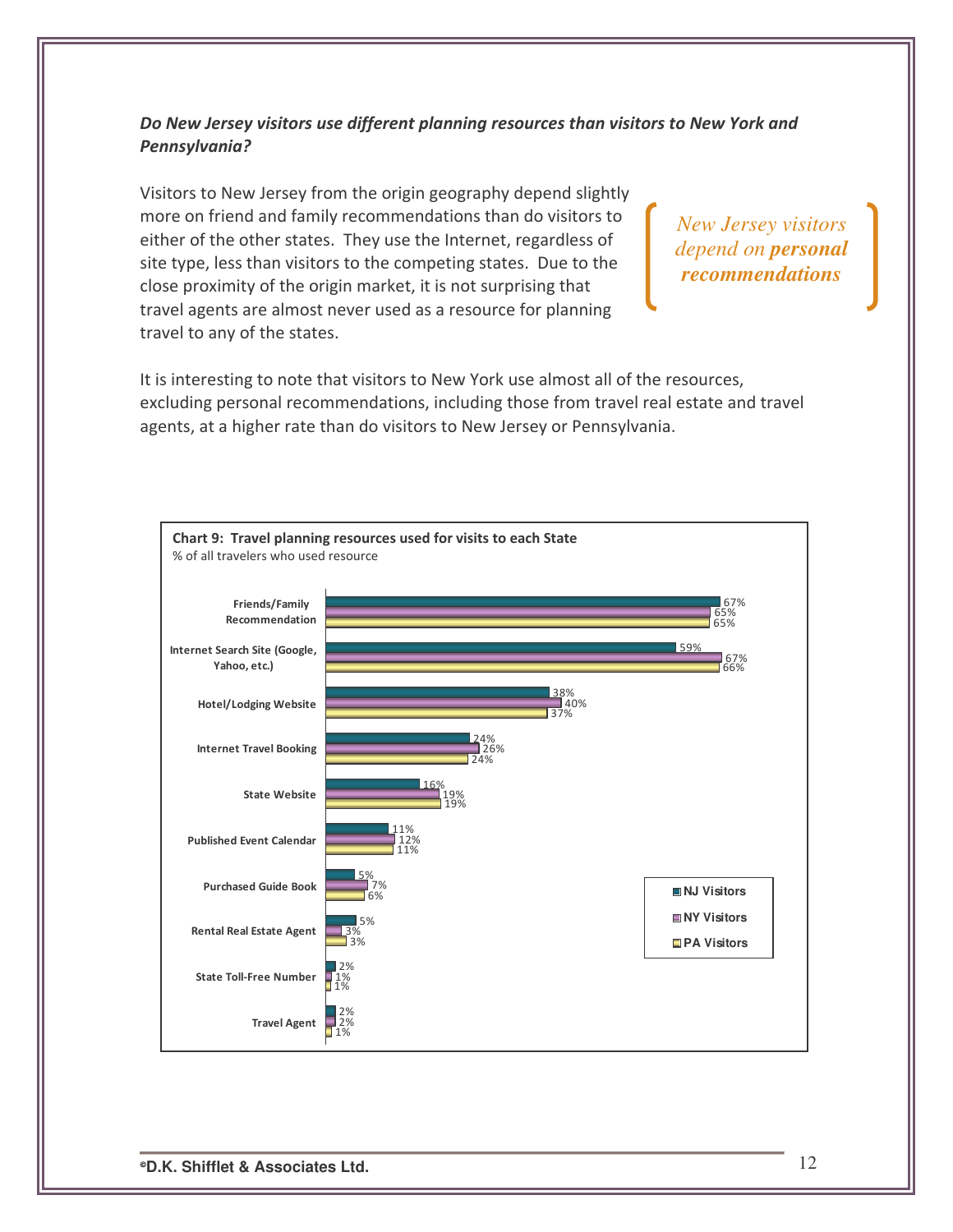Although New Jersey visitors rely on personal recommendations more than do visitors to the competitive states they are relying on them less in 2009 than they did in 2006. In

contrast, they are relying more on Internet searches than they did in 2006. Excluding Internet searches the use of travel planning resources has dropped for all resources since the 2006 study was conducted. This would indicate that either there is a strong familiarity with the New Jersey product or that the resources are not providing the types of information needed for decision making.

*New Jersey visitors increase their use of the Internet Search as travel planning resource*



What do visitors think of the travel planning resources they use?

**D.K. Shifflet & Associates Ltd.** 13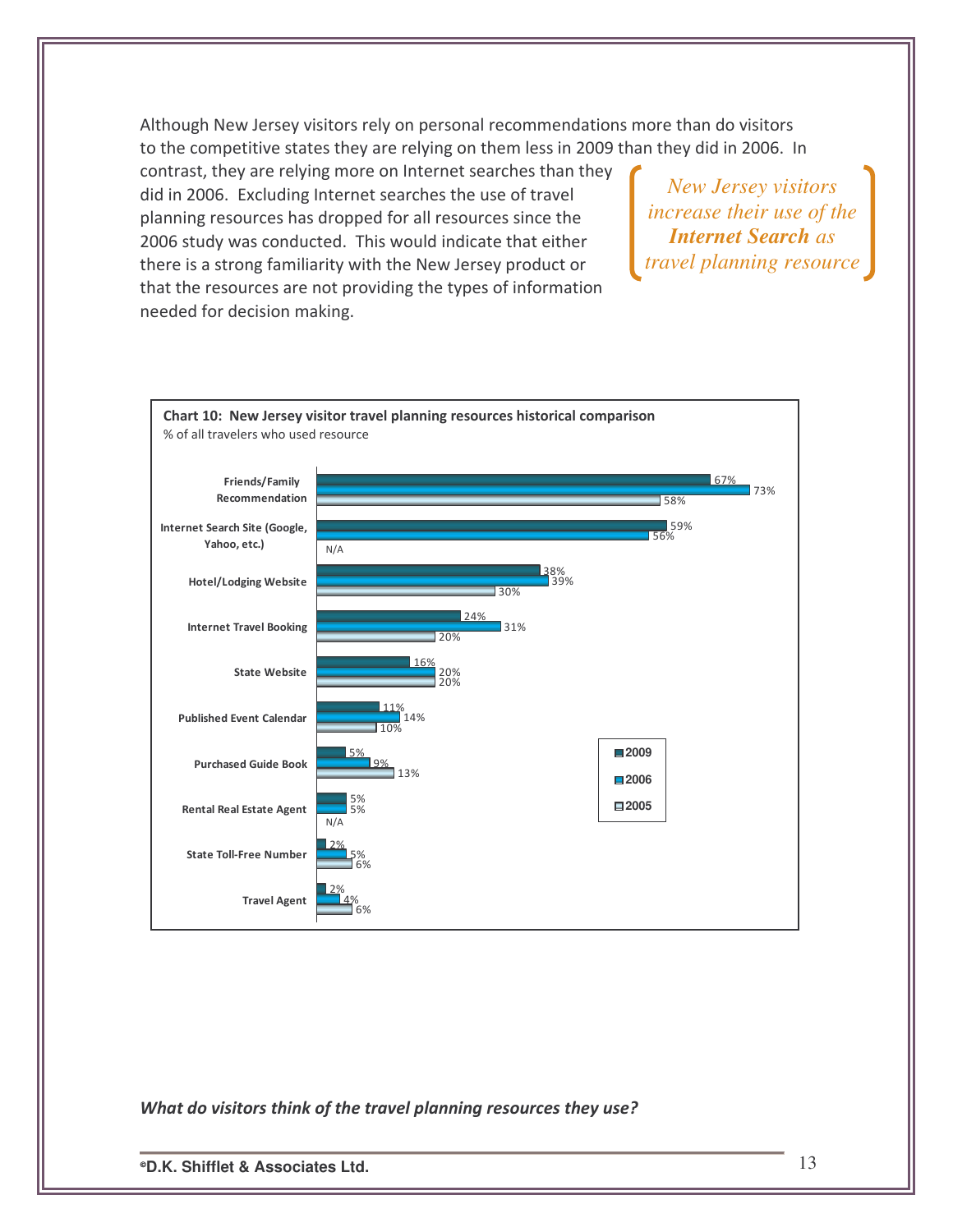The chart below illustrates New Jersey visitors as well as New York and Pennsylvania visitors' satisfaction ratings of the various travel planning resources. Although data are presented for all resources, due to low usage levels, data for asterisked resources are based on small sample sizes and should be used with caution.

Not surprisingly, friend and family recommendations receive the highest satisfaction ratings. The number of people satisfied with internet search sites increased from 38%

*Satisfaction with Internet search sites grows*

of users giving high ratings in 2006 to 47% doing so in 2009. Travel booking sites, such as Orbitz and Travelocity received similar high satisfaction ratings in both years (35% vs. 34%). This may be a reflection of increased internet user confidence.

Visitors to individual states vary little in their high satisfaction ratings of the sources measured in this study. Although reported usage of State websites is less than 20% for all states, New Jersey visitors report the lowest State website use. Those who use it, however, report a higher satisfaction level, than visitors to New York and Pennsylvania report for their websites. This is a complete reversal over the 2006 ratings, indicating that whatever enhancements that have been made to visitnj.org are having a positive impact.

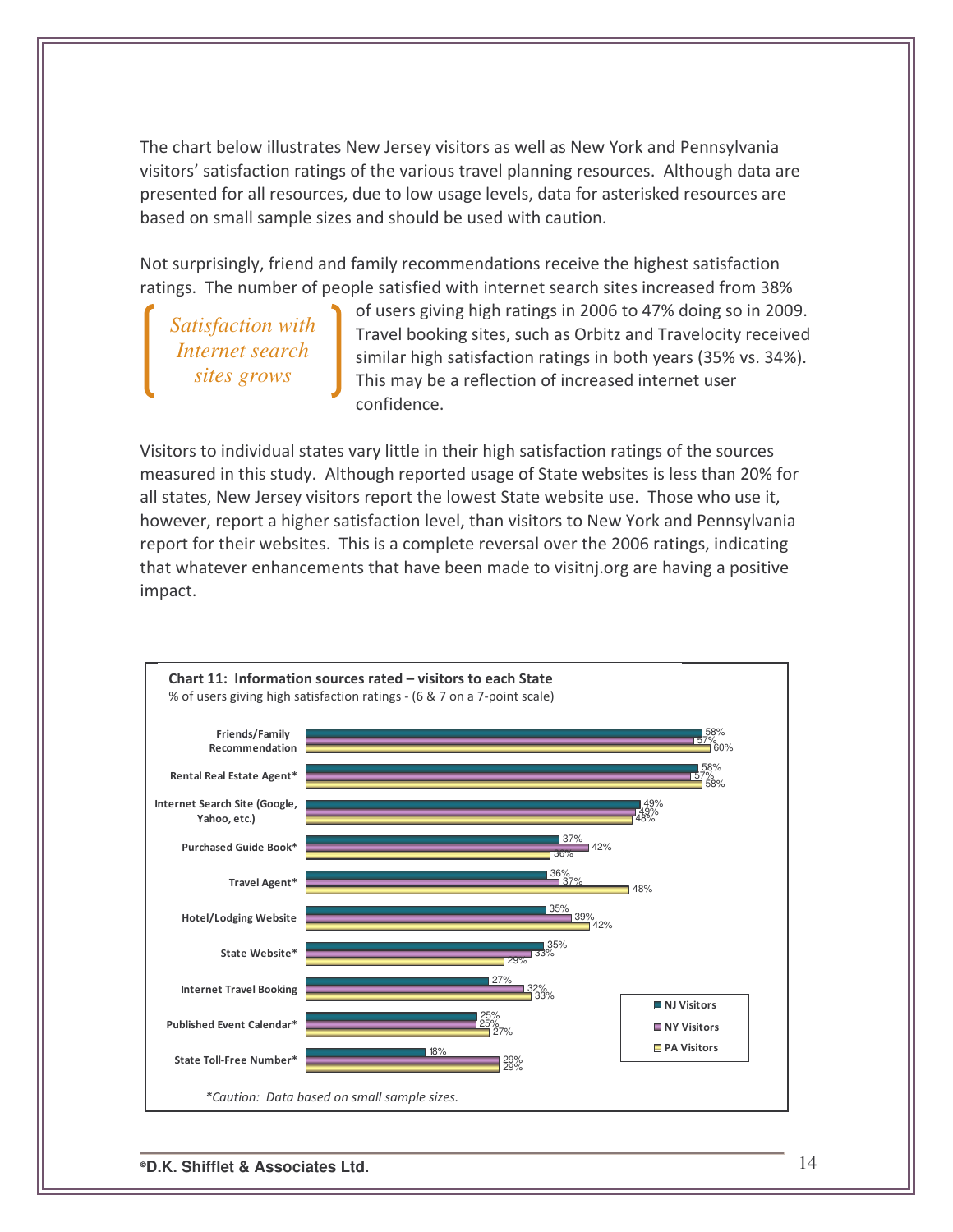New Jersey visitors are not only using Internet search sites more than they did in the

past, but they are also rating their satisfaction of these sites higher. Unfortunately, the use of www.visitnj.org declined slightly. In contrast, however, although based on a small sample size, high ratings of the site have increased. This would indicate that those who do visit the site are finding it useful in planning a trip to New Jersey.

*Satisfaction with visitnj.org increases*

The task now is to get those who have been less satisfied in the past to come back to the site. In addition, because personal recommendations are valued so highly by New Jersey visitors it may be prudent to encourage residents to come visit the site with the goal of getting them to recommend it as a source of information to their friends and family.

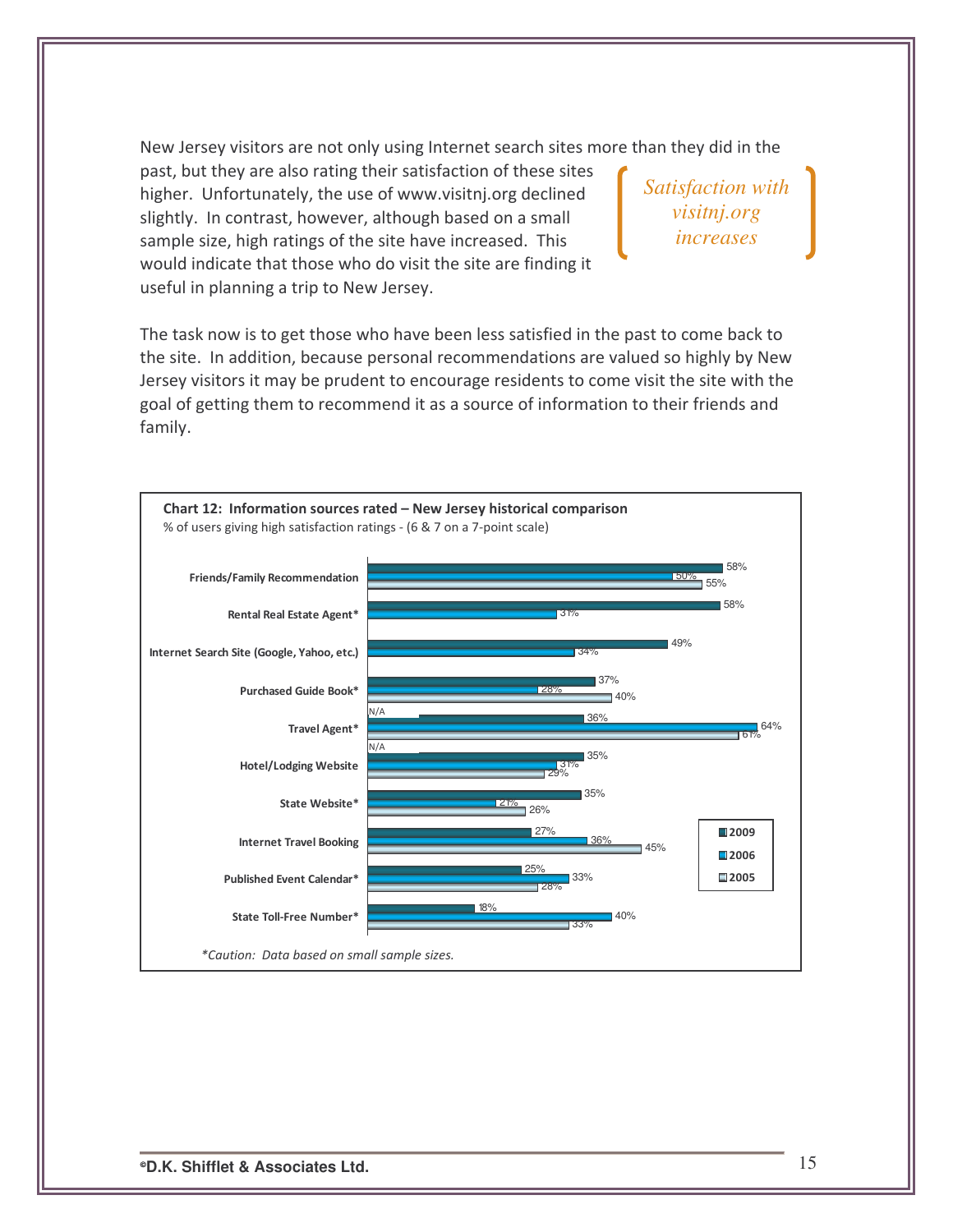## **DETAILED FINDINGS - Awareness**

## Which New Jersey destinations and attractions are potential travelers from the State's key origin markets aware of and which ones have they visited?

To gauge how well-known New Jersey attractions are among the key origin markets,

travelers were asked to indicate if they had first heard of any of a series of attractions in the State. Next, if they had heard of the destination or attraction, they were asked if they had visited it.

All respondents have heard of Atlantic City and three quarters of them have visited the City. Although not

*Atlantic City, Statue of Liberty/Ellis Island, and Six Flags Great Adventure Are New Jersey's best known destinations*

as highly visited as Atlantic City, the Statue of Liberty/Ellis Island and Six Flags Great Adventure are also known to almost every respondent. As in previous studies, Cape May and the Meadowlands Sports complex continue to round out the top five wellknown New Jersey destinations or attractions. For all of these locations, of those who have heard of the destination, more than 50% have visited.



One interesting destination is Lambertville. While just over one-quarter of the respondents have heard of the town, almost 70% of those have visited.

\* The Statue of Liberty can be accessed from locations in both New Jersey and New York.

**D.K. Shifflet & Associates Ltd.** 16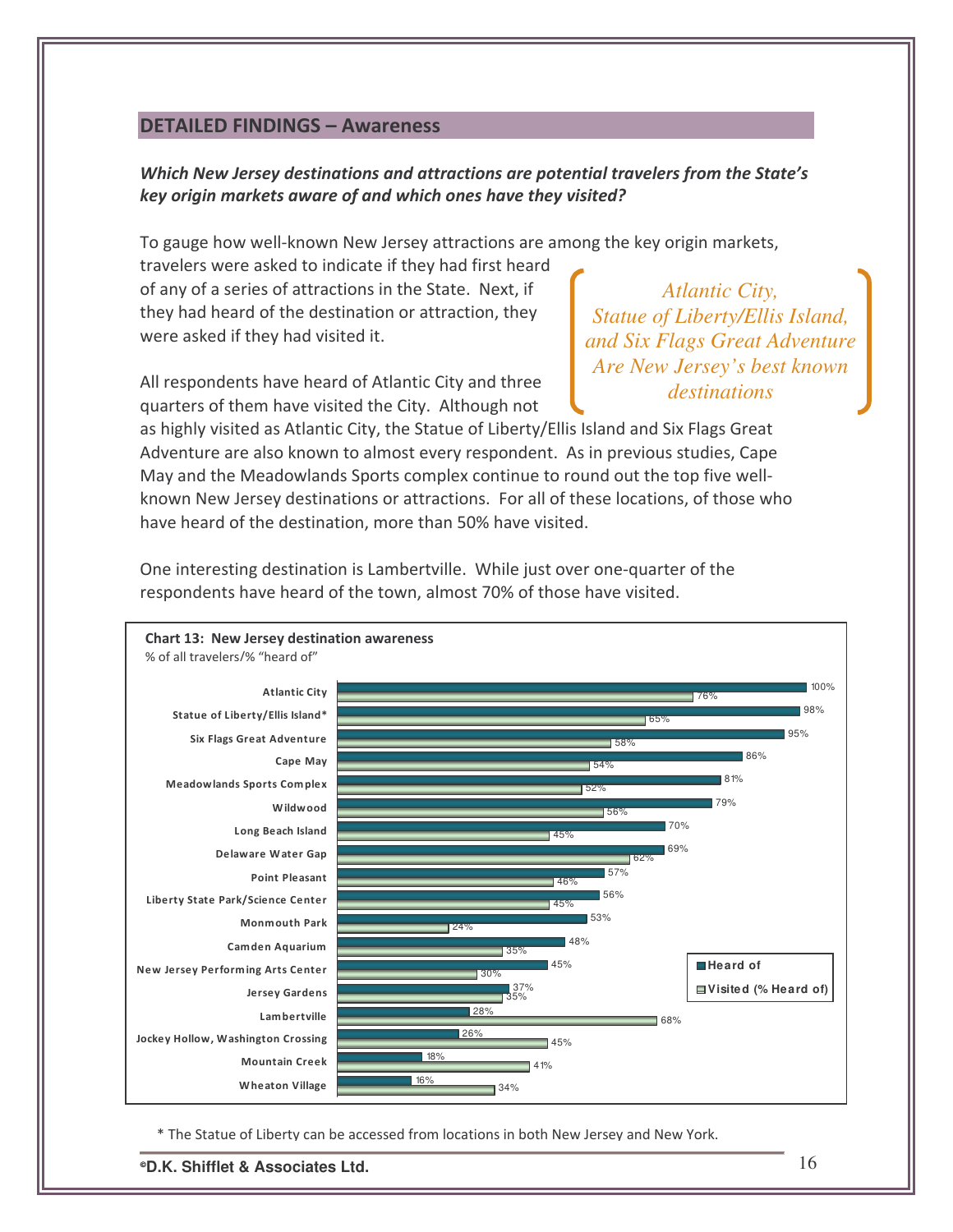While many of New Jersey's key attractions have high levels of awareness in the origin markets, some of the State's key cultural and outdoor recreation related destinations continue to have low levels of awareness. For some destinations or attractions the "not heard of" levels in 2009 are even higher than they were in 2006.

The following chart reveals the destinations where respondents had not heard of the location. Therefore, to develop and promote niche markets like culture, heritage, or outdoor recreation, increased promotion of these destinations is needed in the origin markets.

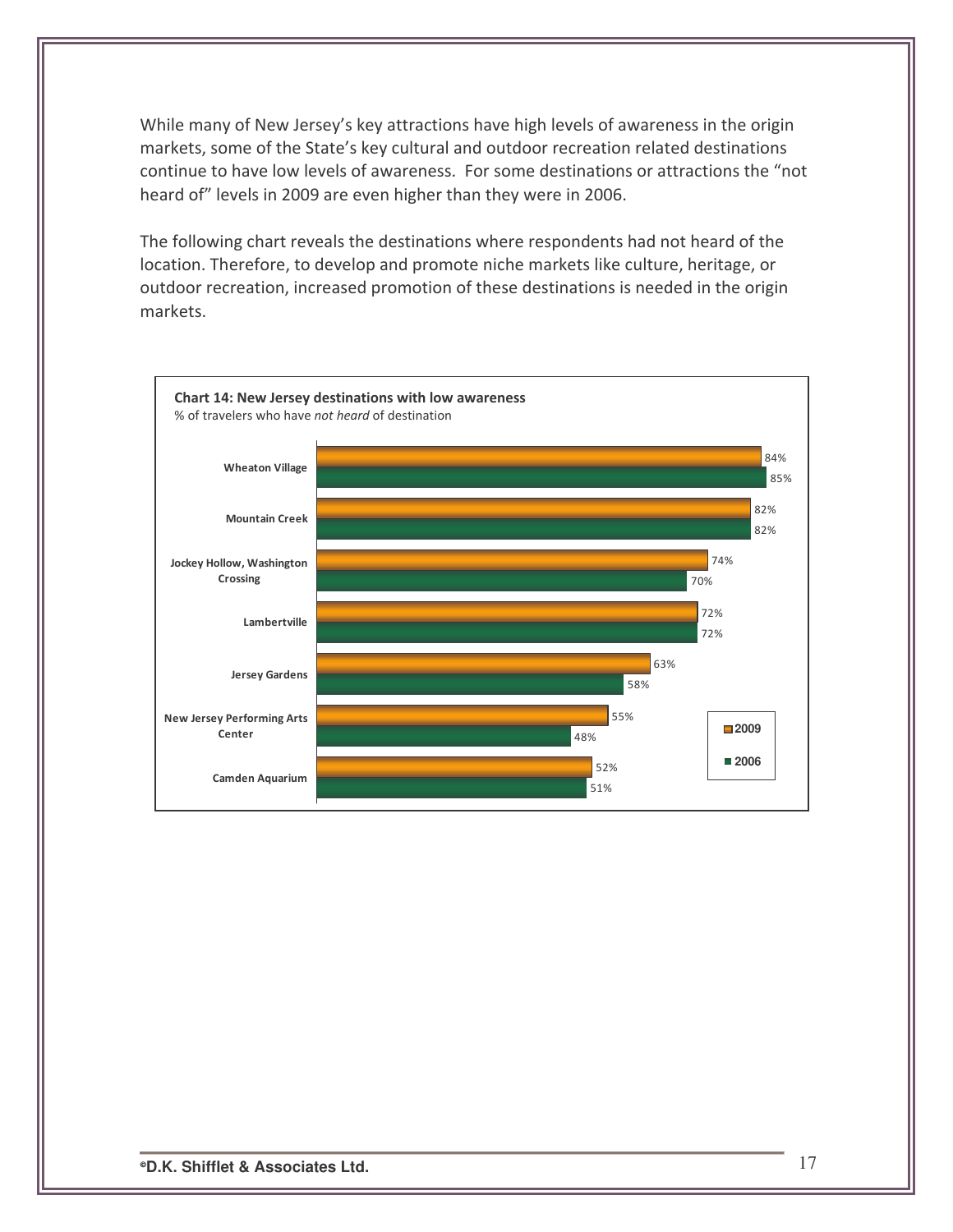## **DETAILED FINDINGS - Activities**

#### What activities do visitors do when they visit?

Certain aspects of a destination's image can be influenced by the top activities travelers participate in while visiting. The level of activity participation can also determine a destination's

*New Jersey visitors come to enjoy its beaches and gaming*

competitiveness. Dining and shopping are popular activities for all three destinations. New Jersey visitors, however, are more likely to participate in beach and gaming activities than are visitors to either New York or Pennsylvania. They are not as likely to go touring/sightseeing, to visit historic sites or visit museums and art exhibits as are visitors to either New York or Pennsylvania.

The following chart reveals the top ten activities in which New Jersey visitors participate and compares these to participation levels of visitors to New York and Pennsylvania.

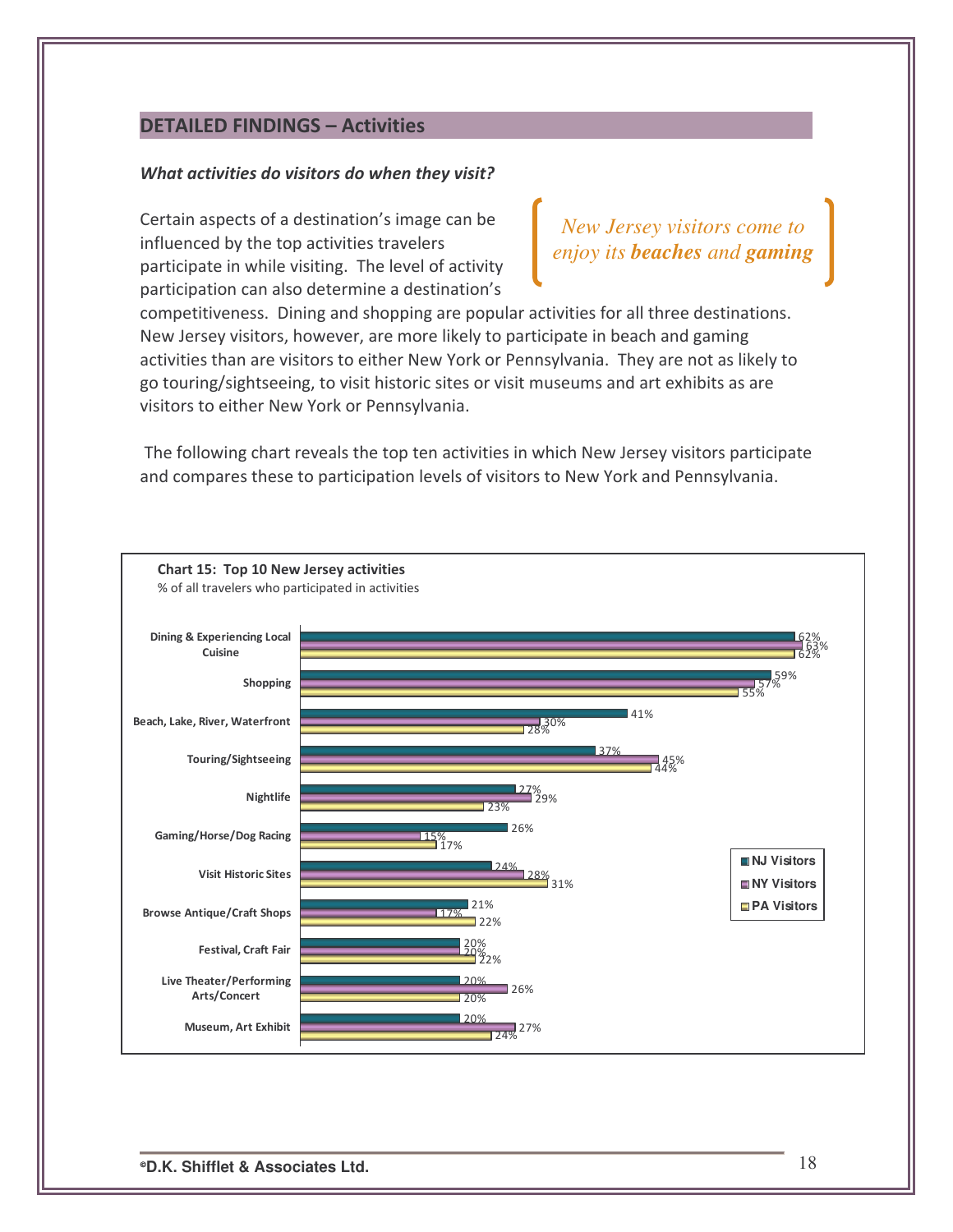## DETAILED FINDINGS - Image

#### How is New Jersey perceived?

Understanding how a destination is perceived can inform the promotional effort.

*New Jersey delivers well as a family and entertainment destination*

Positive images can be expounded, while negative ones that can typically inhibit marketing efforts can be minimized or counterbalanced. The survey measures New Jersey's image as a travel destination to illuminate the inherent

strengths of the State and reveal possible misperceptions that could be a result of communication gaps.

All respondents were presented with a series of attributes in which they rated how well New Jersey, New York, or Pennsylvania delivered that attribute to travelers, based on all that they knew about the destination. The respondents were not required to have visited the State.

Respondents were asked to rate each destination on the same 28 attributes they were asked to rate on general destination consideration. Using the same categorization, Chart 16 below shows how each destination was rated compared to the others and to the level of consideration for each category. Category details are presented in Table 2 below.



**D.K. Shifflet & Associates Ltd.** 19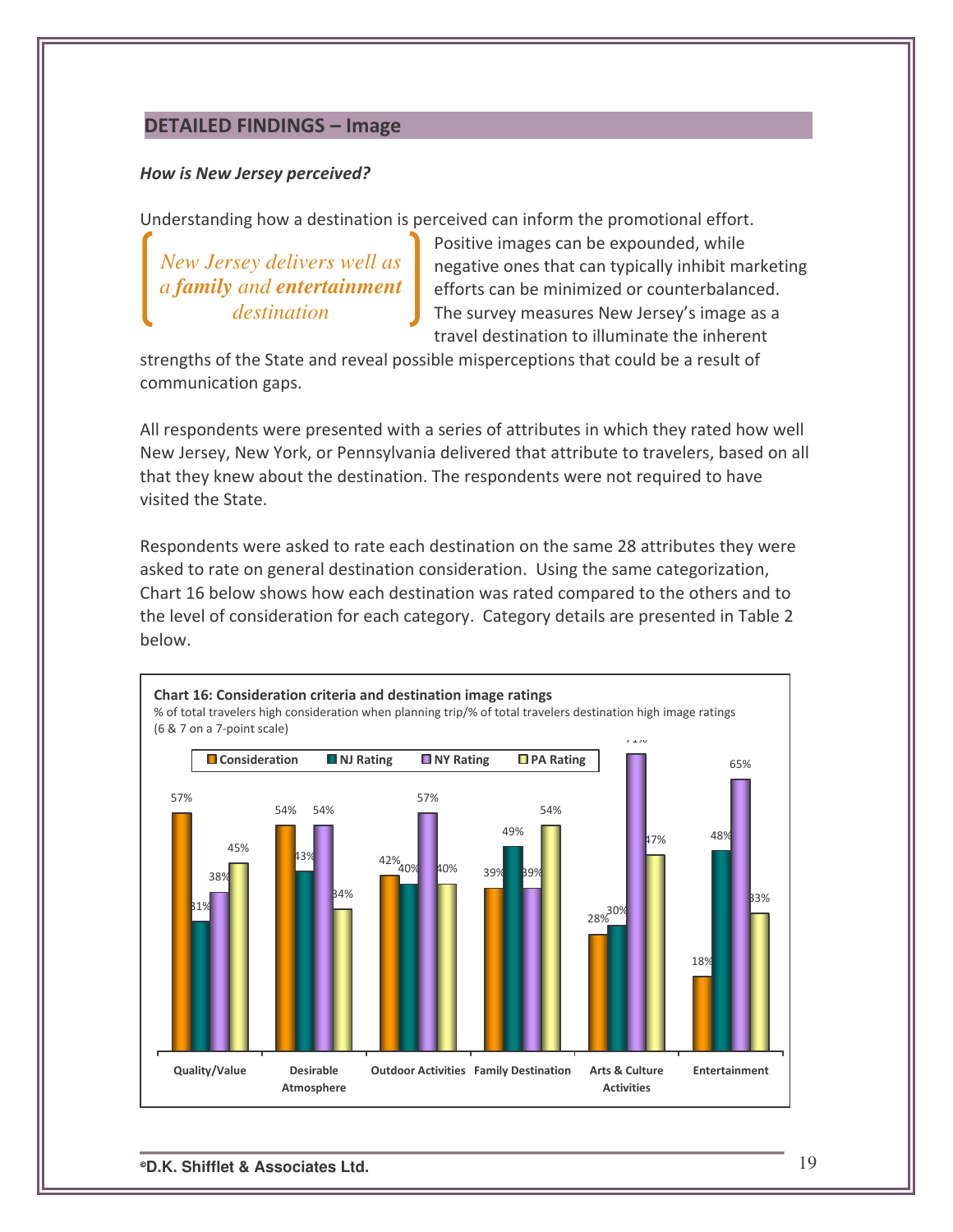New Jersey receives the second highest ratings in all categories except Quality/Value

and Arts & Culture Activities where it falls behind both New York and Pennsylvania. Compared to their importance when choosing a destination, New Jersey delivers very well as a Family Destination and as an Entertainment destination, due primarily due to its high image for gaming.

*Image of New Jersey's beaches and gaming is better than the competition*

In terms of Quality/Value, the highest rated category when considering a destination, all three states fall short on high image ratings for this category. For New Jersey and New York these lower ratings are driven in part by low ratings of a Feeling of Safety and Friendliness of Residents. Pennsylvania's ratings are fairly consistent across all individual Quality/Value attributes, except for Scenic Beauty/Visual Appeal, which is the highest rated single Quality/Value attribute for the State.

The following table compares the detailed attribute ratings for New Jersey to the image ratings of New York and Pennsylvania. By far, the single attributes of beaches and gaming not only receive the highest image ratings for New Jersey, but they are rated higher for New Jersey than they are for the competition.

| <b>Attribute</b>                            | <b>NJ</b> | <b>NY</b> | PA  | <b>Attribute</b>                     | <b>NJ</b> | <b>NY</b> | PA  |
|---------------------------------------------|-----------|-----------|-----|--------------------------------------|-----------|-----------|-----|
| <b>QUALITY/VALUE</b>                        | 31%       | 38%       | 45% | <b>FAMILY DESTINATION</b>            | 49%       | 39%       | 54% |
| Overall destination quality                 | 34%       | 52%       | 44% | Good for family vacations            | 49%       | 39%       | 54% |
| Provides good value for the money           | 30%       | 22%       | 44% | <b>OUTDOOR ACTIVITIES</b>            | 40%       | 57%       | 40% |
| Ease of getting from place to place         | 31%       | 48%       | 38% | Outdoor sports/recreation facilities | 39%       | 38%       | 48% |
| Provides a feeling of safety                | 28%       | 25%       | 43% | A fun/exciting place to visit        | 41%       | 74%       | 34% |
| Scenic beauty/visual appeal                 | 34%       | 51%       | 54% | <b>ARTS &amp; CULTURE ACTIVITIES</b> | 30%       | 71%       | 47% |
| Inexpensive and available parking           | 26%       | 13%       | 41% | Live theater/music/concerts          | 35%       | 81%       | 31% |
| Information available on local sites/events | 40%       | 63%       | 50% | Famous historical sites              | 29%       | 65%       | 66% |
| Friendliness of local residents             | 28%       | 26%       | 44% | Fairs, festivals and cultural events | 29%       | 56%       | 43% |
| <b>DESIRABLE ATMOSPHERE</b>                 | 43%       | 54%       | 34% | Art galleries, antiques/craft shops  | 24%       | 69%       | 37% |
| Restaurant experience                       | 45%       | 80%       | 42% | Sightseeing                          | 33%       | 81%       | 53% |
| Nice climate/weather                        | 27%       | 24%       | 28% | <b>ENTERTAINMENT</b>                 | 48%       | 65%       | 33% |
| Beaches/waterfront                          | 63%       | 27%       | 12% | Popular, well-known place            | 44%       | 80%       | 45% |
| Luxury hotels and resorts                   | 44%       | 77%       | 31% | Shopping                             | 42%       | 72%       | 39% |
| Service at hotels, restaurants, etc.        | 43%       | 69%       | 39% | Gaming/casinos/horse racing          | 64%       | 21%       | 18% |
| Relaxing place to visit                     | 38%       | 26%       | 46% | Night life                           | 42%       | 78%       | 24% |
| A romantic place to visit                   | 28%       | 51%       | 27% |                                      |           |           |     |
| Good for adult vacation                     | 54%       | 74%       | 43% |                                      |           |           |     |

#### Table 3: Destination image ratings

% of travelers having high image ratings whether or not they have visited the destination (6 & 7 points on a 7-point scale)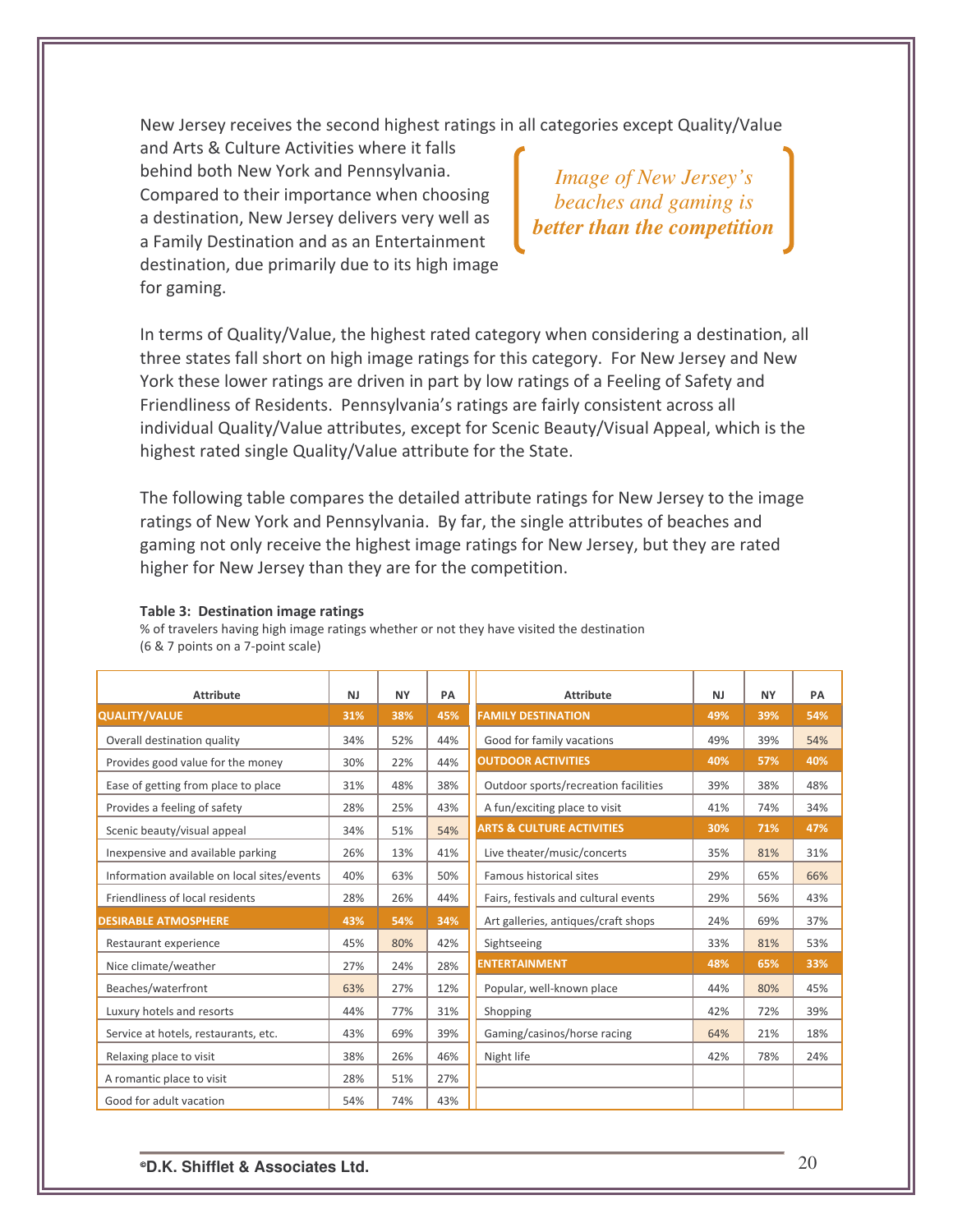To identify possible communication gaps in marketing messaging, one can compare image ratings of New Jersey among all travelers (whether or not they have ever been to the State) to the image ratings of travelers who have actually visited New Jersey.



The image of New Jersey among those who have visited in the past 12 months is higher than the total for all attributes measured, indicating a definite communications gap. The following lists specific areas with the largest gaps (at least 10 percentage points), where adequate product and service exist but where marketing communications can be improved.

- Overall destination quality
- Quality restaurant experiences
- A relaxing place to visit
- Good for family vacations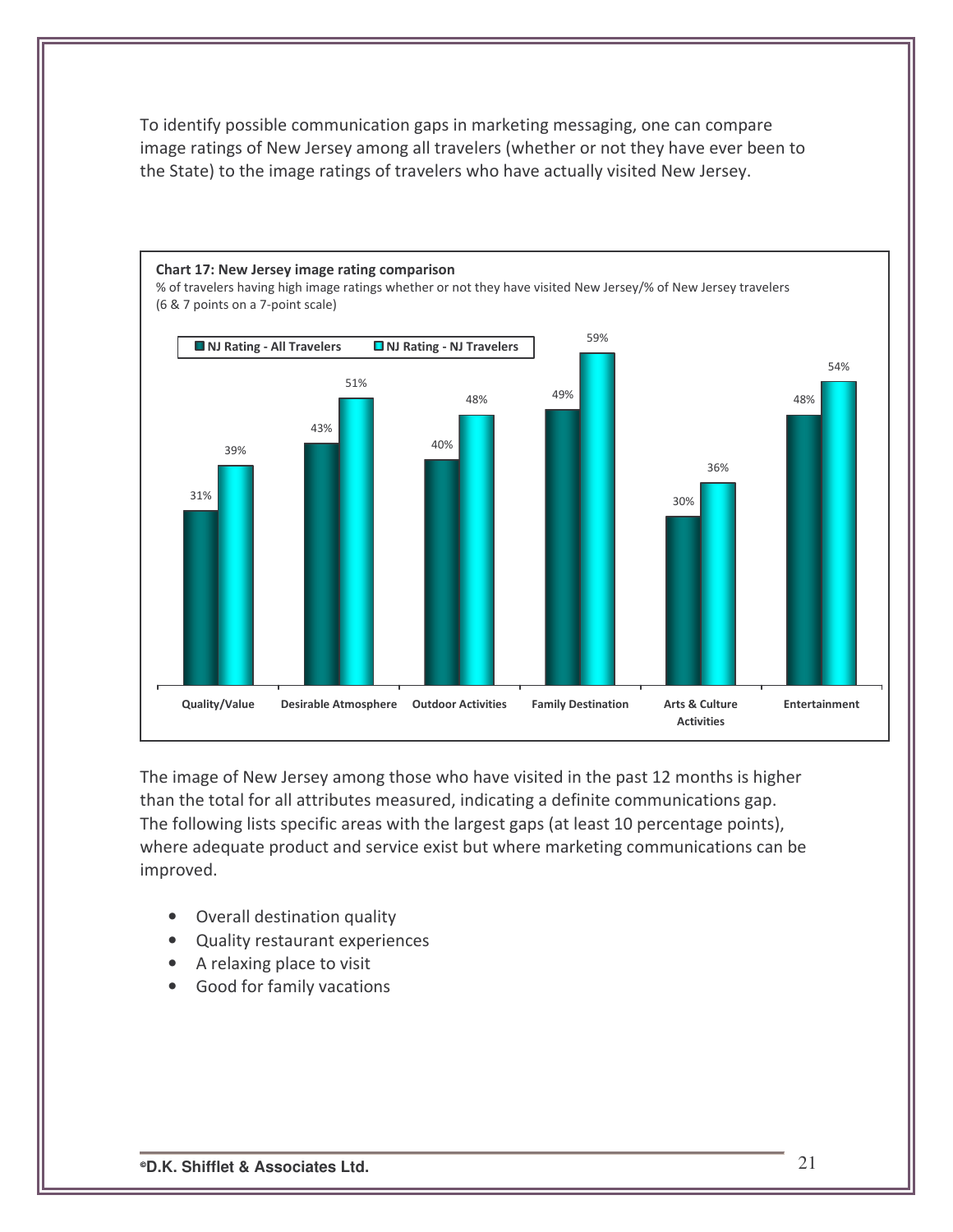This list is shorter than in 2006 indicating that many of the gaps are being tightened. In addition, while a gap still exists between the perceptions of all travelers and New Jersey specific travelers, the gap between perceptions of New Jersey as providing a feeling of safety is shrinking.

#### Table 4: New Jersey image rating comparison

% of travelers having high image ratings whether or not they have visited New Jersey/% of New Jersey travelers (6 & 7 points on a 7-point scale)

| <b>Attribute</b><br><b>QUALITY/VALUE</b>    | All<br>Image of<br><b>NJ</b><br>31% | <b>New</b><br>Jersey<br>Traveler's Traveler's<br>Image of<br><b>NJ</b><br>39% | <b>Attribute</b><br><b>FAMILY DESTINATION</b> | All<br><b>Traveler's Traveler's</b><br>Image of $\vert$<br><b>NJ</b><br>49% | <b>New</b><br>Jersey<br>Image of<br><b>NJ</b><br>59% |
|---------------------------------------------|-------------------------------------|-------------------------------------------------------------------------------|-----------------------------------------------|-----------------------------------------------------------------------------|------------------------------------------------------|
|                                             | 34%                                 | 45%                                                                           |                                               | 49%                                                                         | 59%                                                  |
| Overall destination quality                 |                                     |                                                                               | Good for family vacations                     | 40%                                                                         | 48%                                                  |
| Provides good value for the money           | 30%                                 | 38%                                                                           | <b>OUTDOOR ACTIVITIES</b>                     |                                                                             |                                                      |
| Ease of getting from place to place         | 31%                                 | 38%                                                                           | Outdoor sports/recreation facilities          | 39%                                                                         | 46%                                                  |
| Provides a feeling of safety                | 28%                                 | 37%                                                                           | A fun/exciting place to visit                 | 41%                                                                         | 50%                                                  |
| Scenic beauty/visual appeal                 | 34%                                 | 43%                                                                           | <b>ARTS &amp; CULTURE ACTIVITIES</b>          | 30%                                                                         | 36%                                                  |
| Inexpensive and available parking           | 26%                                 | 33%                                                                           | Live theater/music/concerts                   | 35%                                                                         | 42%                                                  |
| Information available on local sites/events | 40%                                 | 46%                                                                           | Famous historical sites                       | 29%                                                                         | 35%                                                  |
| Friendliness of local residents             | 28%                                 | 34%                                                                           | Fairs, festivals and cultural events          | 29%                                                                         | 36%                                                  |
| <b>DESIRABLE ATMOSPHERE</b>                 | 43%                                 | 51%                                                                           | Art galleries, antiques/craft shops           | 24%                                                                         | 28%                                                  |
| Restaurant experience                       | 45%                                 | 55%                                                                           | Sightseeing                                   | 33%                                                                         | 39%                                                  |
| Nice climate/weather                        | 27%                                 | 36%                                                                           | <b>ENTERTAINMENT</b>                          | 48%                                                                         | 54%                                                  |
| Beaches/waterfront                          | 63%                                 | 72%                                                                           | Popular, well-known place                     | 44%                                                                         | 52%                                                  |
| Luxury hotels and resorts                   | 44%                                 | 51%                                                                           | Shopping                                      | 42%                                                                         | 51%                                                  |
| Service at hotels, restaurants, etc.        | 43%                                 | 51%                                                                           | Gaming/casinos/horse racing                   | 64%                                                                         | 68%                                                  |
| Relaxing place to visit                     | 38%                                 | 48%                                                                           | Night life                                    | 42%                                                                         | 46%                                                  |
| A romantic place to visit                   | 28%                                 | 36%                                                                           |                                               |                                                                             |                                                      |
| Good for adult vacation                     | 54%                                 | 61%                                                                           |                                               |                                                                             |                                                      |

**D.K. Shifflet & Associates Ltd.**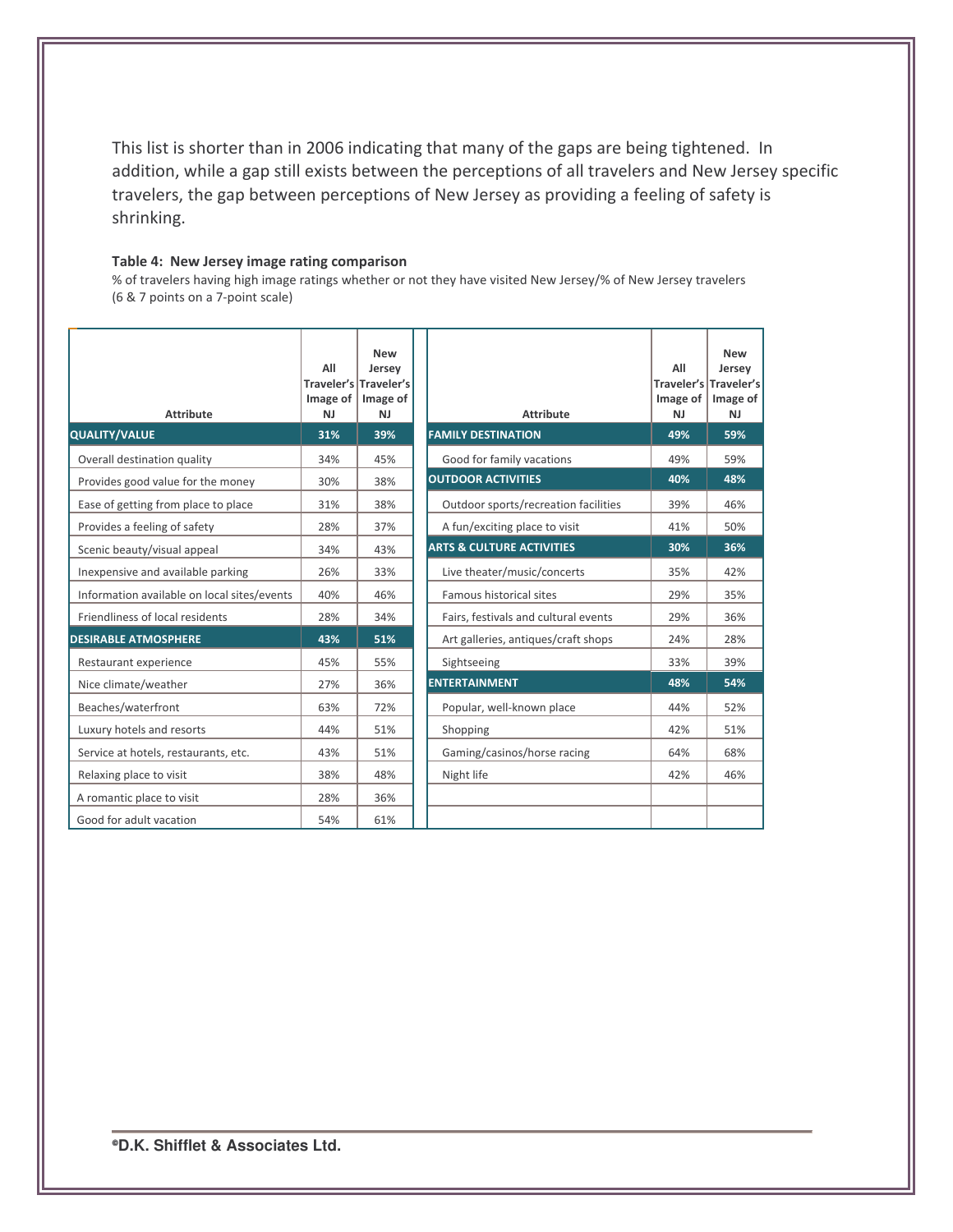## **DETAILED FINDINGS - Return-on-Investment (ROI)**

### How well is New Jersey doing at addressing the perception gaps and drawing visitors to the State?

In 2009 a television campaign was launched targeting some of the very activities for which there have been gaps. The campaign ran from March through June of 2009 and consisted of a series of television spots depicting people in different types of destinations and activities within New Jersey. Three of the 15 second spots were included in this study:

- Shore Family  $\bullet$
- Nightlife & Entertainment
- Arts & Culture

The goal was to determine the level of awareness of the advertising by those residing in the target markets of New Jersey, York, Pennsylvania, Connecticut, Maryland Washington D.C., to determine if the

33% of all Ad Aware respondents visited New Jersey after seeing the 2009  $TV$  ads

**New** and

campaign influenced those from the target markets to travel to New Jersey, and finally to determine the spending levels of those who actually visited to calculate the return-oninvestment (ROI) realized by the campaign.

Respondents were asked a succession of questions from unaided recall (for what destinations have you seen advertising in 2009?) to aided recall (did you see advertising for any of the following destinations in 2009?) to destination specific questions (did you see any advertising for New Jersey in 2009?) to ad specific questions (did you see this ad for New Jersey in 2009?). For the ad specific questions respondents were shown a video of each of the three spots and asked whether or not they had seen it.

Those who had reported seeing at least one of the TV spots are considered Ad Aware respondents and were further asked to what degree the advertising had influenced their decision to visit New Jersey. Those who were determined to be influenced by the ads are referred to as Ad Aware Influenced. Ad Aware respondents were also asked whether or not they had visited New Jersey since seeing the ads. Depending on whether or not they were determined to be influenced by the ads, these respondents are referred to as either Ad Aware **Visitors or Ad Aware Influenced Visitors.**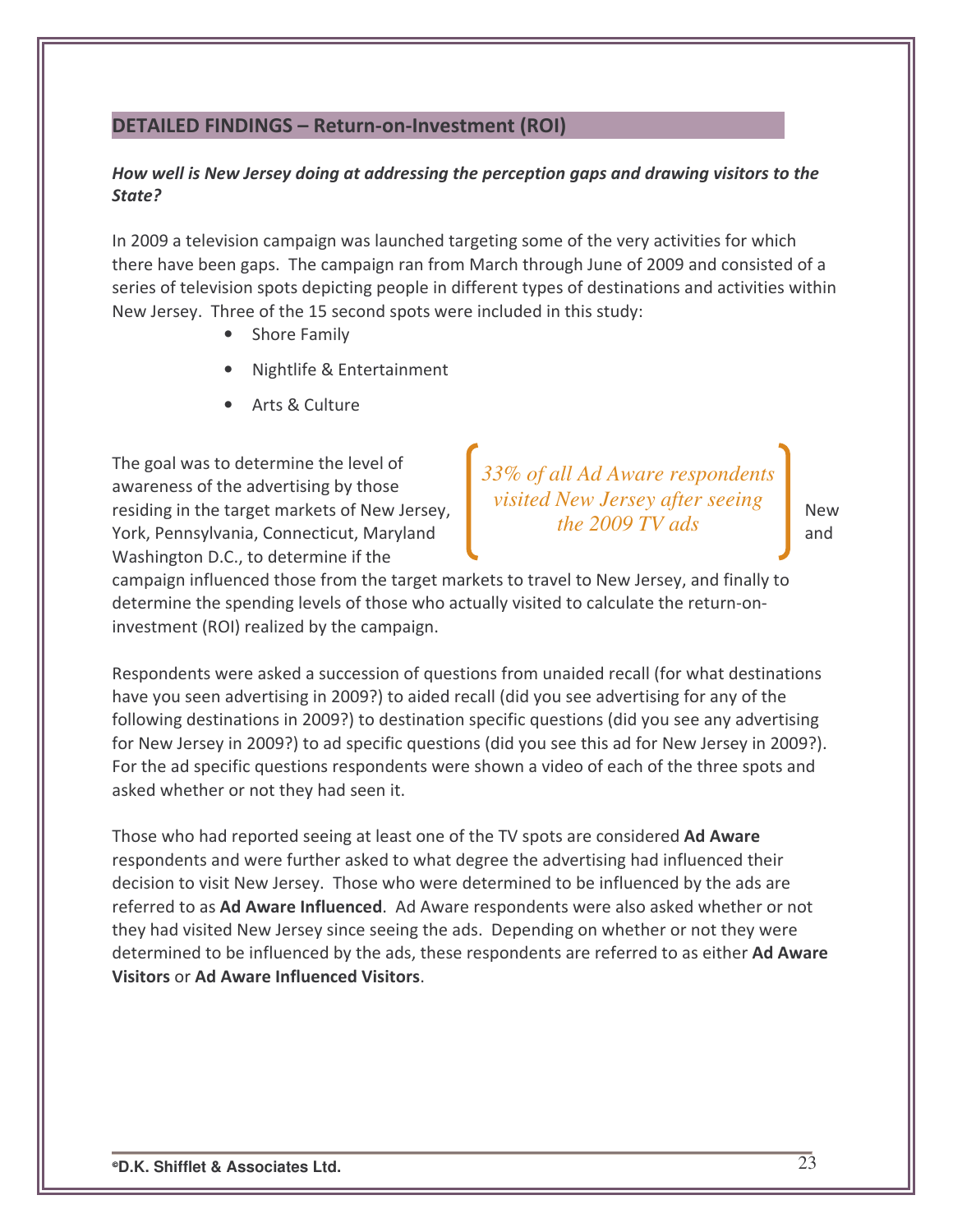When respondents were asked to list cities, states or destinations for which they have seen advertising, New Jersey was the  $7^{\text{th}}$  most cited. Among a list of eight destinations, New Jersey was the third most selected and when asked about New Jersey specifically, over half of the respondents reported having seen New Jersey advertising in 2009.

Reported awareness of each of the three TV ads varied by ad. Twenty percent of all respondents and 68% of Ad Aware respondents reported having seen the Shore Family ad followed by the Nightlife & Entertainment ad, which was seen by 44% of ad aware respondents and 27% Table 4: Ranking of New Jersey ad recall  $\alpha$  of all travelers

| <b>Aided</b>      |
|-------------------|
| (90% responding)  |
| New York          |
| Pennsylvania      |
| <b>New Jersey</b> |
| Massachusetts     |
| Washington, D.C.  |
| Maryland          |
| Connecticut       |
| Michigan          |
| Other             |
| None              |
|                   |

of ad aware respondents remembered seeing the Arts & Culture ad. These findings are

*Shore Family TV spot is most seen ad*

consistent with New Jersey's high image ratings for beaches and gaming.

Those who had actually visited New Jersey since seeing the advertising were asked a series of questions about their trip

including how much money they spent for local transportation, lodging, meals, entertainment, shopping and for miscellaneous expenses.

Of the 2,007 respondents included in this study 29% had reported seeing New Jersey TV advertising in 2009. Of these 19% were influenced by the ads to visit New Jersey and 41% of these had actually visited New Jersey after seeing the TV spots and being influenced by them to do so.

Incremental spending in New Jersey by Ad Aware and Influenced Visitors from the target

markets was \$676 million. This estimate was produced by multiplying the 5.65 million targeted households who had reported seeing the TV advertisements (Ad Aware) by  $\frac{1}{2}$  and  $\frac{1}{2}$  and  $\frac{1}{2}$  and  $\frac{1}{2}$  and  $\frac{1}{2}$  and  $\frac{1}{2}$  and  $\frac{1}{2}$  and  $\frac{1}{2}$  and  $\frac{1}{2}$  and  $\frac{1}{2}$  and  $\frac{1}{2}$  and  $\frac{1}{2}$  and  $\frac{1}{2}$  average New Jersey Ad

Aware/Influenced/Visited conversion rate of 7.55%. The outcome was then multiplied by  $\overline{A}$  and  $\overline{A}$  and  $\overline{A}$  and  $\overline{A}$  and  $\overline{A}$  and  $\overline{A}$  and  $\overline{A}$  and  $\overline{A}$  and  $\overline{A}$  and  $\overline{A}$  and  $\overline{A}$  and  $\overline{A}$  and  $\overline{A}$  and  $\overline{A}$  a average party per trip spending of  $$1,584$ .

*New Jersey's 2009 Advertising campaign generated \$676 million in incremental spending and an ROI of \$315 : \$1*

Based on a client-supplied marketing campaign investment of \$2,148,326, the direct spending revenue return-on-investment is \$314.60 : \$1. That is, on average, for every dollar spent on the 2009 advertising campaign, the campaign generated \$314.60 in visitor direct spending.

Table 5: Return-on-Investment Calculation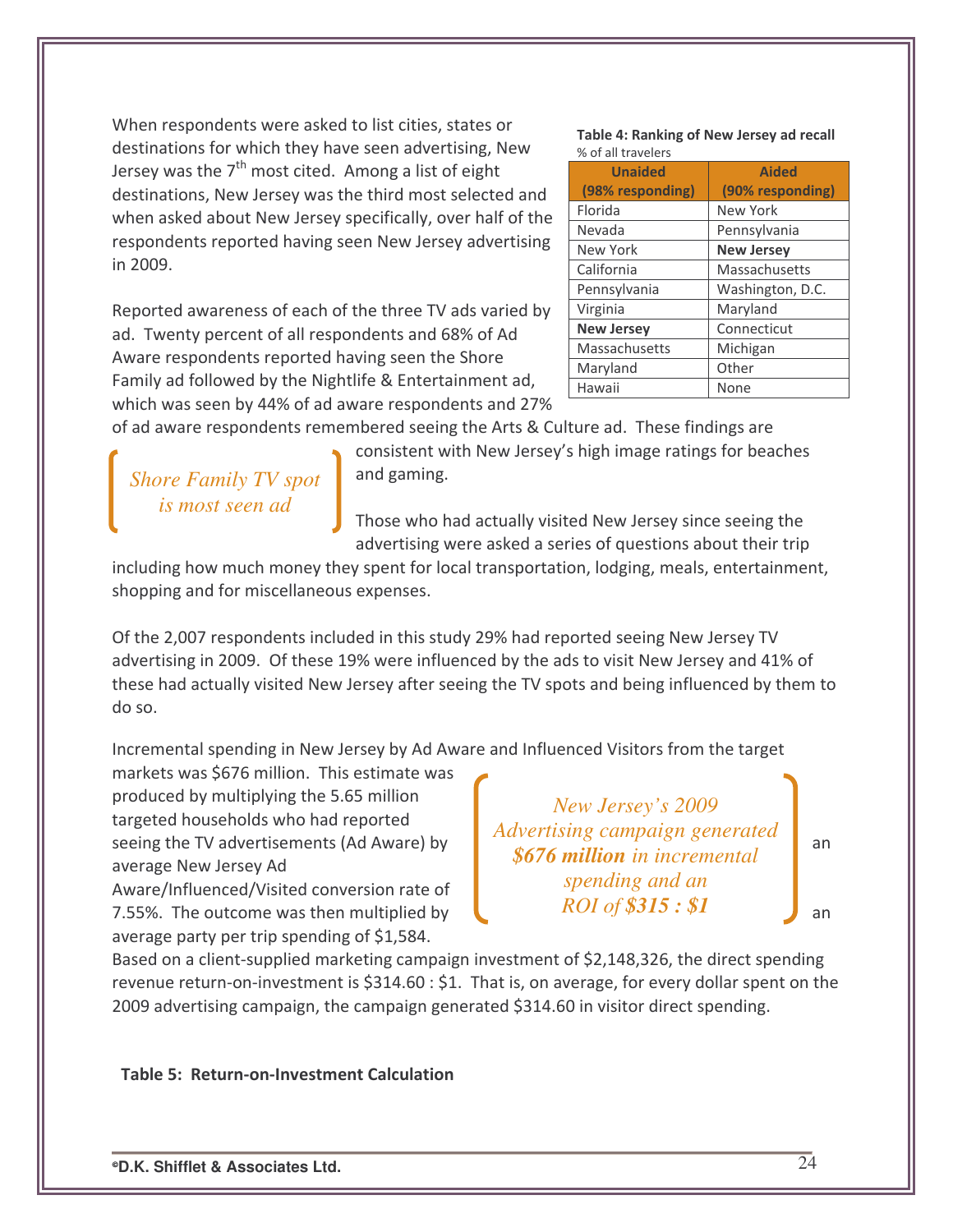| Α            | 2008 Population of Households in CT, MD, NJ, NY, PA, DC - U.S. Census Bureau             | 48,781,778    |
|--------------|------------------------------------------------------------------------------------------|---------------|
| B            | 2008 Traveling Households in CT, MD, NJ, NY, PA, DC, - DKSA Performance Data             | 39.55%        |
| C            | Estimated number of 2009 traveling households from CT, MD, NJ, NY, PA, DC                | 19,293,193    |
| D            | % Aware of 2009 Campaign (Ad Aware)                                                      | 29.30%        |
| Ε            | Ad aware Households (C x D)                                                              | 5,652,906     |
| F            | % Aware of 2009 campaign and Influenced to travel (Ad Aware Influenced)                  | 18.50%        |
| G            | Ad Aware Influenced Households (E x F)                                                   | 1,045,788     |
| Н            | % Aware of 2009 campaign, Influenced to travel and Visited (Ad Aware Influenced/Visited) | 40.80%        |
| $\mathbf{I}$ | Ad Aware Influenced/Visited Households (Converted Households) (G x H)                    | 426,681       |
| J            | Conversion Rate (Ad Aware Households) (I/E)                                              | 7.55%         |
| К            | <b>Average Party Size</b>                                                                | 3.8           |
| L            | Incremental Visitors (I x K)                                                             | 1,621,389     |
|              |                                                                                          |               |
| M            | Average Spending Per Party Per Trip                                                      | \$1,584       |
| N            | Incremental Per Party Per Trip Spending (I x M)                                          | \$675,863,203 |
|              |                                                                                          |               |
| 0            | <b>Total Advertising Spend</b>                                                           | \$2,148,326   |
|              |                                                                                          |               |
| P            | <b>ROI</b> (N/O)                                                                         | \$314.60      |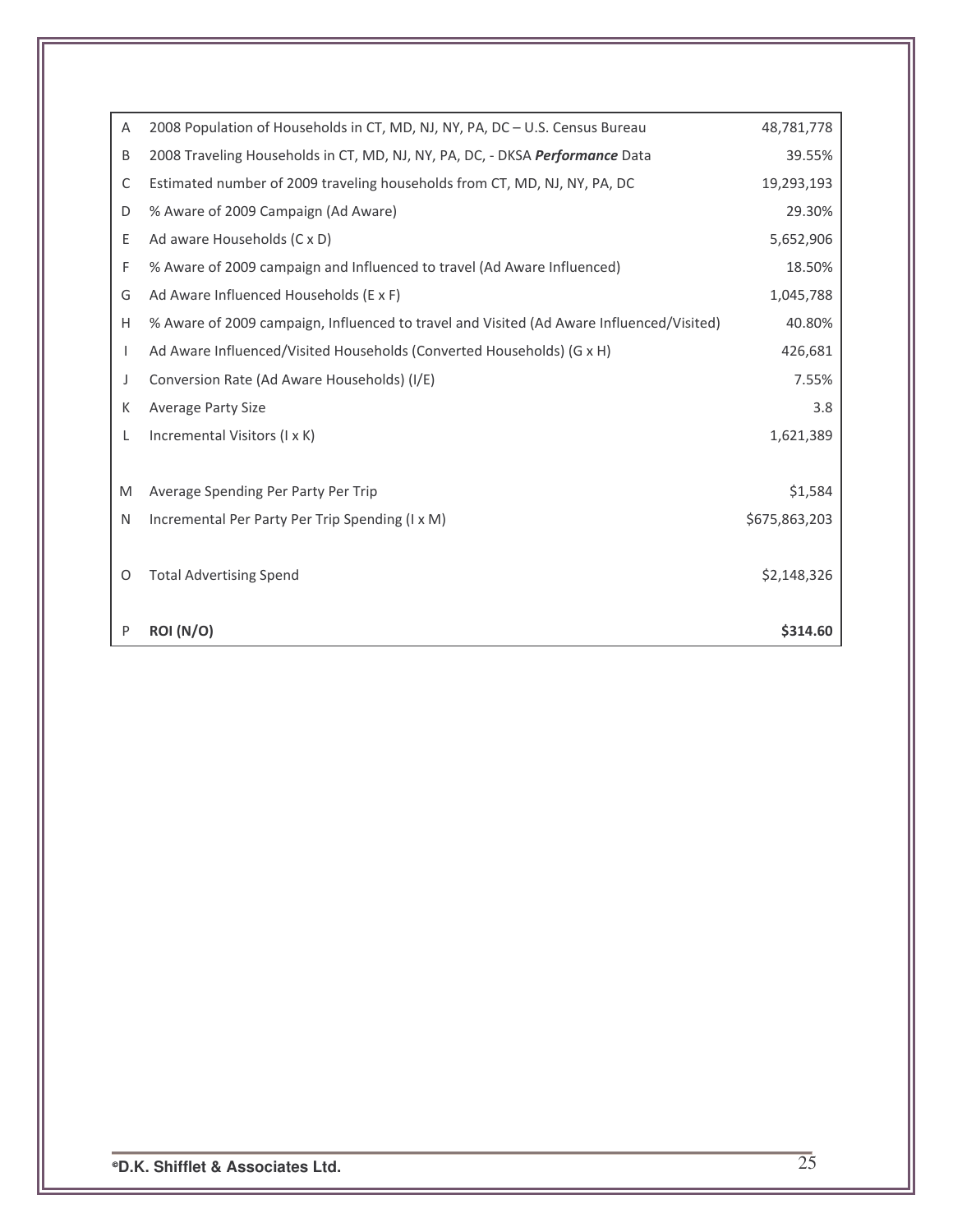This ROI calculation is conservative by design in several ways:

- The ROI estimate includes only those from "targeted" households adults 18 years or older residing in New Jersey, New York, Pennsylvania, Connecticut, Maryland and Washington D.C.
- ROI calculations are generated using a very conservative definition of Ad Awareness, namely confirmed Ad Awareness using actual videos of the ads embedded in the online survey. They were asked if these were the ads they recall having seen.
- ROI calculations use a very conservative definition of ad-influence, namely, either the respondent: 1) was not at all considering and is now very much considering visiting New Jersey, or 2) was considering AND the marketing definitely influenced their interest in visiting New Jersey.
- ROI calculations exclude additional spending and taxes generated from multiple visits, including those produced during the campaign time frame, and those visits occurring beyond the survey time frame.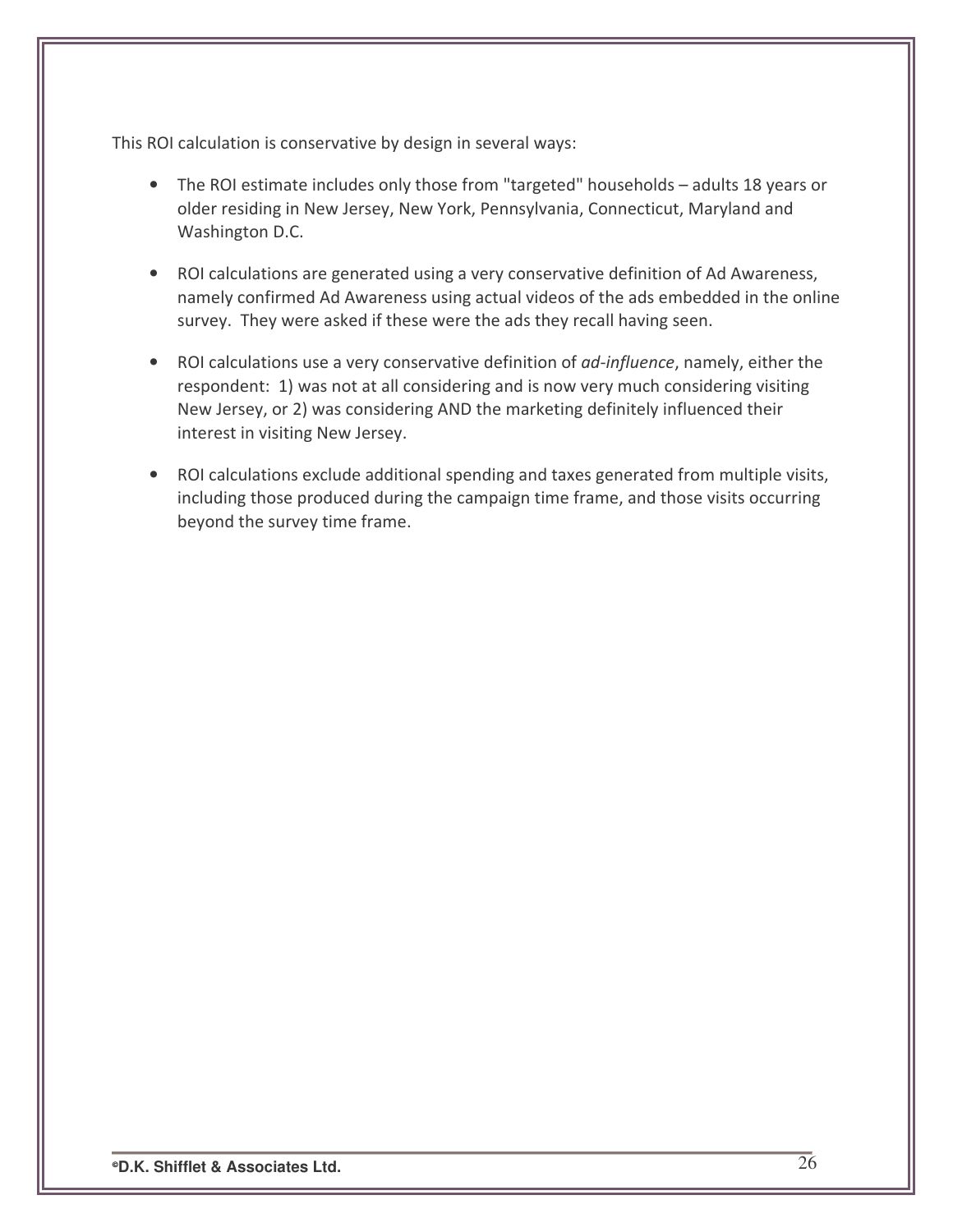## DETAILED FINDINGS - Intent to Return and Recommend

## What is the likelihood of those who have visited each of the States to make a return visit or to recommend the State to others?

Finally, to see how well New Jersey and the competing destinations deliver on meeting traveler's needs, respondents were asked about their intent to return for a leisure trip as well as their likelihood of recommending the destination to friends and family.

Although New Jersey scored lowest for intent to return, over two-thirds of New Jersey visitors (68%) indicated that they would return to the State for a leisure trip (6  $\&$  7 on a 7 point scale). This is almost the same as reported in the 2006 study (69%).

While a large portion of New Jersey visitors plan to return to the State, a smaller share would recommend it to family or friends (40%). This represents a large drop from 2006 in which 61% of New Jersey visitors said they would recommend the State. This can be problematic considering the majority of travelers that use referrals from friends or family when planning a leisure trip. As suggested earlier in this study, it is important to also influence the referral network by encouraging the visitors that plan to return to New Jersey to also recommend it to family or friends.

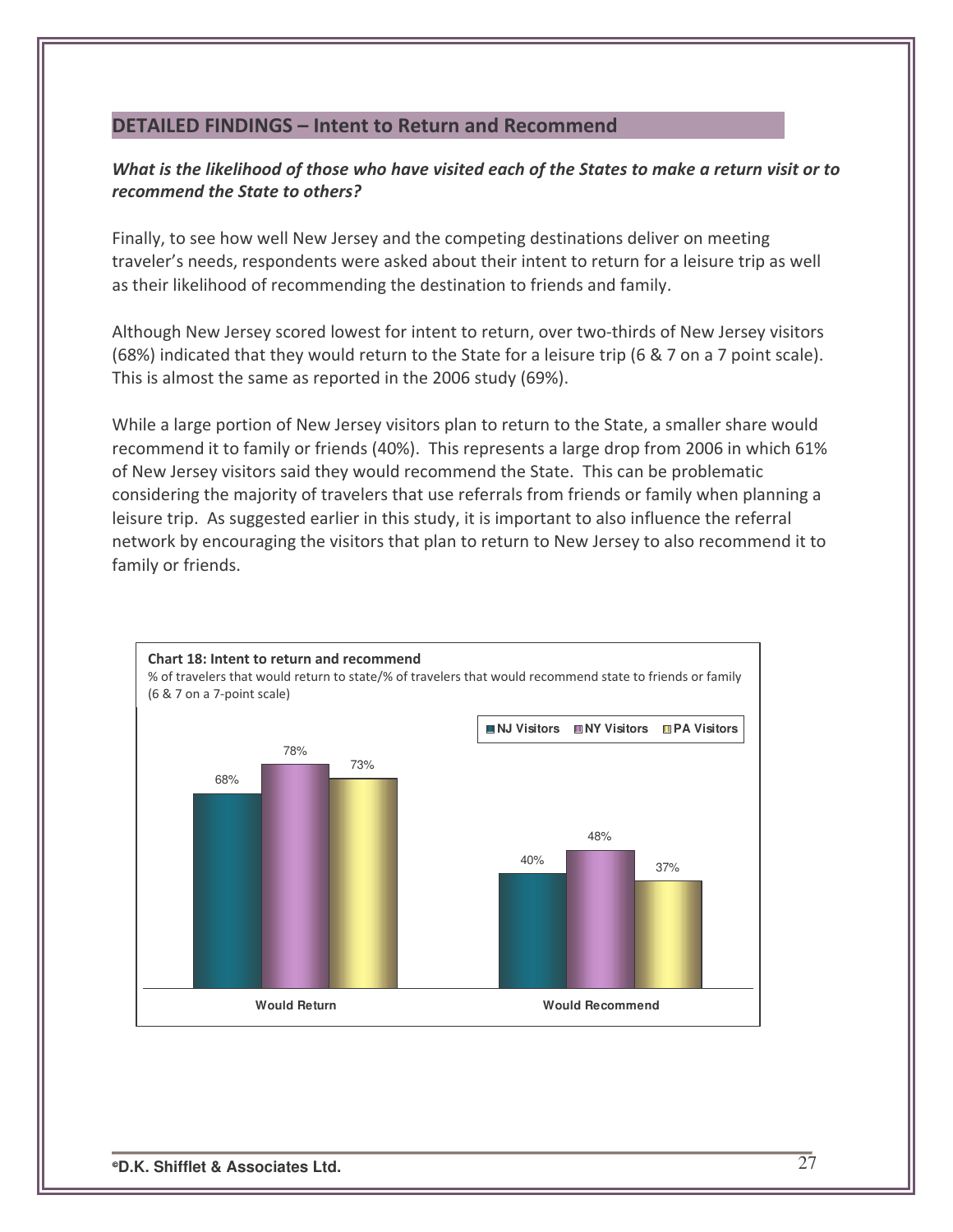## **CONCLUSIONS & RECOMMENDATIONS**

#### **Travel Purpose & Considerations**

There appears to be a shift away from connecting with others to a focus on the self. Travelers from New Jersey's target region want to reduce stress as much as they did in 2006. And, while the percentage of those who travel to get re-energized is about the same, it has moved from being essentially tied with reconnecting with friends and family to the number two position by 7 percentage points. Promote the relaxing, rejuvenating aspects of a New Jersey visit, whether it be a getaway weekend at a spa or an extended vacation at the beach.

### **Trip Planning**

New Jersey visitors plan trips in shorter time frames than do travelers in general and somewhat shorter than travelers to New York or Pennsylvania. Promotions extending more into the future may help attract more long term planners.

New Jersey visitors are not using online planning resources to the degree visitors to New York and Pennsylvania are. It is important to increase promotion and utility of:

- Internet search websites (Google, Yahoo, etc.)
- State travel website

Referrals from friends and family continues to be the resource New Jersey visitors most often use to get their travel information. For New Jersey, unlike New York and Pennsylvania, these referrals exceed use of Internet search sites. As such, destinations need to influence that message with:

- Excellent customer service
- Visitor follow-up
- Messaging and materials for New Jersey residents hosting visitors

The Internet continues to be the top, non-human, source for travel information

- Promote availability and usefulness of www.visitnj.org
- Strategic linking of www.visitnj.org with local hotel/lodging websites and Internet travel booking sites will help increase awareness and improve the image of New Jersey as a travel destination
- Search engine optimization for key travel products will also help increase awareness of New Jersey's diverse product offerings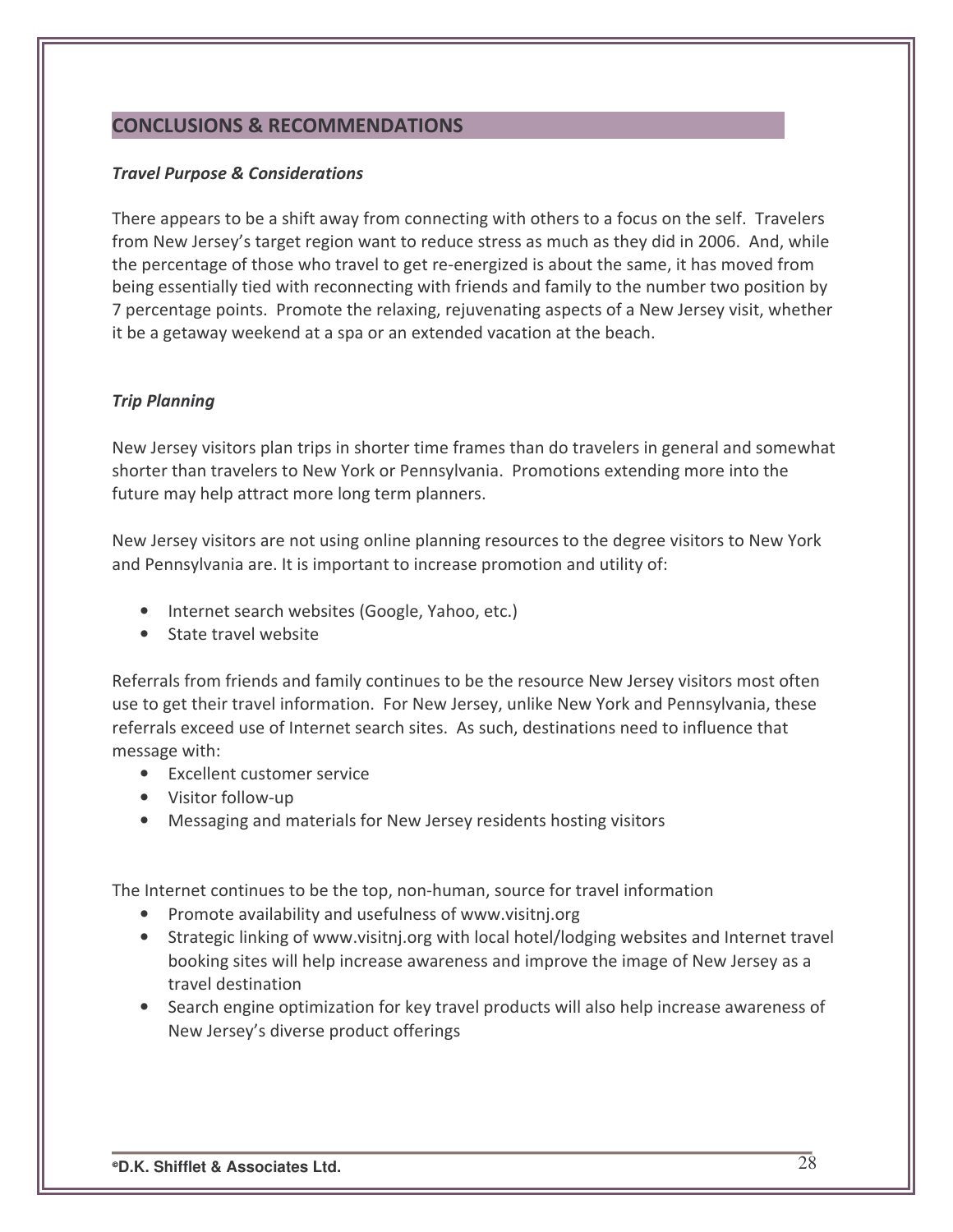Visitnj.org's satisfaction ratings have improved against the competitive websites as well as to ratings received in 2006 (35% vs. 21% satisfaction). This can be boosted even further by continuing to:

- Seek out and evaluate best practices. Look outside the competitive set for best practices among the destination marketing organizations nationwide, particularly now that satisfaction with visitnj.org has surpassed New York and Pennsylvania
- Consider in-depth research of www.visitnj.org for content and usability
- Ongoing evaluation of website capabilities

## **Destination Awareness & Image**

Some of New Jersey's key cultural, historic, and outdoor recreation destinations continue to have the lowest share of awareness. Similarly, these types of activities also received a lower share of participation. Activity participation patterns are similar for New York and Pennsylvania as well.

Marketing activities seem to be working for the strong awareness attractions. Continue to augment marketing efforts for lesser-known attractions and in-state destinations.

- In-market promotions for nearby cultural, historic, and outdoor recreation attractions
- Call to action to revisit the lesser-known attractions and destinations
- Develop suggested itineraries that combine strong awareness of attractions and destinations with those of lower awareness

Those who have visited New Jersey have a higher image of New Jersey than travelers in general. Address the misperceptions by:

- Highlighting what your visitors already know and for which there are the largest communication gaps
	- $\circ$  Overall destination quality
	- o Restaurant experiences
	- $\circ$  Relaxing place to visit
	- $\circ$  Good for family vacations
	- $\circ$  Feeling of safety
	- $\circ$  Scenic beauty/visual appeal
	- o Beaches/waterfront
	- $\circ$  Fun/exciting place to visit
	- $\circ$  Shopping
- Educate your current and potential visitors on what they don't know about New Jersey's cultural, historic, and outdoor recreation destinations and activities.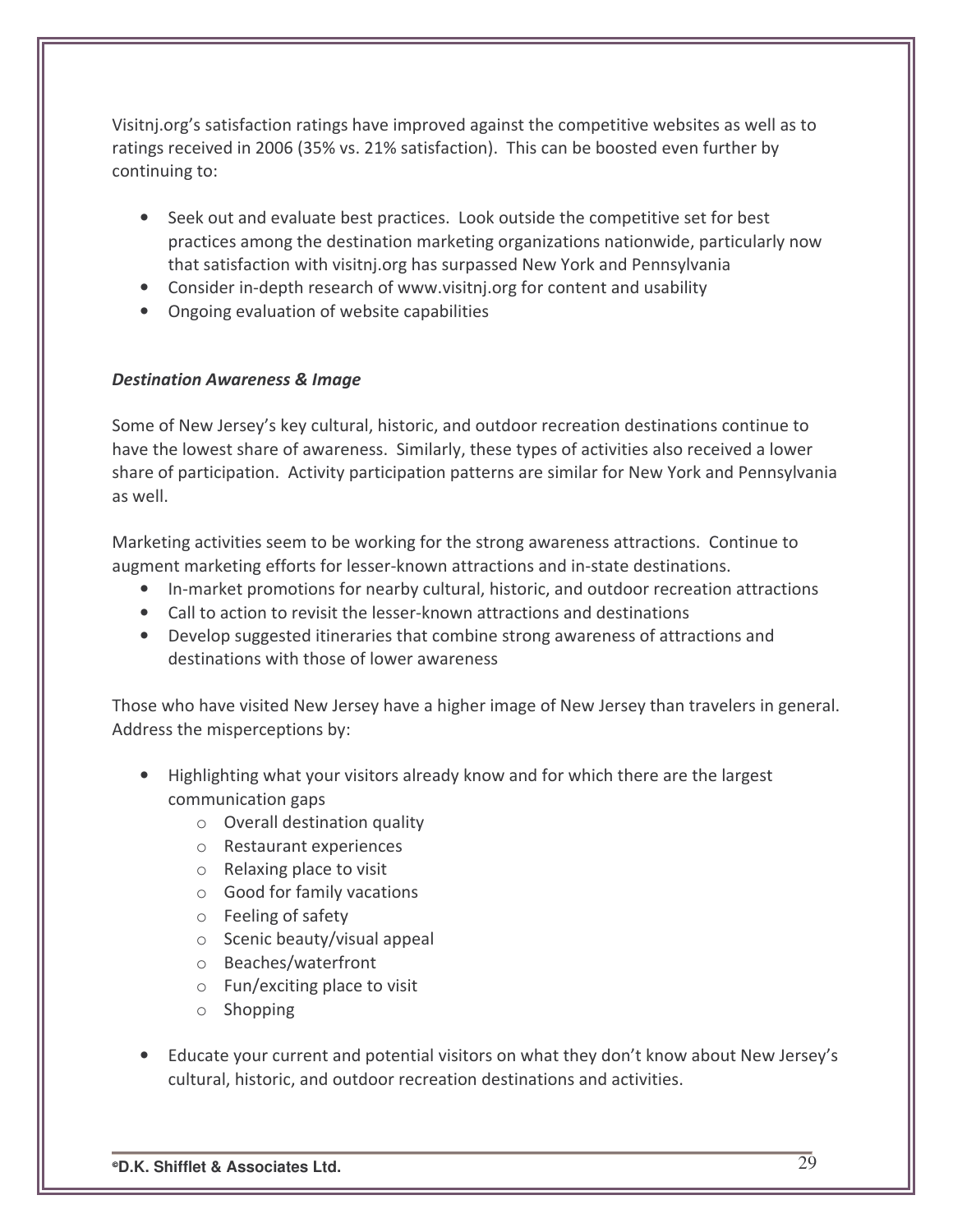#### **Advertising Return-on-Investment (ROI)**

Twenty-nine percent of travelers from the target market reported seeing the television advertising that appeared from March through June 2009. The campaign was successful in generating \$646 million in incremental spending and an impressive ROI of \$315:1. Increasing advertising awareness and related visitation will add positively to the ROI.

## **APPENDIX**

**Survey Methodology** 

<sup>o</sup>D.K. Shifflet & Associates Ltd.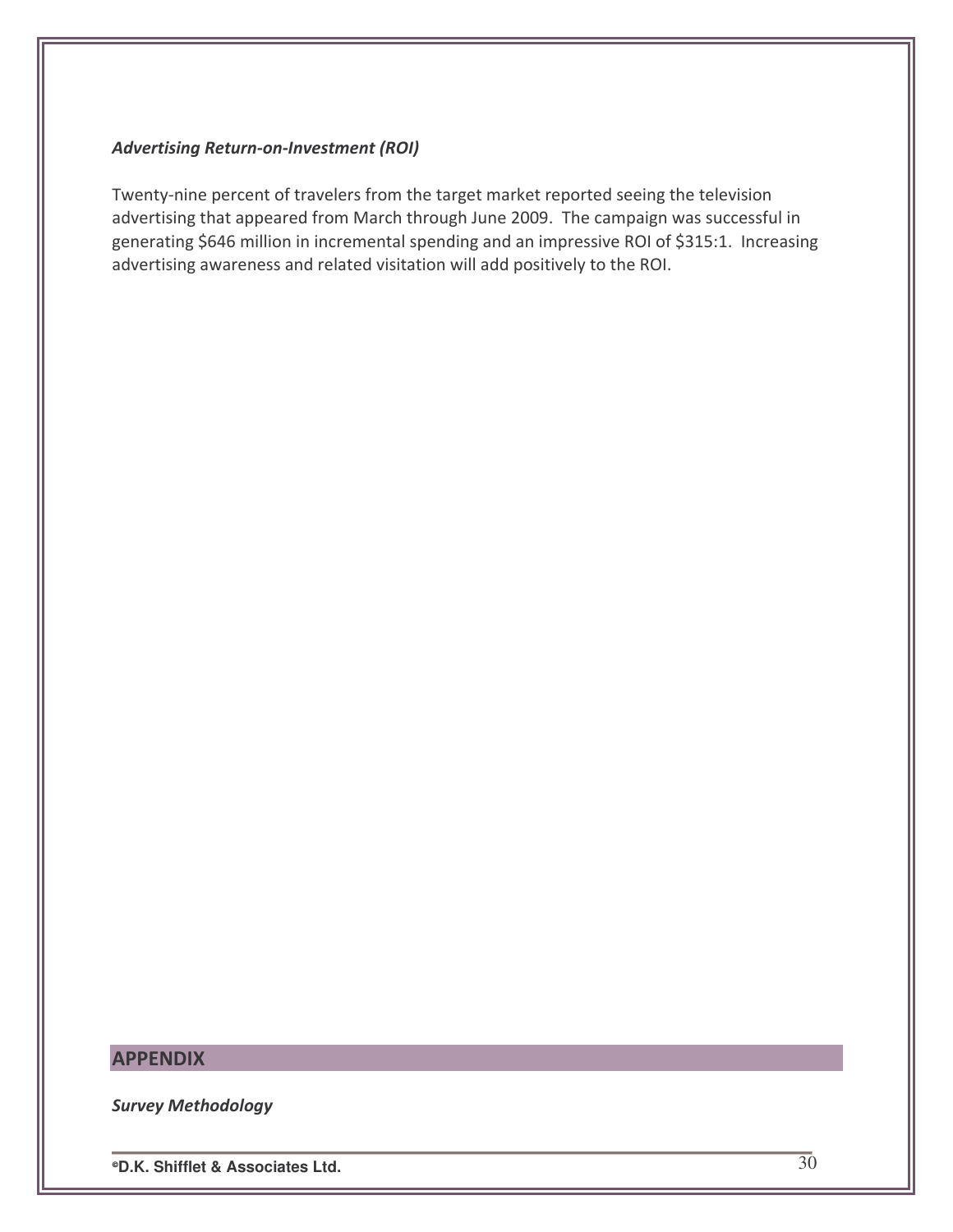Survey instrument: A survey of approximately 30 minutes in length.

Method: on-line survey

Sampling frame: e-Rewards consumer opinion on-line panel members residing in the States of New Jersey, New York, Pennsylvania, Connecticut, Maryland and Washington, D.C. Qualified respondents took a leisure of any length in the past 12 months or planned to take a leisure trip in the next 12 months.

Timeframe: The advertising campaign ran from March through June 2009. The study was conducted the third week of September 2009.

Sample Size: A total of 2,000 qualified respondents completed the survey. The following is the distribution of respondents that have visited or plan to visit NJ, NY, or PA. This will not total 2,000 as respondents could have taken a trip to multiple states.

$$
NJ = 875
$$
  
\n $NY = 1,067$   
\n $PA = 956$ 

Response Rate: This sample was based on a representative quota of 2,000 completed surveys from the survey geography (New Jersey, New York, Pennsylvania, Connecticut, Maryland, Washington, D.C.). Calculation of a response rate is not appropriate when using quota sampling.

Data Processing: Survey respondents were weighted by the following factors to maintain a balanced and representative sample

- Origin state
- Gender
- Household Income

Data analysis was conducted with cross-tabulations.

**Statistical Testing**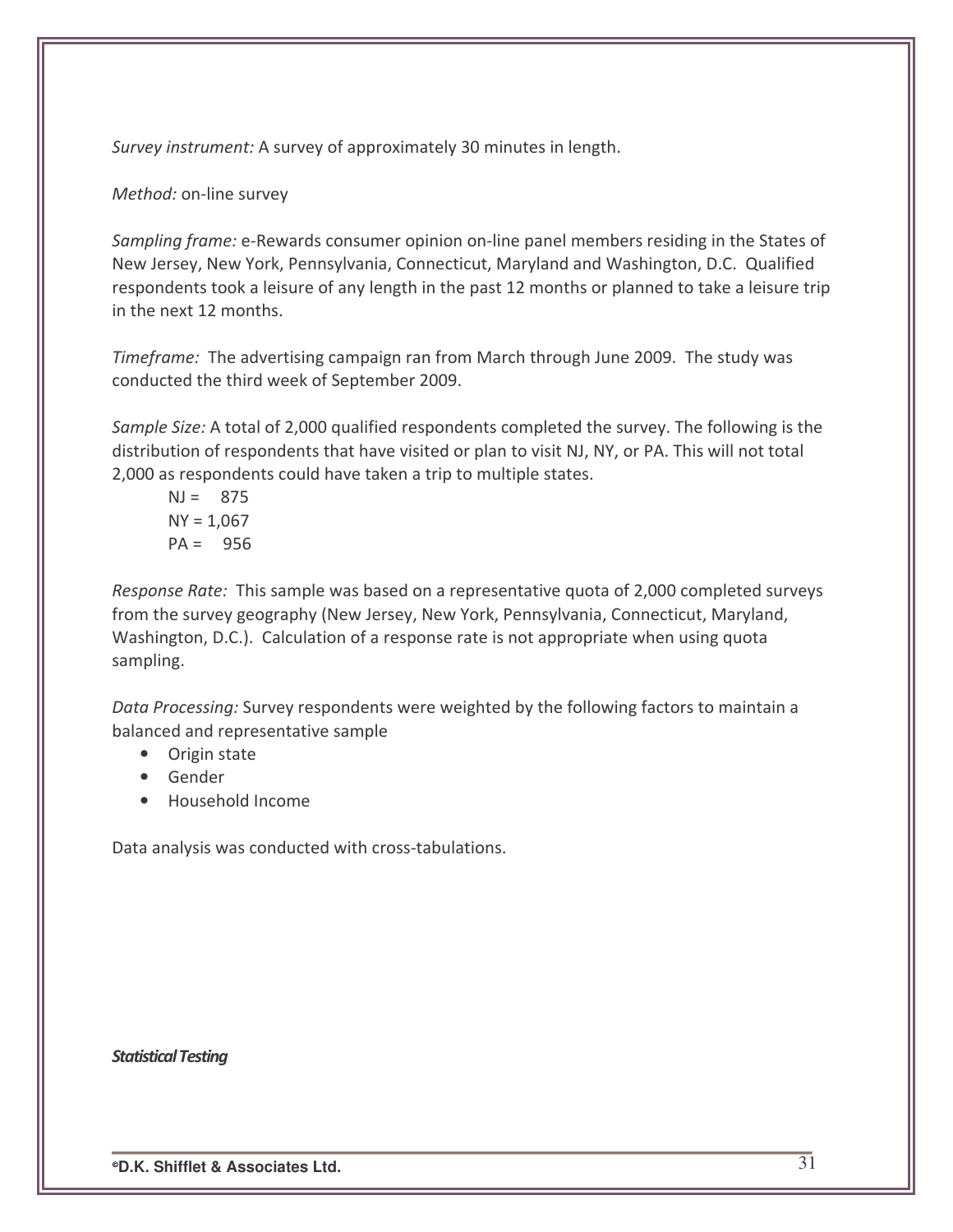Table 6 below shows the confidence interval level corresponding to the combination of various travel segments reported in this study and several response finding percentages. The confidence interval table indicates how well the data—based on a sample—reflects the entire *population* of respondents. The smaller the interval, the more "accurate" the data and the greater confidence we have that the sample number represents the population. For example, if the finding for New Jersey Visitors is  $50\%$ —using the chart below—we are 90 percent confident that the actual proportion for the population is 50% plus or minus 2.8 percentage points (it could range from 47.2% percent to 52.8%).

DKSA uses a 90% confidence level because—for consumer marketing research purposes—it represents a better trade-off than higher confidence levels between the two complementary types of sampling error issues—that is,  $1)$  accepting a difference between two groups or two years as statistically different...a real change...when it is in fact NOT a real change, and 2) rejecting the difference as a real change, when it IS in fact a real change (in statistical terms, this is the statistical tradeoff between a  $Type I$  and a  $Type II$  level sampling error).

|                             |                       |                                      | Percentage Finding from the Study |                               |                                |       |
|-----------------------------|-----------------------|--------------------------------------|-----------------------------------|-------------------------------|--------------------------------|-------|
|                             | Sample<br><b>Size</b> | 0% to 2%<br><b>or</b><br>98% to 100% | 2% to 5%<br>or<br>95% to 98%      | 5% to 10%<br>or<br>90% to 95% | 10% to 25%<br>or<br>75% to 90% | 50%   |
| Total                       | 2,007                 | 0.4%                                 | 0.7%                              | 1.0%                          | 1.4%                           | 1.8%  |
| New Jersey Visitors         | 875                   | 0.6%                                 | 1.0%                              | 1.5%                          | 2.1%                           | 2.8%  |
| New York Visitors           | 1,067                 | 0.5%                                 | 0.9%                              | 1.3%                          | 1.9%                           | 2.5%  |
| Pennsylvania Visitors       | 956                   | 0.5%                                 | 1.0%                              | 1.4%                          | 2.0%                           | 2.7%  |
| Ad Aware                    | 593                   | 0.7%                                 | 1.2%                              | 1.8%                          | 2.6%                           | 3.4%  |
| Ad Aware Influenced         | 110                   | 1.6%                                 | 2.9%                              | 4.1%                          | 5.9%                           | 7.8%  |
| Ad Aware Influenced Visitor | 46                    | 2.4%                                 | 4.4%                              | 6.4%                          | 9.2%                           | 12.1% |

#### Chart 6: Confidence Intervals

**D.K. Shifflet & Associates Ltd.**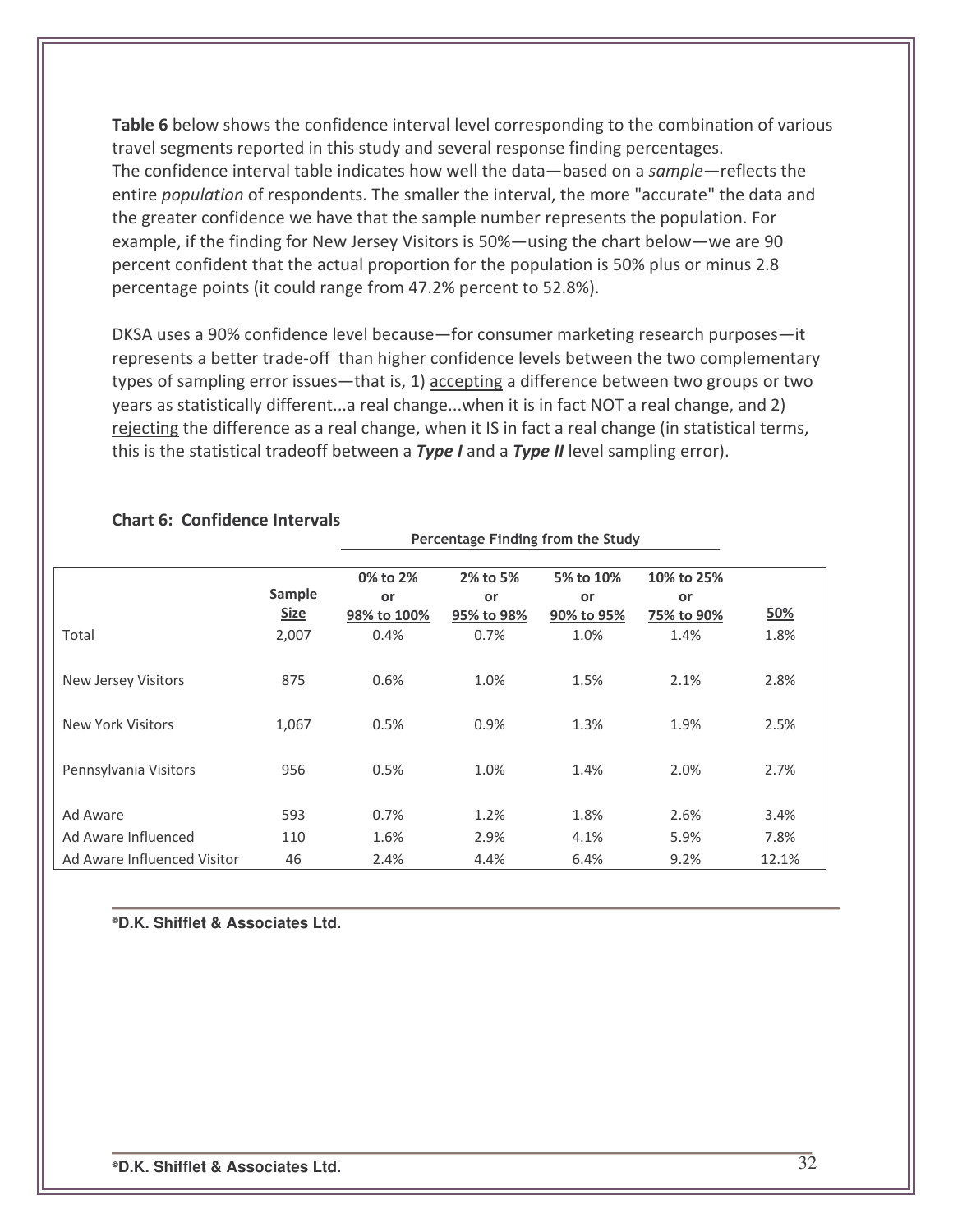## **SURVEY QUESTIONS**

#### **SCREENERS**

Q1. Have you or anyone in your household **taken** one or more leisure trips of any length in the last 12 months?

**□** Yes

D<sub>No</sub>

□ Don't Know/Don't Remember

Q2. Do you or does anyone in your household **plan to take** a leisure trip of any length in the next 12 months?

□ Yes

**Q** No

□ Don't Know/Don't Remember

#### **[Asked of all respondents]**

 $[Quality = if Q1 = Yes or Q2 = Yes]$ [If No, DK/Don't Remember to BOTH Q1 and Q2, terminate

**D.K. Shifflet & Associates Ltd.** 33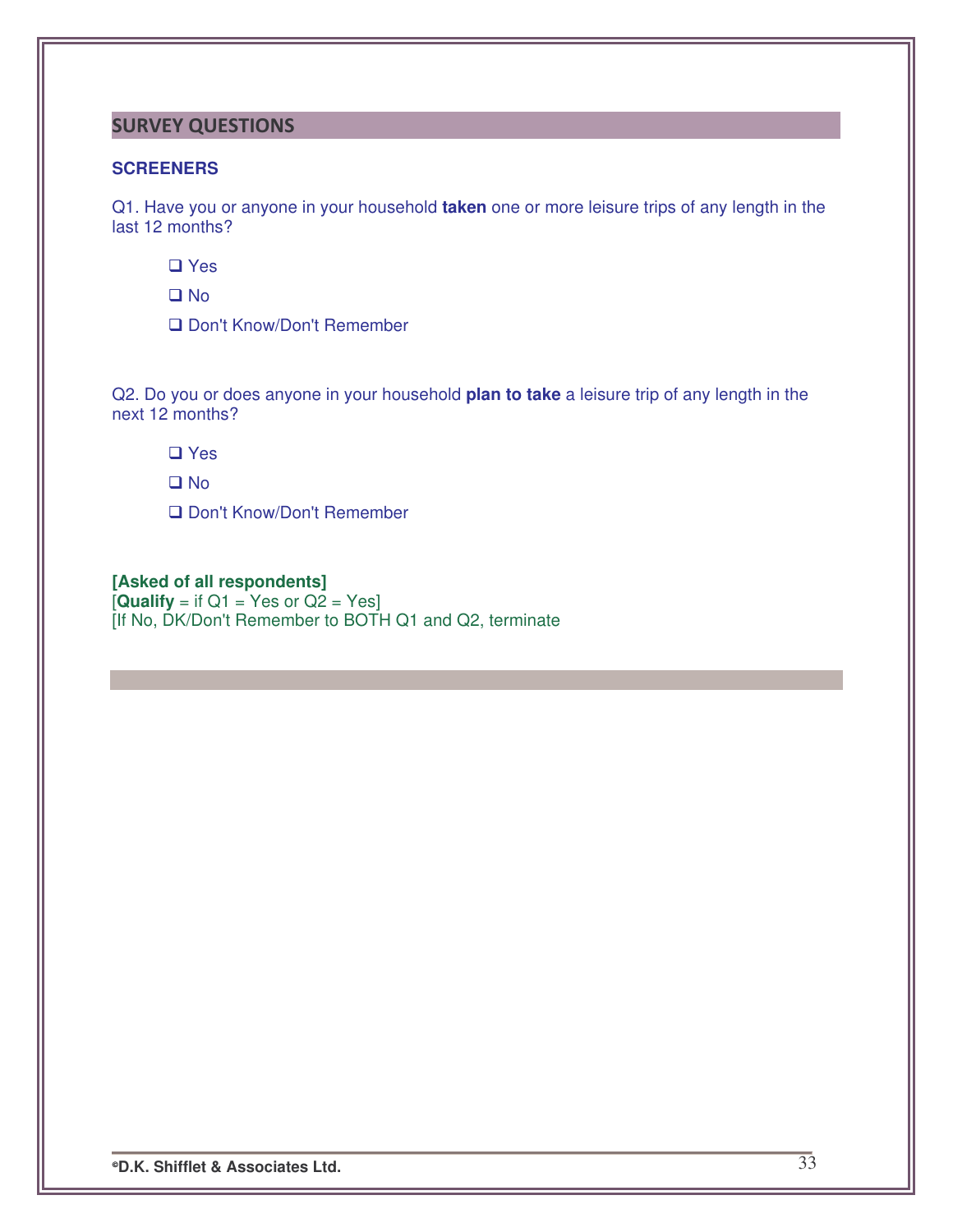### ROI Questions

Q3. In the spaces below, please type in the names of all cities and/or states and destinations to which you would **consider visiting** for a leisure trip in the next 12 months.

Please include the state for each city you specify.

| <b>City</b> | <b>State</b> | <b>Destination</b> |
|-------------|--------------|--------------------|
|             |              |                    |
|             |              |                    |
|             |              |                    |
|             |              |                    |
|             |              |                    |
|             |              |                    |

[At least one response is mandatory] [If "City" is entered, state is mandatory] [If "State" or "Destination" city or state is not required]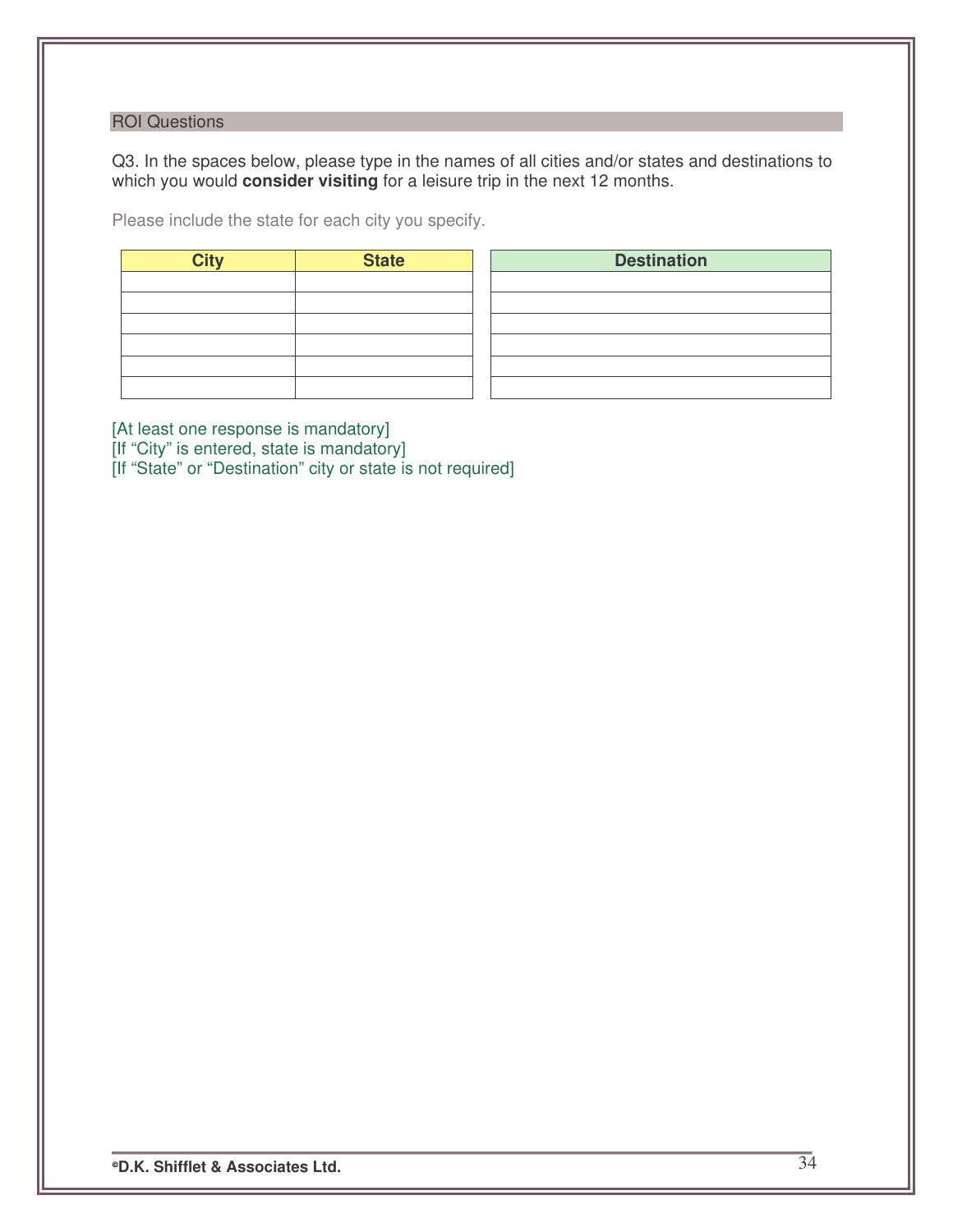Q4. In the spaces below, please type in all cities and/or destinations for which you have **seen or heard travel advertising** in magazines, in newspapers, on TV, on billboards, on the radio, or on the internet this year (2009).

Please include the state for each city you specify.

| <b>City</b> | <b>State</b> | <b>Destination</b> |
|-------------|--------------|--------------------|
|             |              |                    |
|             |              |                    |
|             |              |                    |
|             |              |                    |
|             |              |                    |
|             |              |                    |

[At least one response is mandatory] [If "City" is entered, state is mandatory] [If "State" or "Destination" city or state is not required]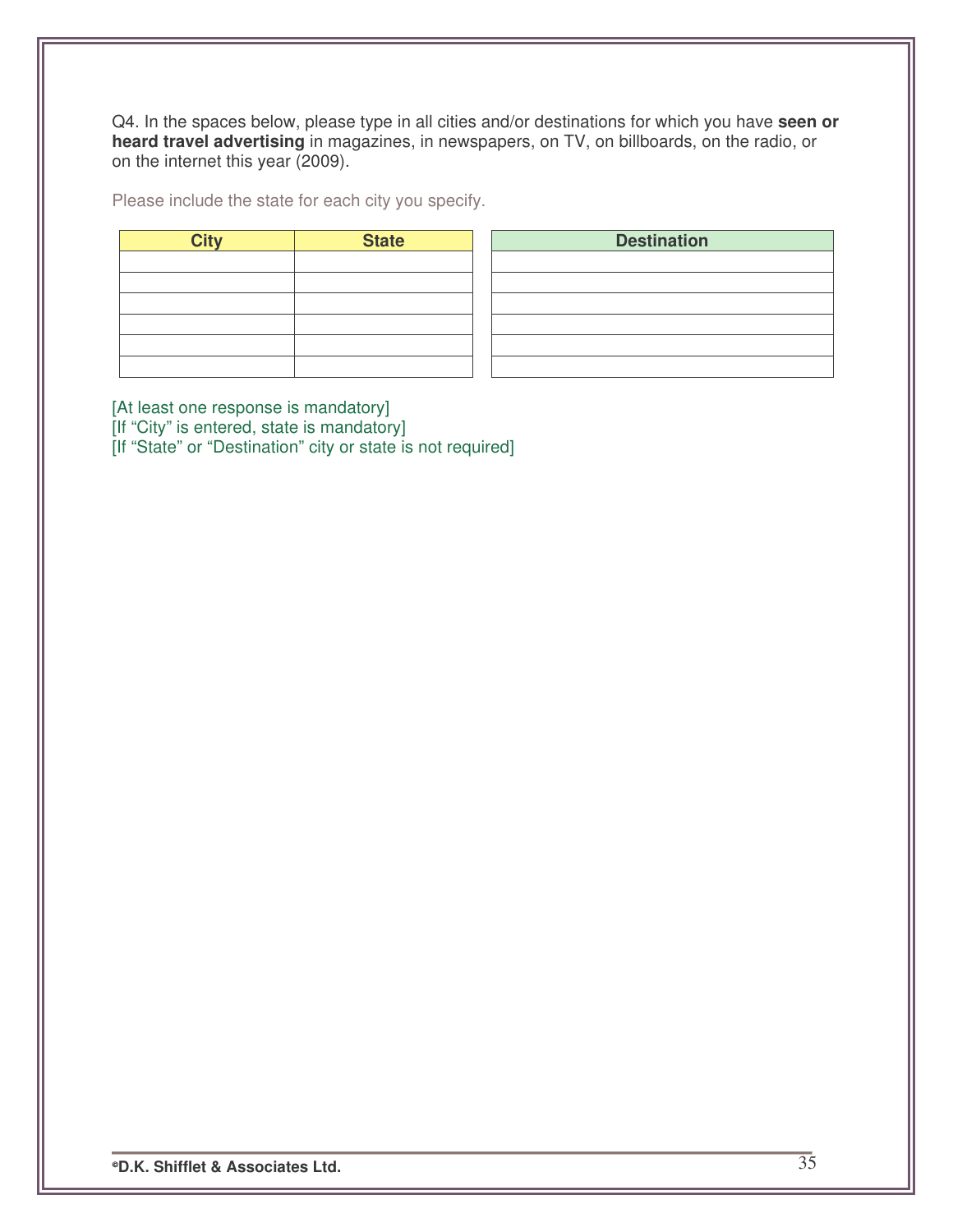Q5. Thinking about advertising you've seen for various travel destinations this year (2009), which of the following cities and/or states do you recall **seeing any advertising** for in magazines, newspapers, on TV, on billboards, on the radio or on the Internet?

Please select all that apply.

- **□ Connecticut**
- □ Maryland
- $\square$  Massachusetts
- $\Box$  Michigan
- **□** New Jersey
- □ New York
- □ Pennsylvania
- □ Washington, DC
- □ Other
- **□** None

[Allow multi-responses for all but "None"] ["None" is mutually exclusive] [If "New Jersey" chosen here, populate Q6 "Yes" and go to Q7]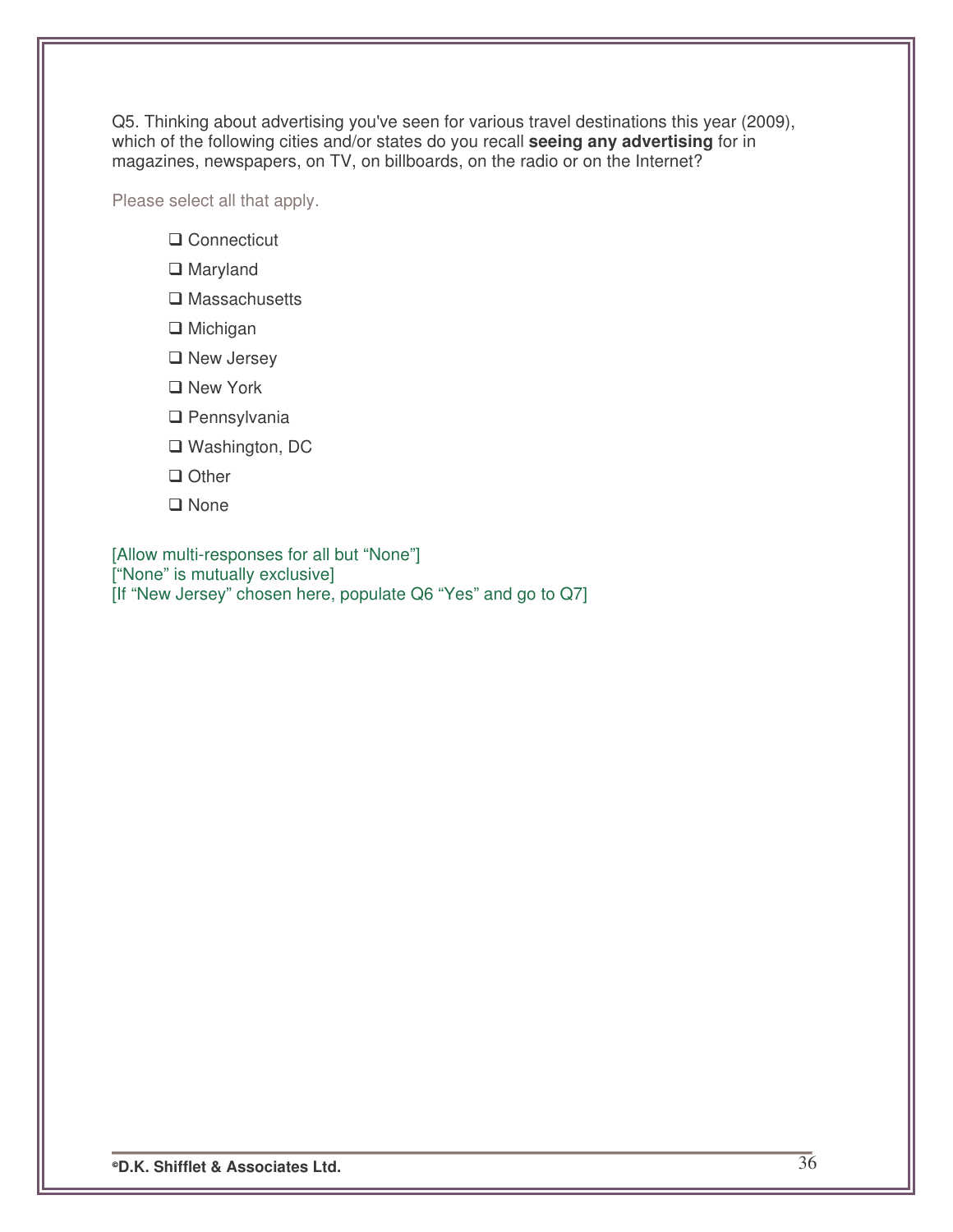Q6. Have you seen or heard any magazine, newspaper, TV, billboard, radio or Internet advertising for **New Jersey** this year (2009)?

□ Yes

□ No

□ Don't Know/Don't Remember

[Ask if New Jersey NOT chosen in Q5] [If "New Jersey" chosen in Q5, populate Q6 "Yes" and go to Q7] [If "No" or "Don't Know/Don't Remember" skip to Q8]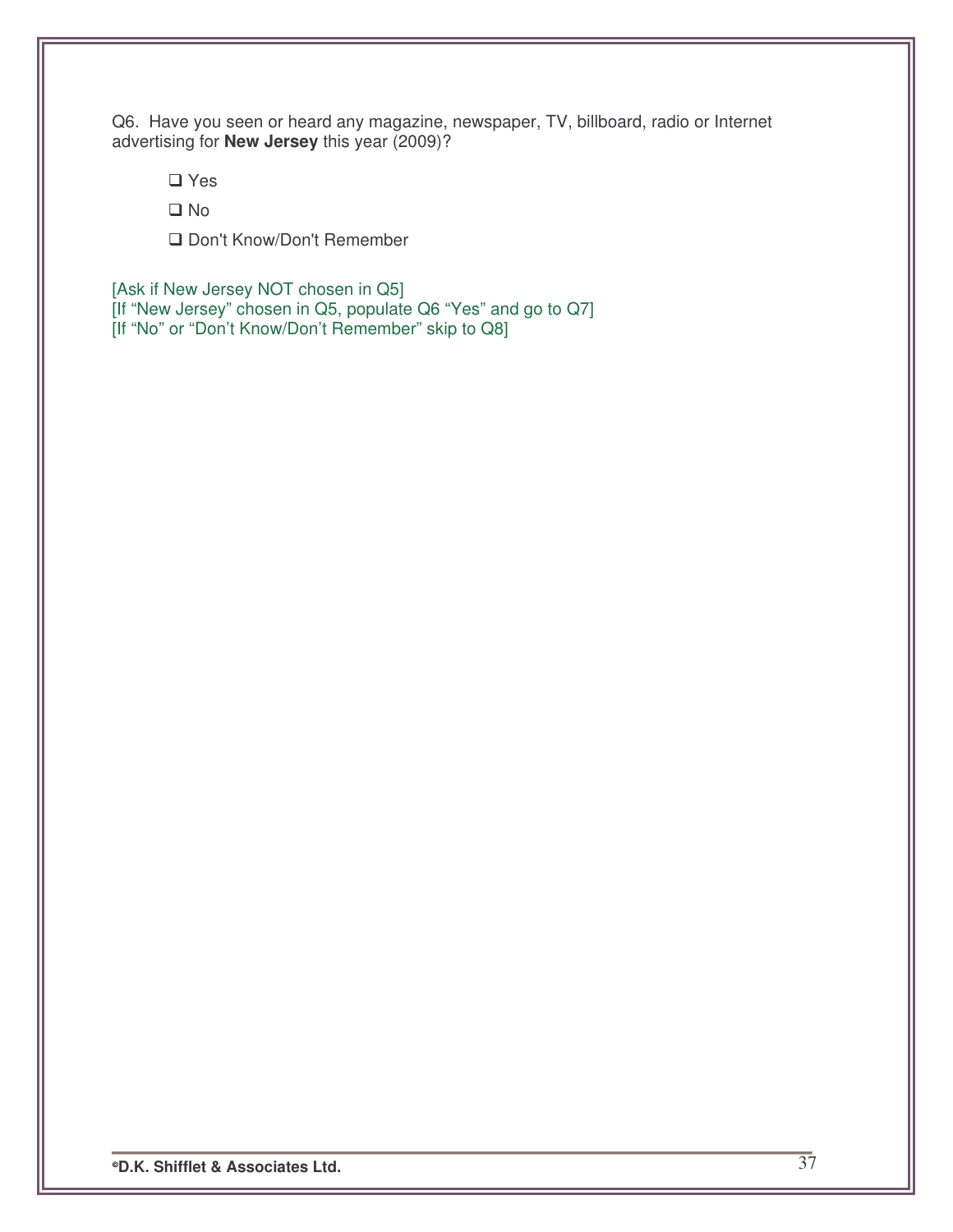Q7. You mentioned you have seen or heard advertising for **New Jersey** this year (2009). Where did you see or hear the **New Jersey** advertising?

Please select ALL that apply.

- $\Box$  In a magazine
- □ On a website/internet banner ad
- $\Box$  In a newspaper
- $\square$  On television
- On a billboard
- $\Box$  On the radio
- **Other**
- □ Don't know/Don't remember

[Ask only those who responded "New Jersey" in Q5 and "Yes" in Q6] [Allow multi-response, except Don't know/Don't remember] [Don't know/Don't remember is mutually exclusive]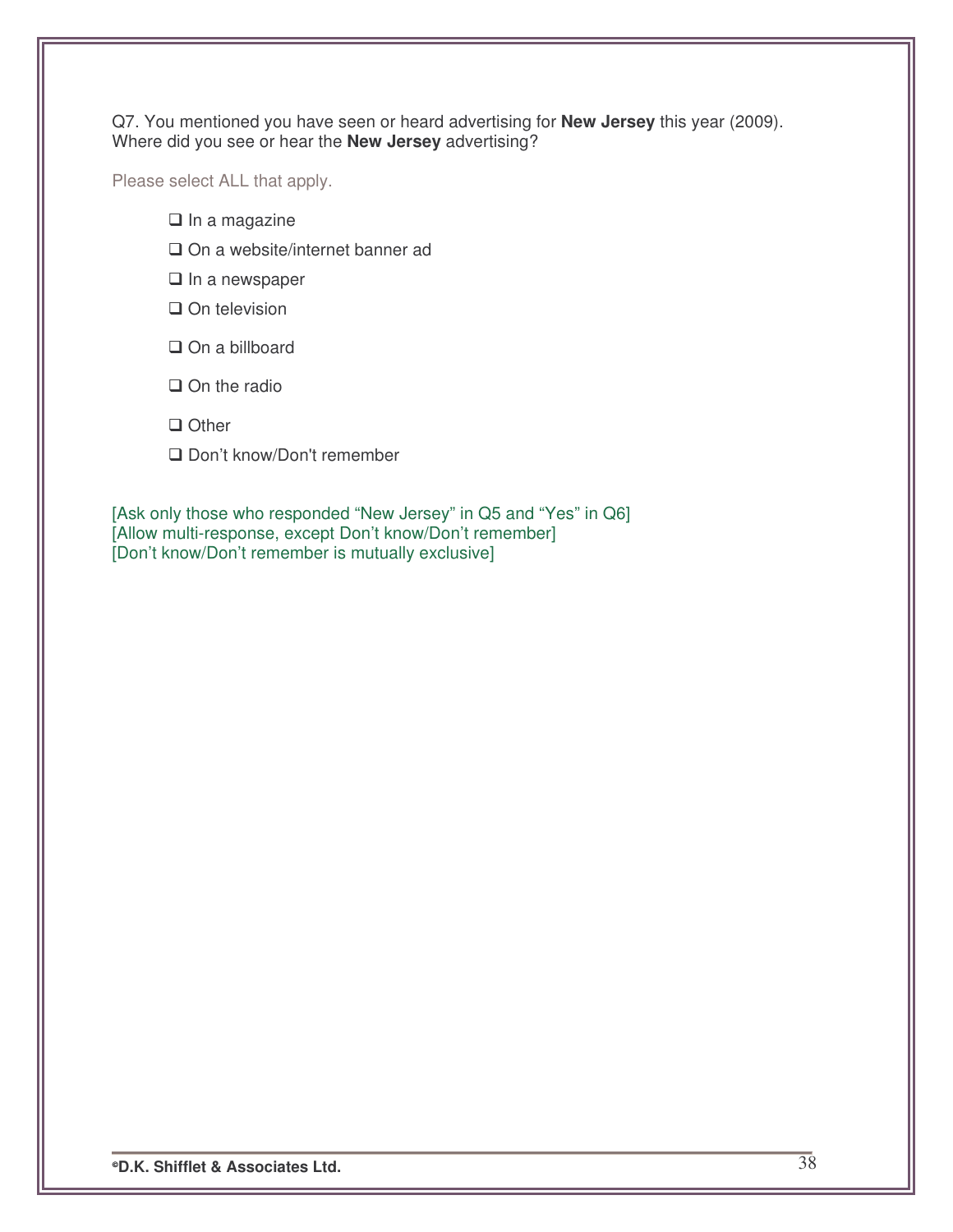**In the next section we are now going to show you examples of destination advertising, after which we will ask you some additional questions.**

[There will be three 15 second TV spots. Every respondent will see all three spots. Spots and associated question should be presented in random order, but each respondent should see all three spots.

Q8 will be asked after respondent views EACH spot – Q8A-Q8C]

[Show "Shore Family" TV spot]

Q8A. Have you seen this ad on TV this year (2009)?

□ Yes

- □ No
- □ Don't Know/Don't Remember

[**AD AWARE** = If "Yes" to one or more spots – Q8A and/or Q8B and/or Q8C or select New Jersey in Q5. [If not Ad Aware skip to Q15] [If "Yes" to seeing any New Jersey ads, populate Q6 as "Yes"]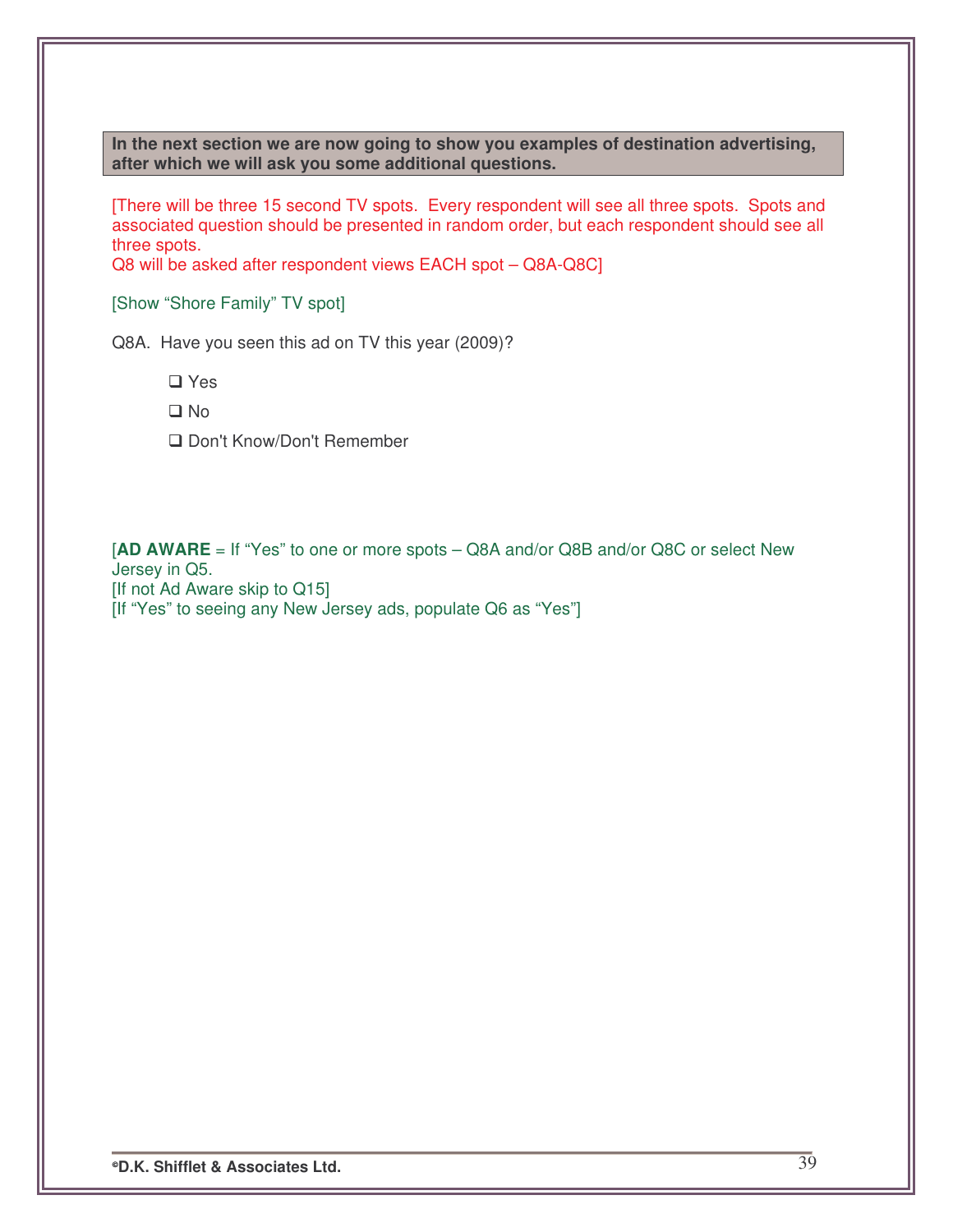# [Show "Nightlife & Entertainment" TV spot]

Q8B. Have you seen this ad on TV this year (2009)?

□ Yes

□ No

□ Don't Know/Don't Remember

[**AD AWARE** = If "Yes" to one or more spots – Q8A and/or Q8B and/or Q8C or select New Jersey in Q5. [If not Ad Aware skip to Q15] [If "Yes" to seeing any New Jersey ads, populate Q6 as "Yes"]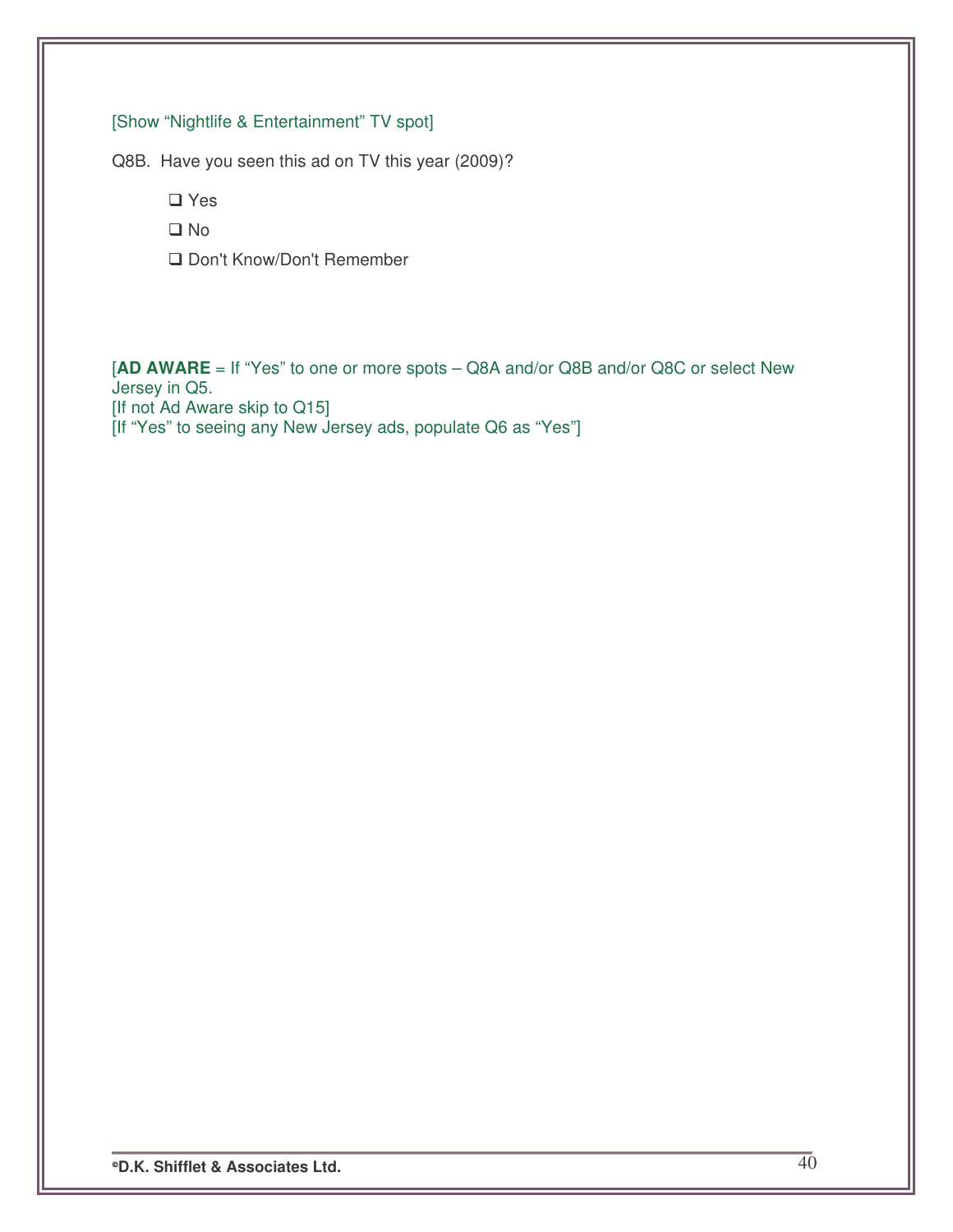# [Show "Arts & Culture" TV spot]

Q8C. Have you seen this ad on TV this year (2009)?

□ Yes

□ No

□ Don't Know/Don't Remember

[**AD AWARE** = If "Yes" to one or more spots – Q8A and/or Q8B and/or Q8C or select New Jersey in Q5. [If not Ad Aware skip to Q15] [If "Yes" to seeing any New Jersey ads, populate Q6 as "Yes"]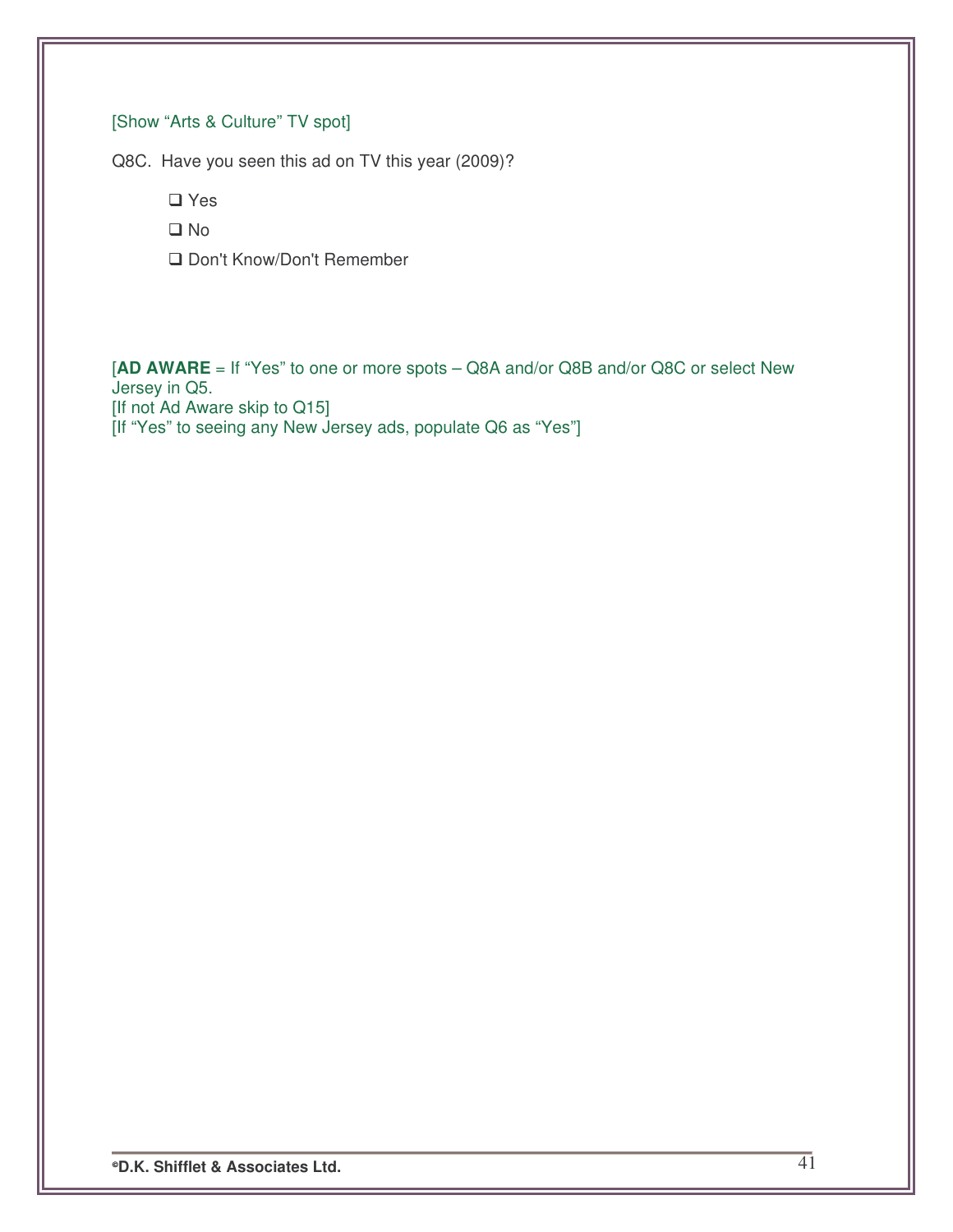Q9. On a scale of 1 to 7, where 1 is "No Influence" and 7 is "A Great Deal of Influence", overall, how strongly were you influenced by the New Jersey advertising you saw in considering New Jersey for a leisure trip?

| No Influence |  |  | <b>Great Deal of</b><br><b>Influence</b> |
|--------------|--|--|------------------------------------------|
|              |  |  |                                          |
|              |  |  |                                          |

**D.K. Shifflet & Associates Ltd.** 42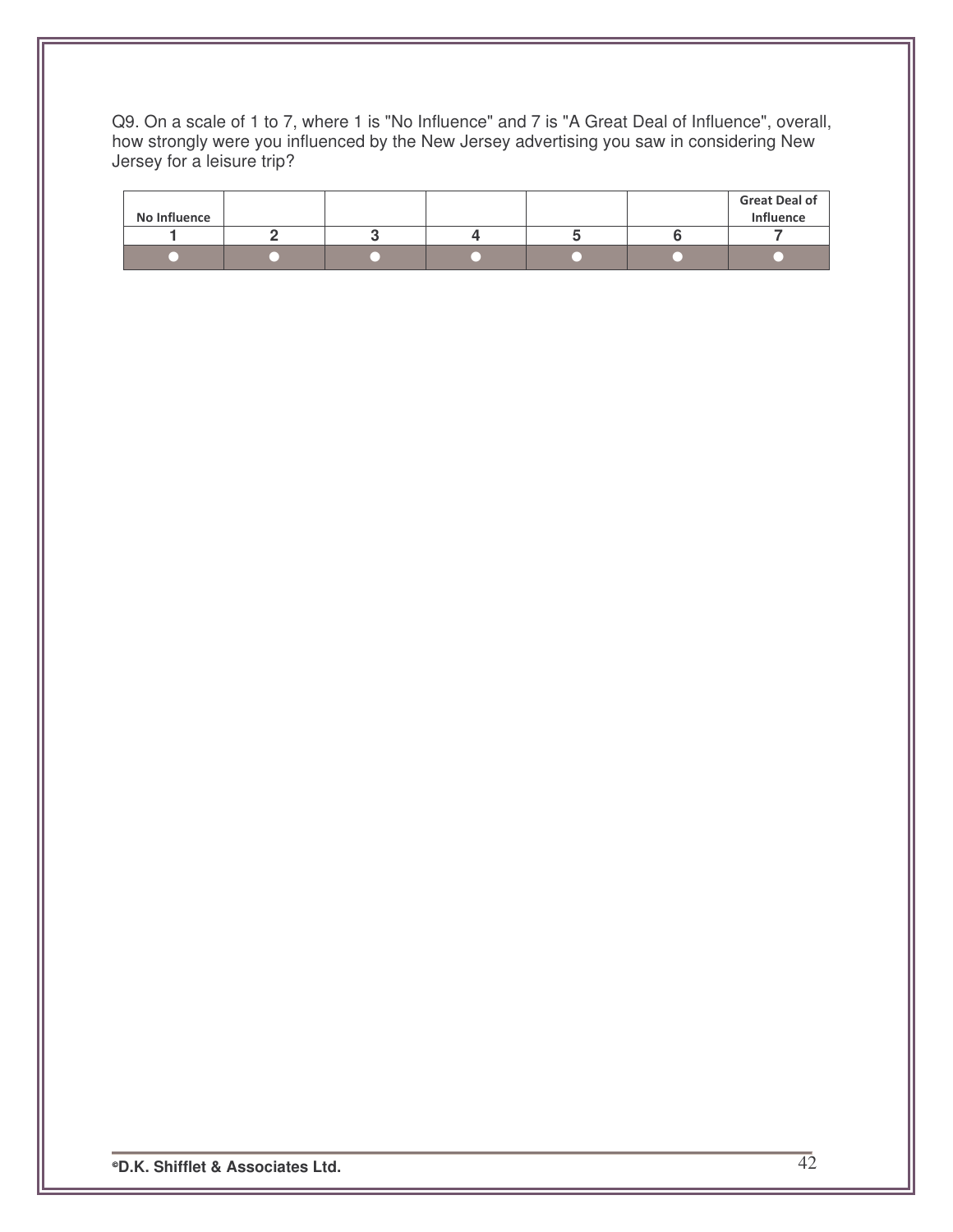#### Q10. Which of the following statements most applies to you?

Please select only one.

 $\Box$  I was definitely planning a New Jersey leisure trip anyway within the next year, prior to seeing the New Jersey advertising

 $\Box$  I was considering New Jersey leisure trip within the next year prior to seeing the New Jersey advertising and the advertising I saw helped me make the decision to go

 $\Box$  I was not considering a New Jersey leisure trip within the next year, but the New Jersey advertising I saw sparked an interest and I have decided to now take a leisure trip to New Jersey as a result of seeing the advertising

 $\Box$  I was not considering New Jersey leisure trip within the next year, but I might possibly plan a trip next year or sometime in the future

 $\Box$  I do not plan on visiting New Jersey in the future.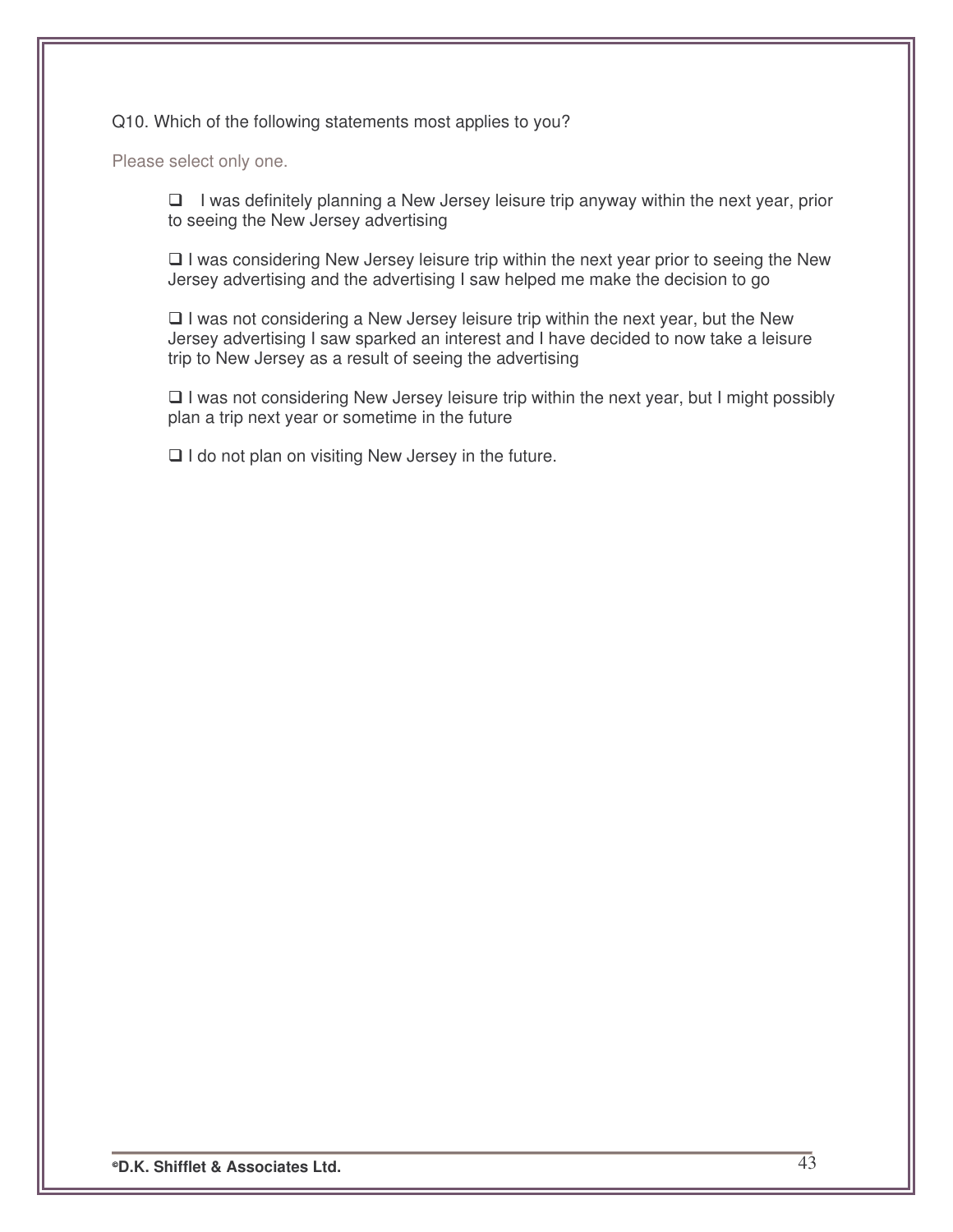Q11. Was the New Jersey advertising you saw the deciding factor in your decision to visit New Jersey?

**□** Yes

□ No

□ Don't Know/Don't Remember

[Ask if responded to second response option in Q10]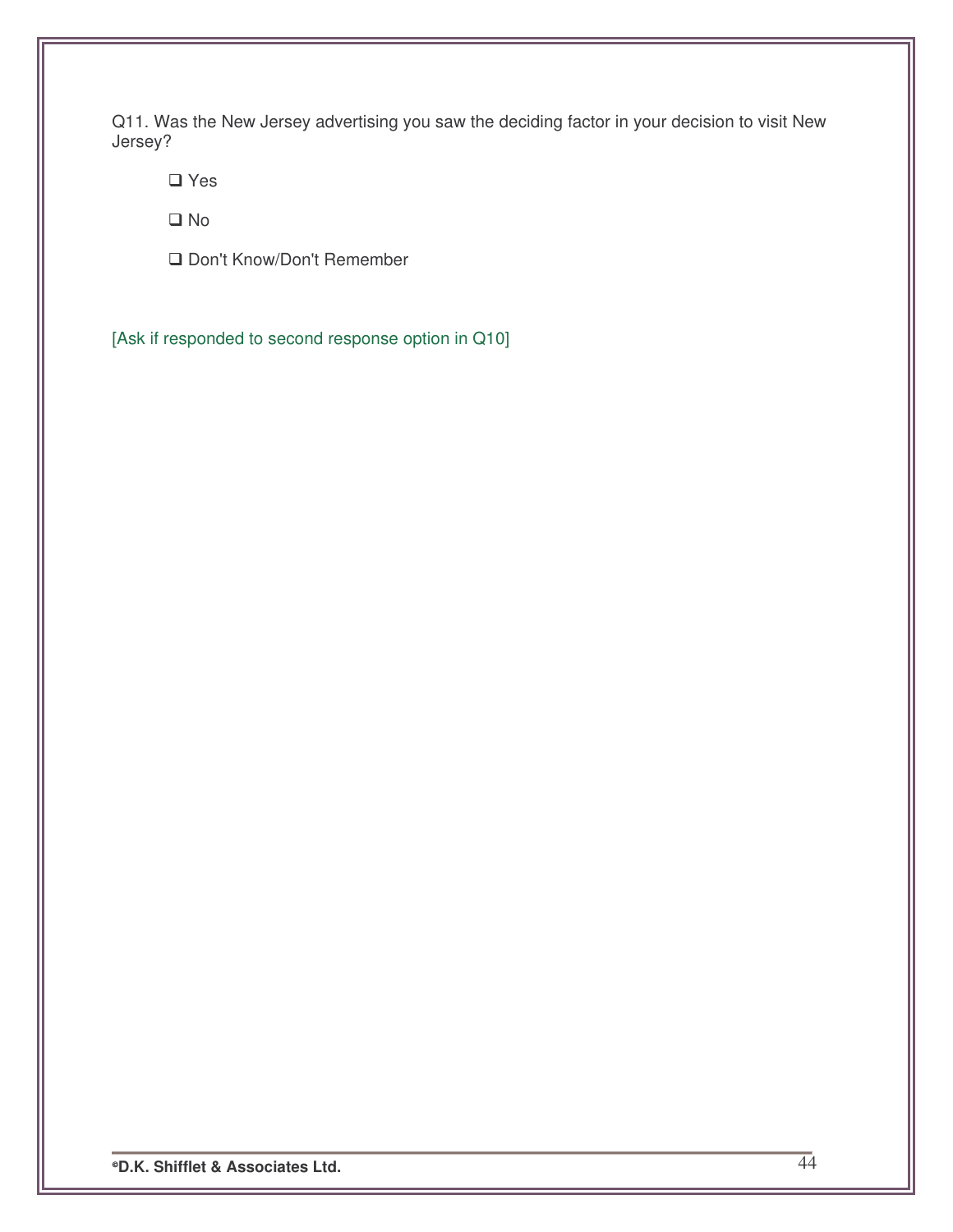Q12. Did you visit New Jersey for leisure purposes since seeing the New Jersey destination advertising this year (2009)?

**□** Yes

No

 $\Box$  Not yet but planning to visit in the next 12 months

[If no/not yet, skip to Q15]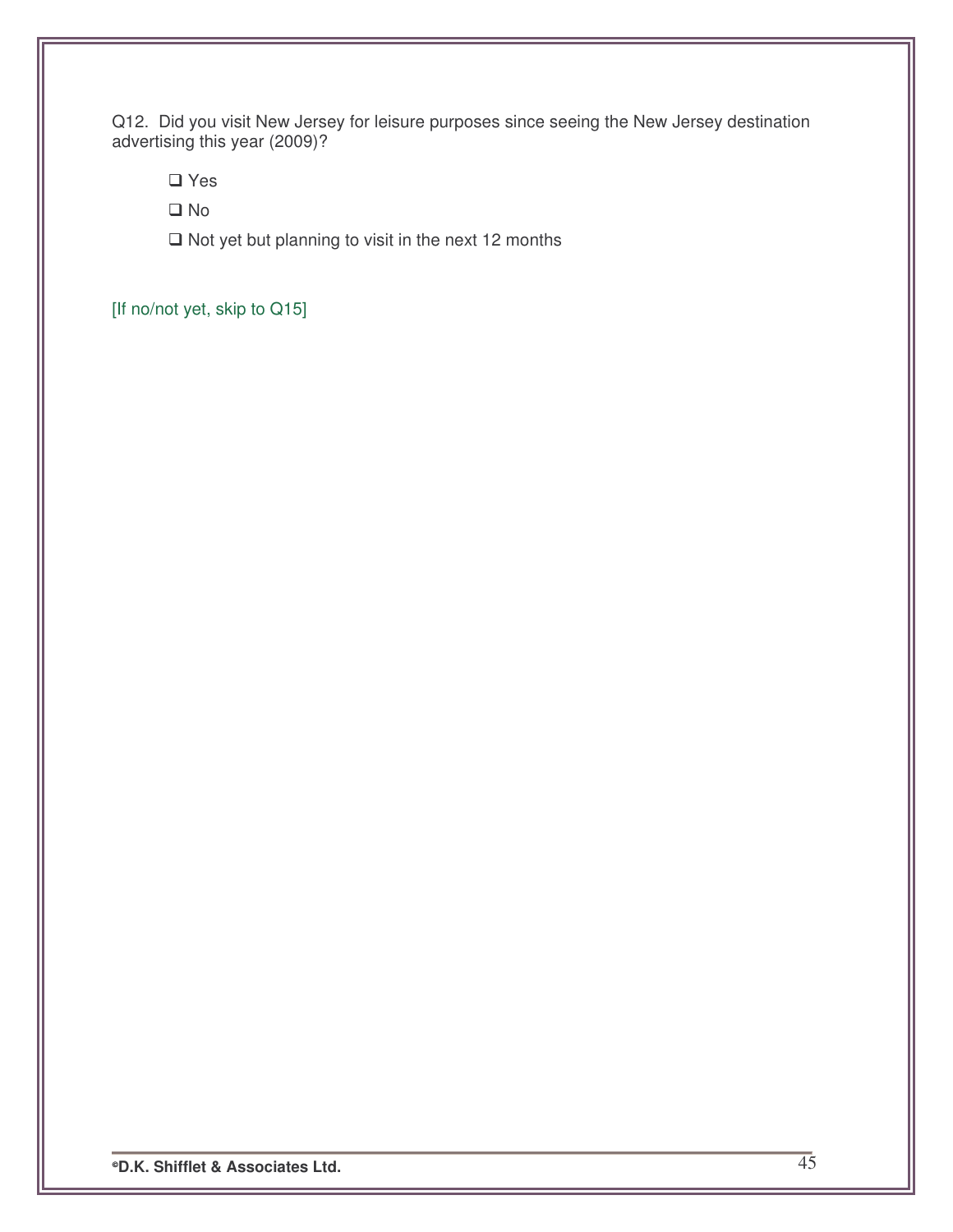Q13. Including yourself, how many people were in your immediate travel party on your most recent leisure trip to New Jersey in 2009?

Type in number in travel party.

**D.K. Shifflet & Associates Ltd.** 46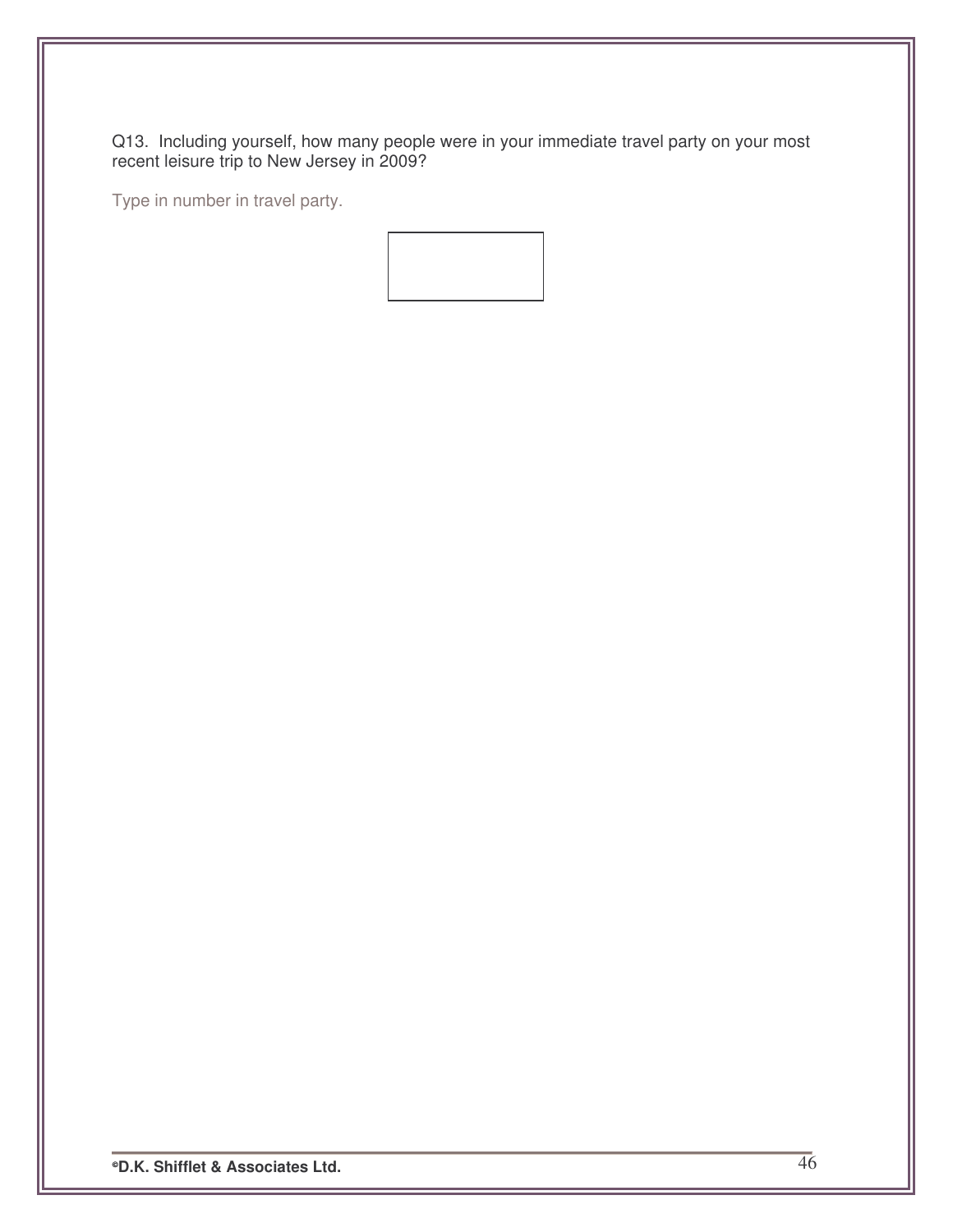14. Approximately how much did you and others in your immediate travel party spend in New Jersey during your most recent leisure trip in 2009 for lodging, food and beverage, entertainment, shopping, local transportation and other miscellaneous purchases?

If nothing was spent in a particular category, please type in "\$0".

[Sum amounts so respondent can see total]

**D.K. Shifflet & Associates Ltd.** 47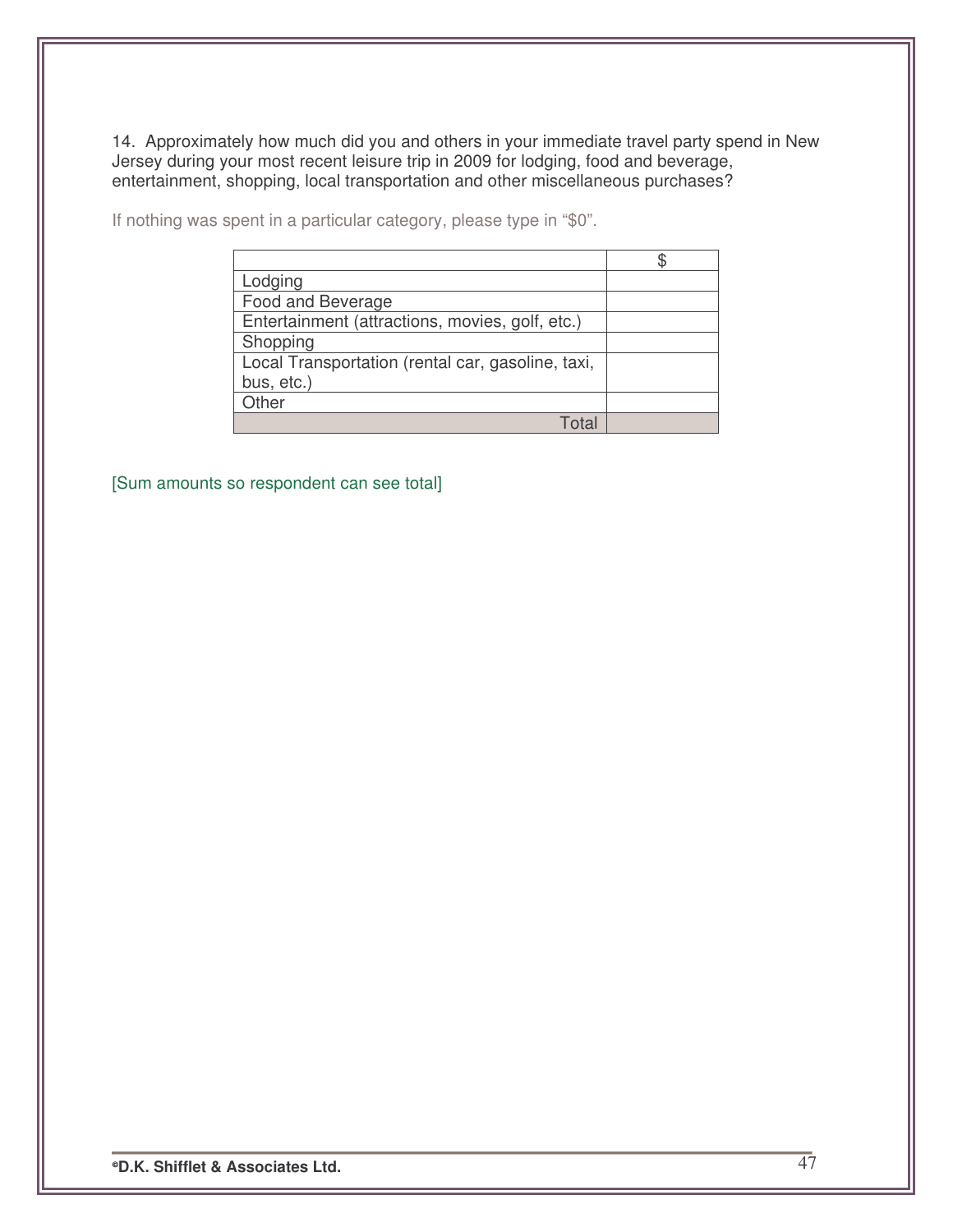### **The following questions are related to leisure travel in general, so please think about any leisure trip that you have taken.**

Q15. Thinking about your usual reasons for taking a leisure trip to *any* destination, using the scale below, where 1 is not at all important and 7 is extremely important, please rate how important each of the following reasons is in your decision to select a leisure destination.

|                                                | Not at all |                |   |   |   |   | <b>Extremely</b> |
|------------------------------------------------|------------|----------------|---|---|---|---|------------------|
|                                                | Important  |                |   |   |   |   | Important        |
|                                                |            |                |   |   |   |   |                  |
|                                                |            | $\overline{2}$ | 3 | 4 | 5 | 6 | 7                |
| Learn something new                            |            |                |   |   |   |   |                  |
| Engage in physically<br>challenging activities |            |                |   |   |   |   |                  |
| <b>Reduce stress</b>                           |            |                |   |   |   |   |                  |
| Experience<br>excitement                       |            |                |   |   |   |   |                  |
| Experience a sense of<br>adventure             |            |                |   |   |   |   |                  |
| Solitude                                       |            |                |   |   |   |   |                  |
| Reconnect with<br>myself/spirit                |            |                |   |   |   |   |                  |
| To get re-energized                            |            |                |   |   |   |   |                  |
| Reconnect with<br>friends or family            |            |                |   |   |   |   |                  |

Please rate each reason.

## [Randomize list]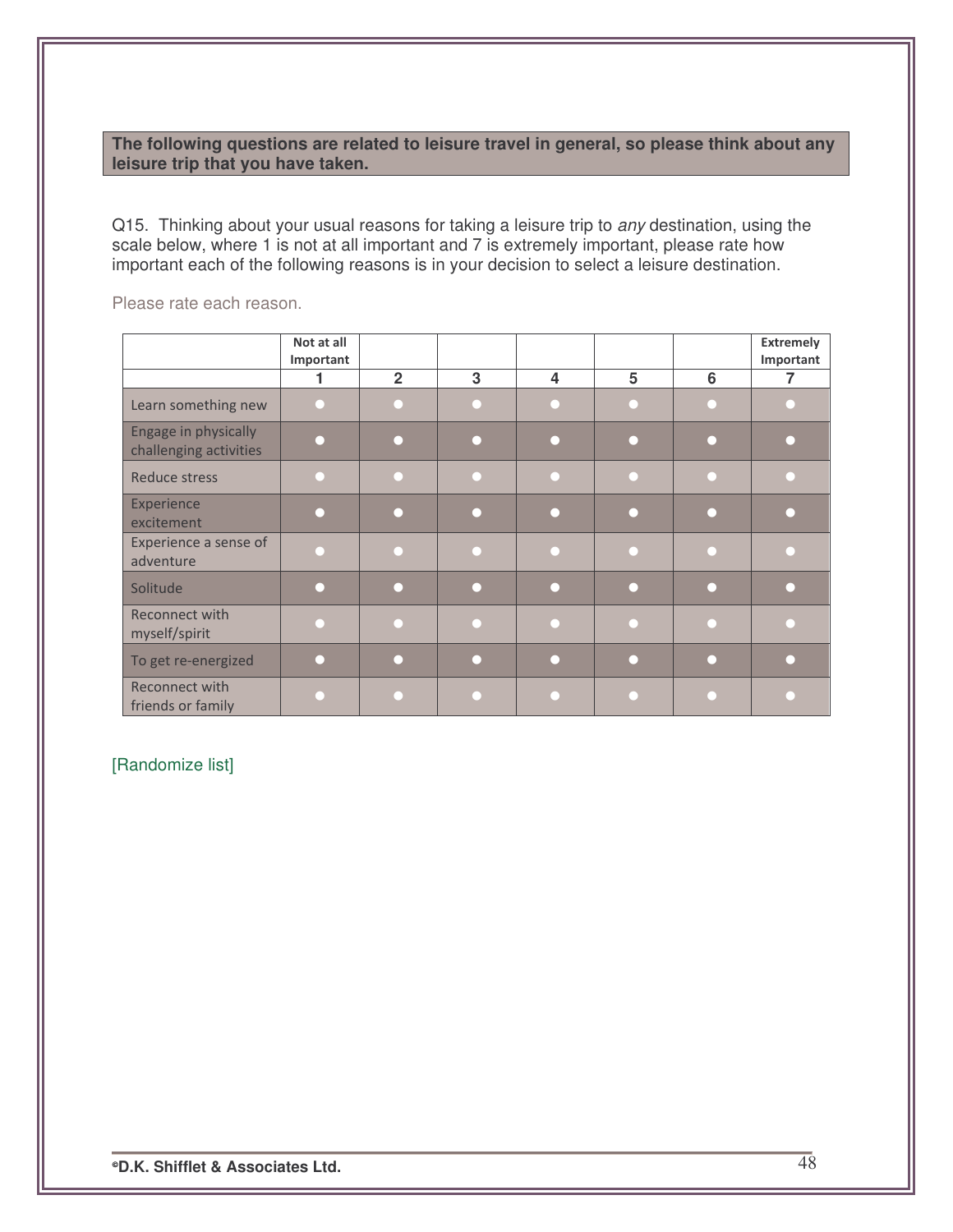Q16. The next few questions list various characteristics people consider when choosing a place to visit for a leisure trip.

Q16a. On a scale of 1 (not at all important) to 7 (extremely important), please rate how important each characteristic is to you in choosing a destination for a leisure trip.

Please rate each characteristic.

|                                                      | Not at all<br>Important |                |   |   |   |   | <b>Extremely</b><br>Important |
|------------------------------------------------------|-------------------------|----------------|---|---|---|---|-------------------------------|
|                                                      | 1                       | $\overline{2}$ | 3 | 4 | 5 | 6 | 7                             |
| Overall destination quality                          |                         |                |   |   |   |   |                               |
| Provides good value for the<br>money                 |                         |                |   |   |   |   |                               |
| Nice climate/weather                                 |                         |                |   |   |   |   |                               |
| Provides a feeling of safety                         |                         |                |   |   |   |   |                               |
| Overall scenic beauty/visual<br>appeal               |                         |                |   |   |   |   |                               |
| Popular, well-known place                            |                         |                |   |   |   |   |                               |
| Ease of getting from place to<br>place               |                         |                |   |   |   |   |                               |
| Available and affordable<br>parking                  |                         |                |   |   |   |   |                               |
| Availability of information on<br>local sites/events |                         |                |   |   |   |   |                               |
| <b>Friendliness of local residents</b>               |                         |                |   |   |   |   |                               |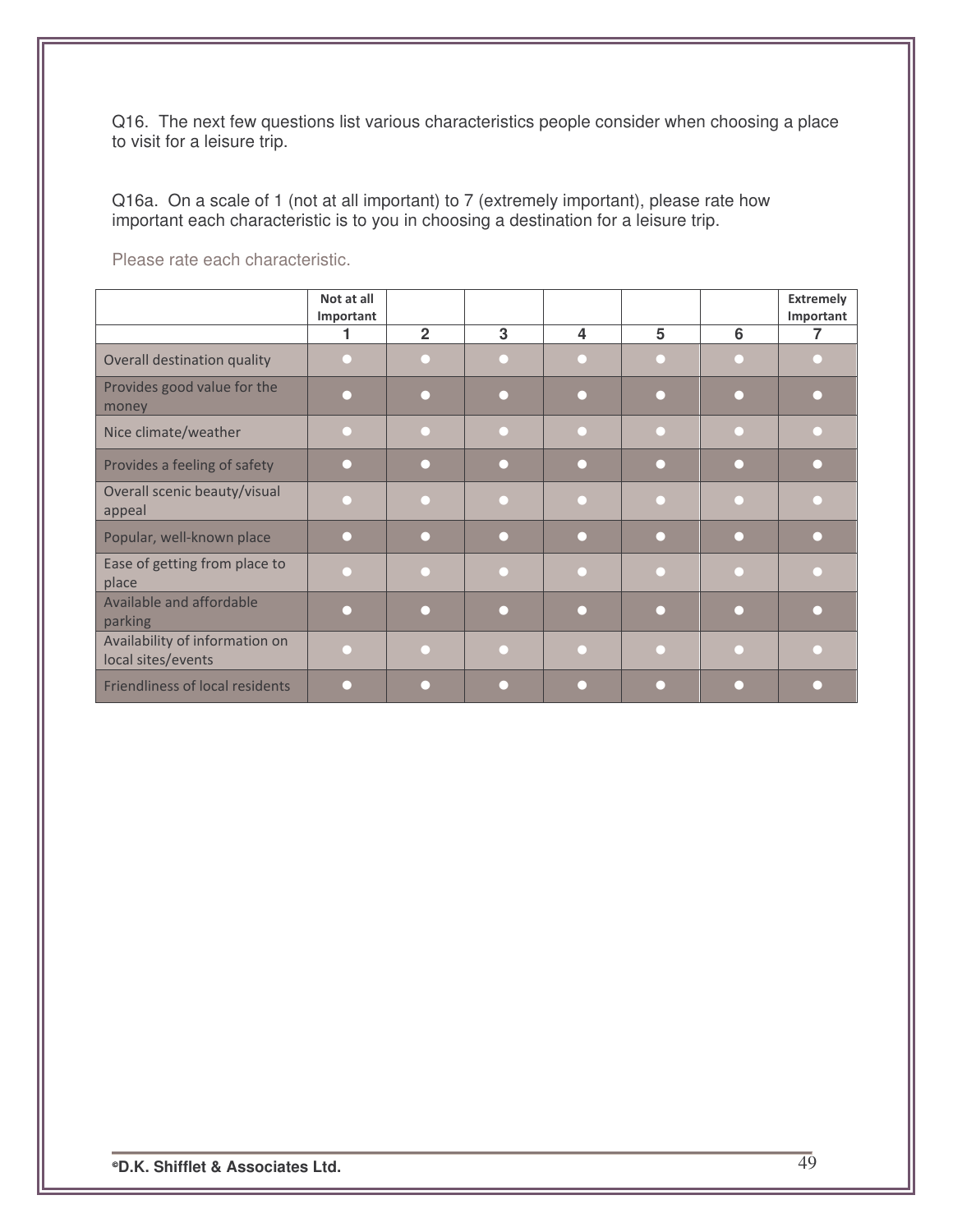Q16b. On a scale of 1 (not at all important) to 7 (extremely important), please rate how important each characteristic is to you in choosing a destination for a leisure trip.

Please rate each characteristic.

|                                                                                     | Not at all<br>Important |                |   |   |   |   | <b>Extremely</b><br>Important |
|-------------------------------------------------------------------------------------|-------------------------|----------------|---|---|---|---|-------------------------------|
|                                                                                     |                         | $\overline{2}$ | 3 | 4 | 5 | 6 |                               |
| Quality restaurant<br>experiences                                                   |                         |                |   |   |   |   |                               |
| <b>Quality shopping</b>                                                             |                         |                |   |   |   |   |                               |
| Gaming<br>(i.e. casinos/horse racing)                                               |                         |                |   |   |   |   |                               |
| Live<br>theater/music/concerts                                                      |                         |                |   |   |   |   |                               |
| <b>Famous historical sites</b>                                                      |                         |                |   |   |   |   |                               |
| Fairs, festivals & cultural<br>events                                               |                         |                |   |   |   |   |                               |
| Art galleries, antique/craft<br>shops                                               |                         |                |   |   |   |   |                               |
| Sightseeing                                                                         |                         |                |   |   |   |   |                               |
| Outdoor sports/recreation<br>(i.e. camping, fishing, golf,<br>boating/water sports) |                         |                |   |   |   |   |                               |
| Night Life (entertainment)                                                          |                         |                |   |   |   |   |                               |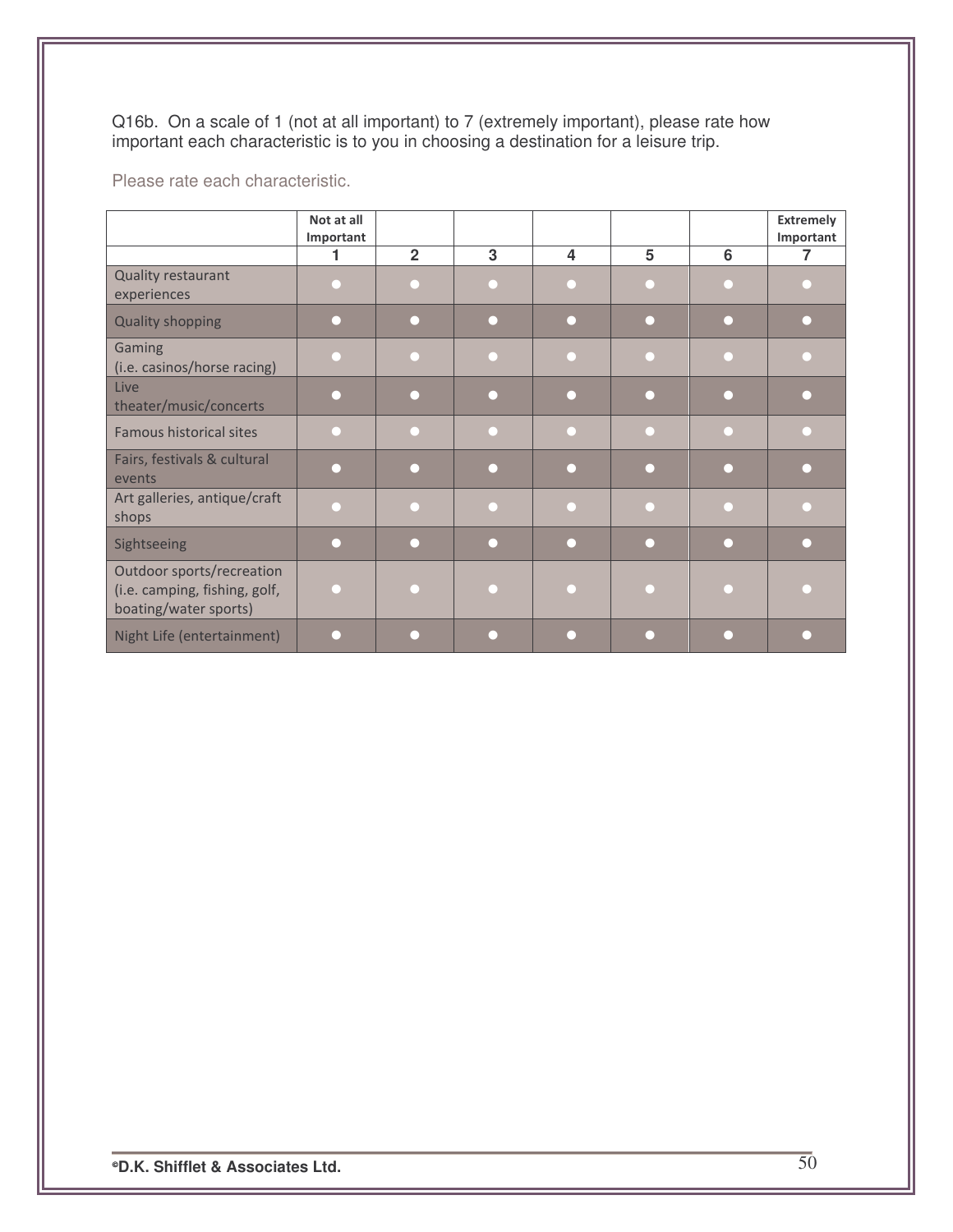Q16c. On a scale of 1 (not at all important) to 7 (extremely important), please rate how important each characteristic is to you in choosing a destination for a leisure trip.

Please rate each characteristic.

|                                                 | Not at all<br>Important |                |   |   |   |   | <b>Extremely</b><br>Important |
|-------------------------------------------------|-------------------------|----------------|---|---|---|---|-------------------------------|
|                                                 |                         | $\overline{2}$ | 3 | 4 | 5 | 6 |                               |
| Beaches/waterfront                              |                         |                |   |   |   |   |                               |
| Luxury hotels/resorts                           |                         |                |   |   |   |   |                               |
| Quality service at hotels,<br>restaurants, etc. |                         |                |   |   |   |   |                               |
| A relaxing place to visit                       |                         |                |   |   |   |   |                               |
| Good for family vacations                       |                         |                |   |   |   |   |                               |
| A romantic place to visit                       |                         |                |   |   |   |   |                               |
| Good for adult vacation                         |                         |                |   |   |   |   |                               |
| A fun/exciting place to visit                   |                         |                |   |   |   |   |                               |

<sup>®</sup>D.K. Shifflet & Associates Ltd.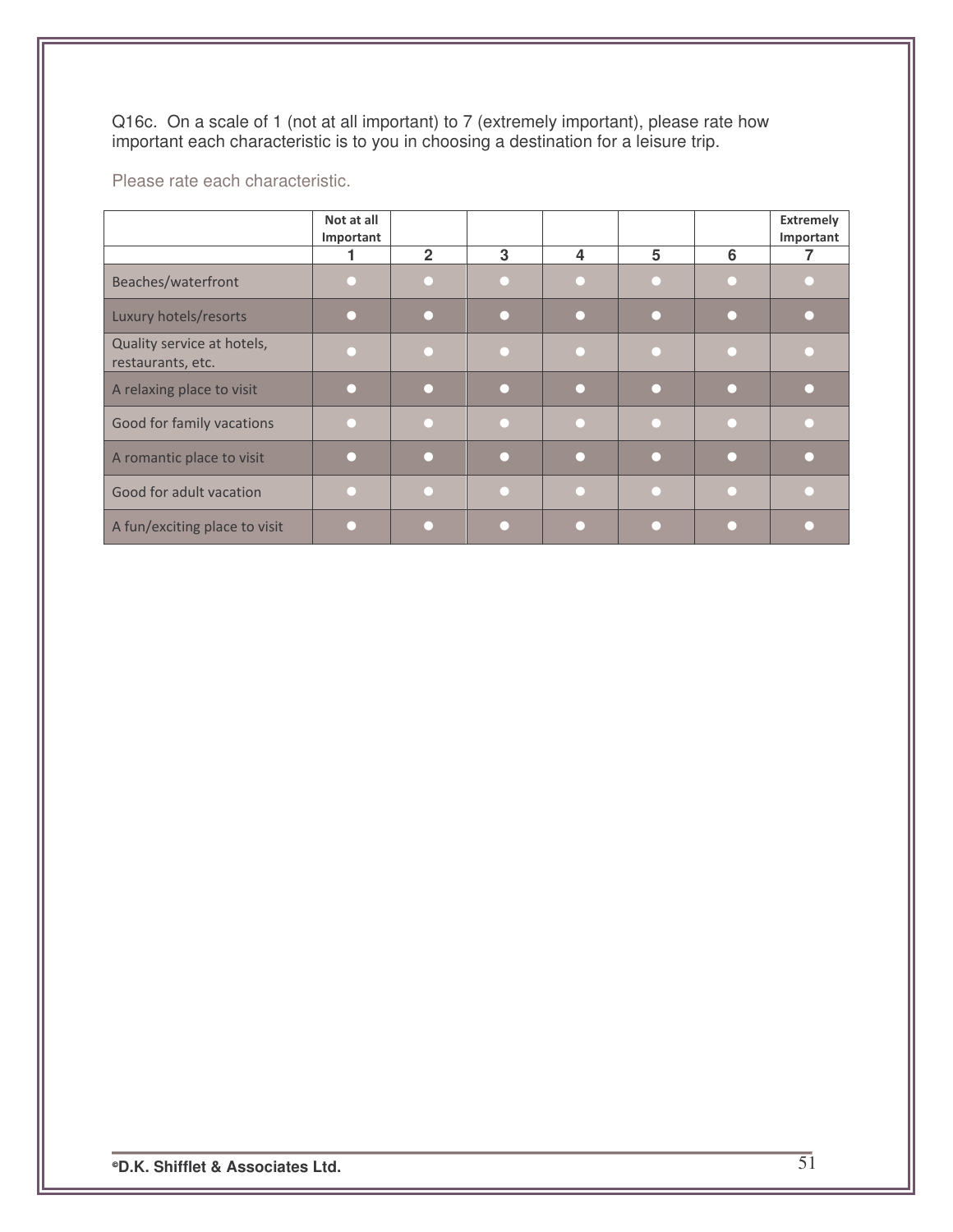Q17. About how far in advance do you plan a leisure **Vacation** trip?

- $\Box$  0-1 week
- $\Box$  2-3 weeks
- $\Box$  4 weeks
- $\Box$  1-2 months
- $\Box$  3-4 months
- $\Box$  5+ months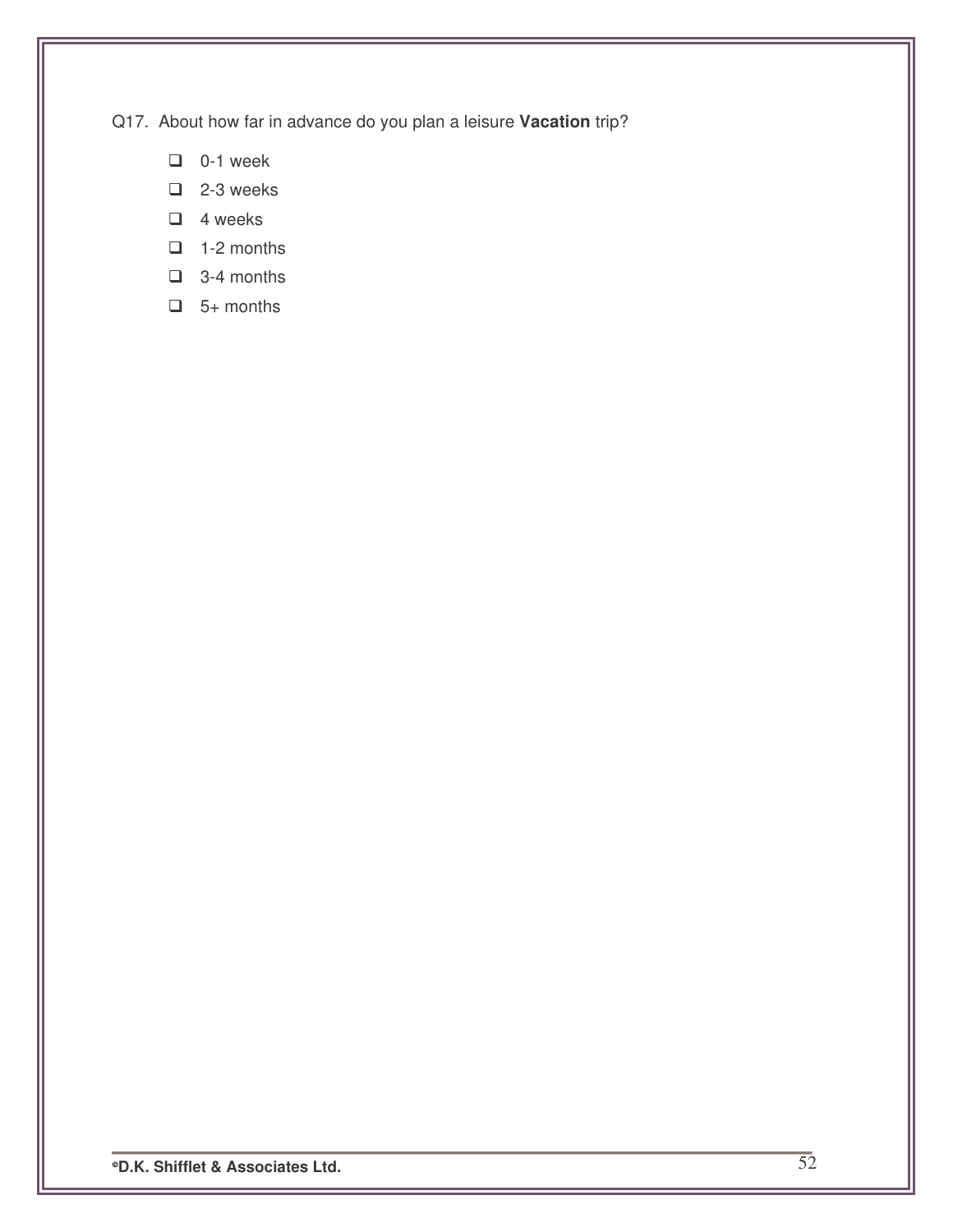Q18. About how far in advance do you plan a leisure **Weekend Getaway** trip?

- $\Box$  0-1 week
- $\Box$  2-3 weeks
- $\Box$  4 weeks
- $\Box$  1-2 months
- $\Box$  3-4 months
- $\Box$  5+ months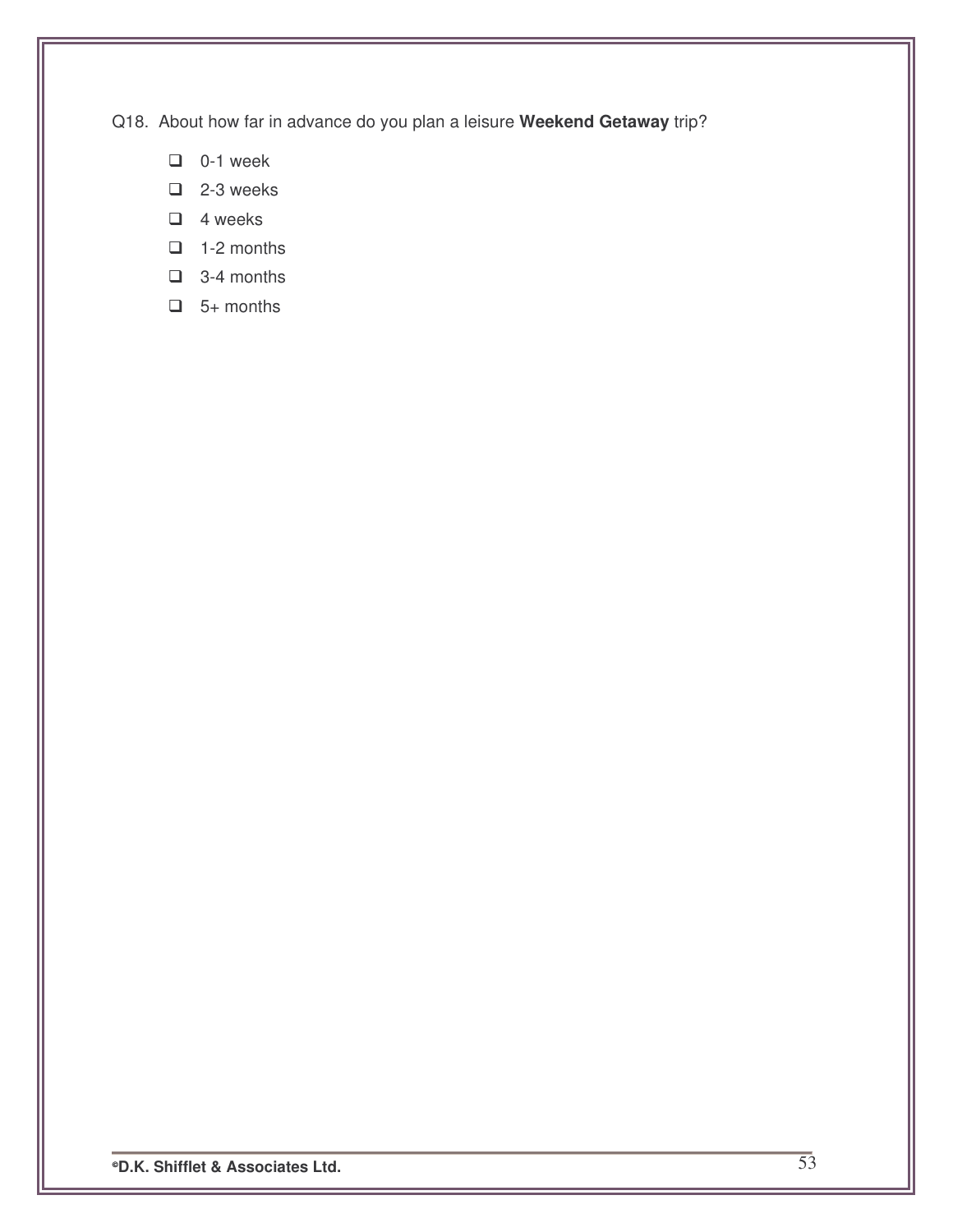Q19. Have you traveled to New Jersey, New York or Pennsylvania for a leisure trip in the *past 12 months* or do you plan to take a leisure trip to any of these states in the *next 12 months*?

Please choose one response for each state.

|                                                                          | <b>New Jersey</b> | <b>New York</b> | <b>Pennsylvania</b> |
|--------------------------------------------------------------------------|-------------------|-----------------|---------------------|
| Have <b>traveled</b> to or within in past 12 months                      |                   |                 |                     |
| <b>Plan to travel</b> to or within in next 12 months                     |                   |                 |                     |
| Have not taken nor plan to take a leisure trip in<br>last/next 12 months |                   |                 |                     |

[Must answer for each state – at least one of first 2 responses – both are allowed]

[If respondent answered "YES" to Q12, must answer "Have traveled to or within in past 12 months" for New Jersey]

[For each state, can not choose "not taken" if choose either of first two options]

[If option 3 selected for all three states, skip to Q33]

[If *traveled* **only** to all 3 states, randomly select 1 and insert into Q22A]

[If *plan to travel* **only** to all 3 states, randomly select 1 and insert into Q22B]

[If *traveled* **and** *plan to travel* to same state and only one state, select travel and insert into 22A]

[If more than 1 state qualifies (traveled and/or plan to travel), randomly select and insert into either Q22A or Q22B, whichever is appropriate]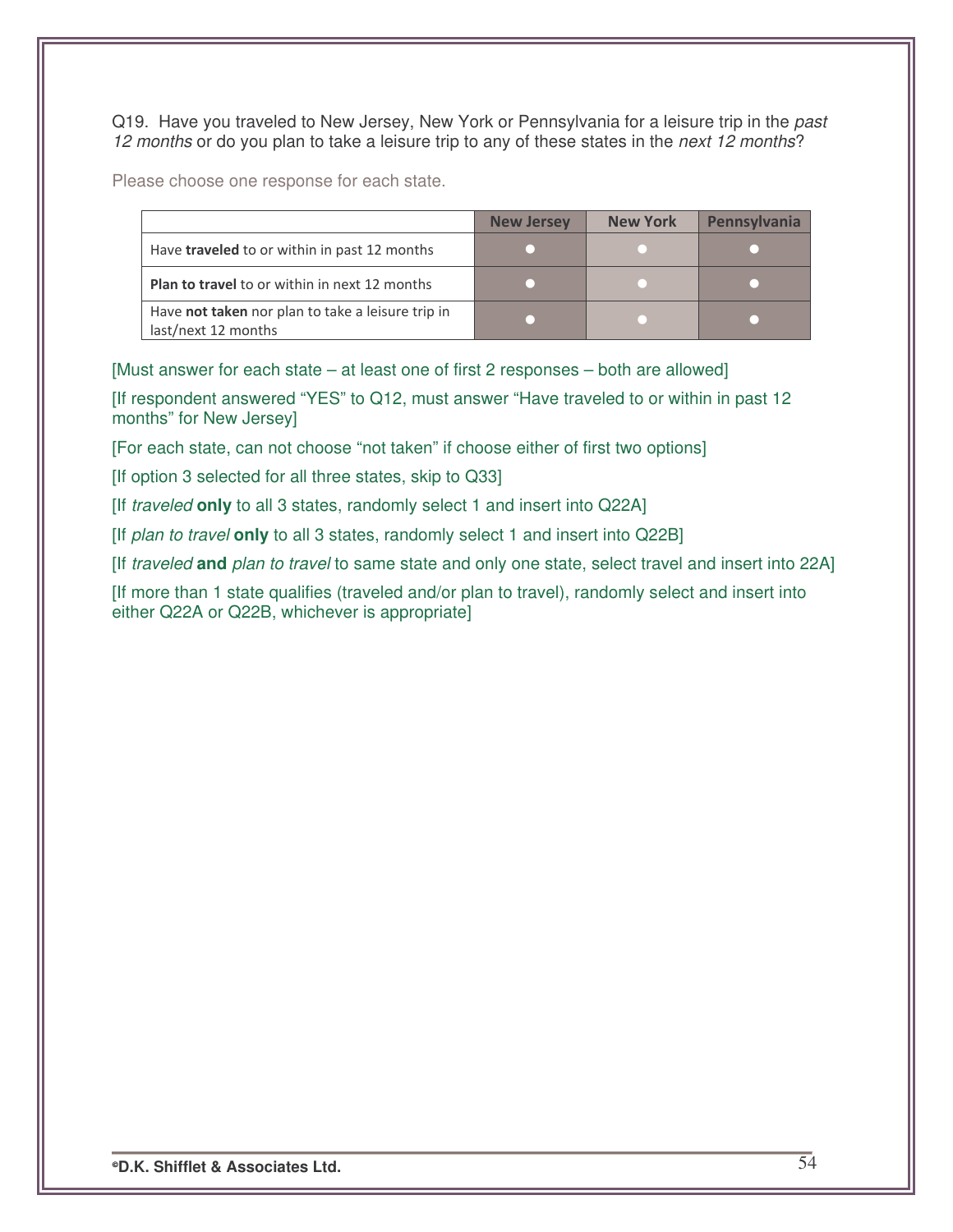## Q20. Have you ever **heard of** any of the destinations or attractions listed below?

|                                    | YES,          | NO,               |
|------------------------------------|---------------|-------------------|
|                                    | have heard of | have not heard of |
| <b>Atlantic City</b>               |               |                   |
| Cape May                           |               |                   |
| Wildwood                           |               |                   |
| Long Beach Island                  |               |                   |
| Liberty State Park/Science Center  |               |                   |
| <b>Mountain Creek</b>              |               |                   |
| <b>Monmouth Park</b>               |               |                   |
| <b>Meadowlands Sports Complex</b>  |               |                   |
| Camden Aquarium                    |               |                   |
| Statue of Liberty/Ellis Island     |               |                   |
| Lambertville                       |               |                   |
| Delaware Water Gap                 |               |                   |
| <b>Point Pleasant</b>              |               |                   |
| <b>Jersey Gardens</b>              |               |                   |
| Jockey Hollow, Washington Crossing |               |                   |
| <b>Six Flags Great Adventure</b>   |               |                   |
| <b>Wheaton Village</b>             |               |                   |
| New Jersey Performing Arts Center  |               |                   |

Please provide a response for each destination or attraction.

[Must answer for each destination or attraction] [Q21 will be populated with "Yes" destinations/attractions]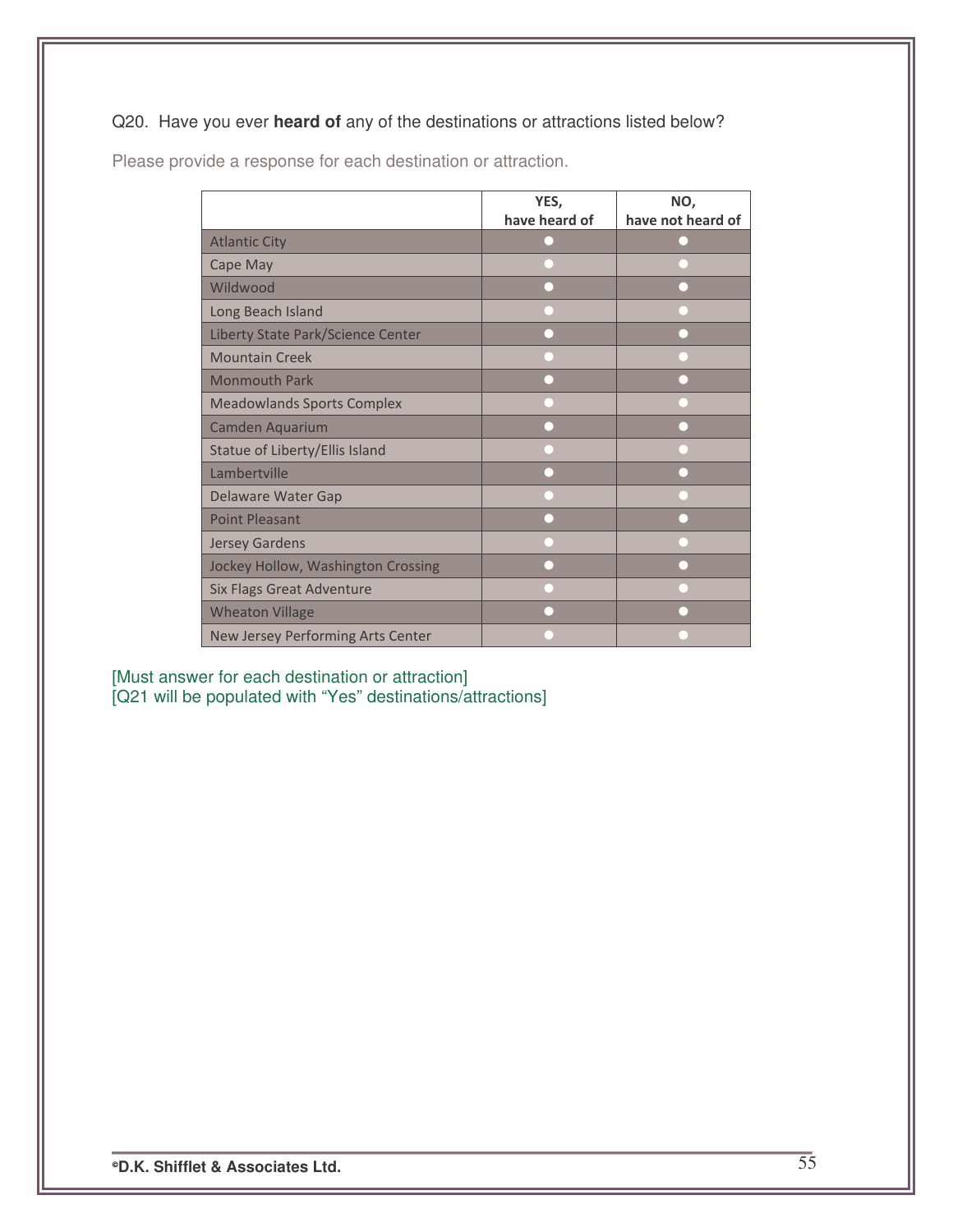### Q21. You indicated that you had heard of the destinations/attractions listed below. Which one have you actually **visited**?

| Please provide a response for each destination or attraction. |  |  |  |
|---------------------------------------------------------------|--|--|--|
|---------------------------------------------------------------|--|--|--|

| YES,         | NO,                |
|--------------|--------------------|
| have visited | have never visited |
|              |                    |
|              |                    |
|              |                    |
|              |                    |
|              |                    |
|              |                    |
|              |                    |
|              |                    |
|              |                    |
|              |                    |
|              |                    |
|              |                    |
|              |                    |
|              |                    |
|              |                    |
|              |                    |
|              |                    |
|              |                    |

[First column should be populated with "Yes" responses from Q20] [Must answer for each destination/attraction]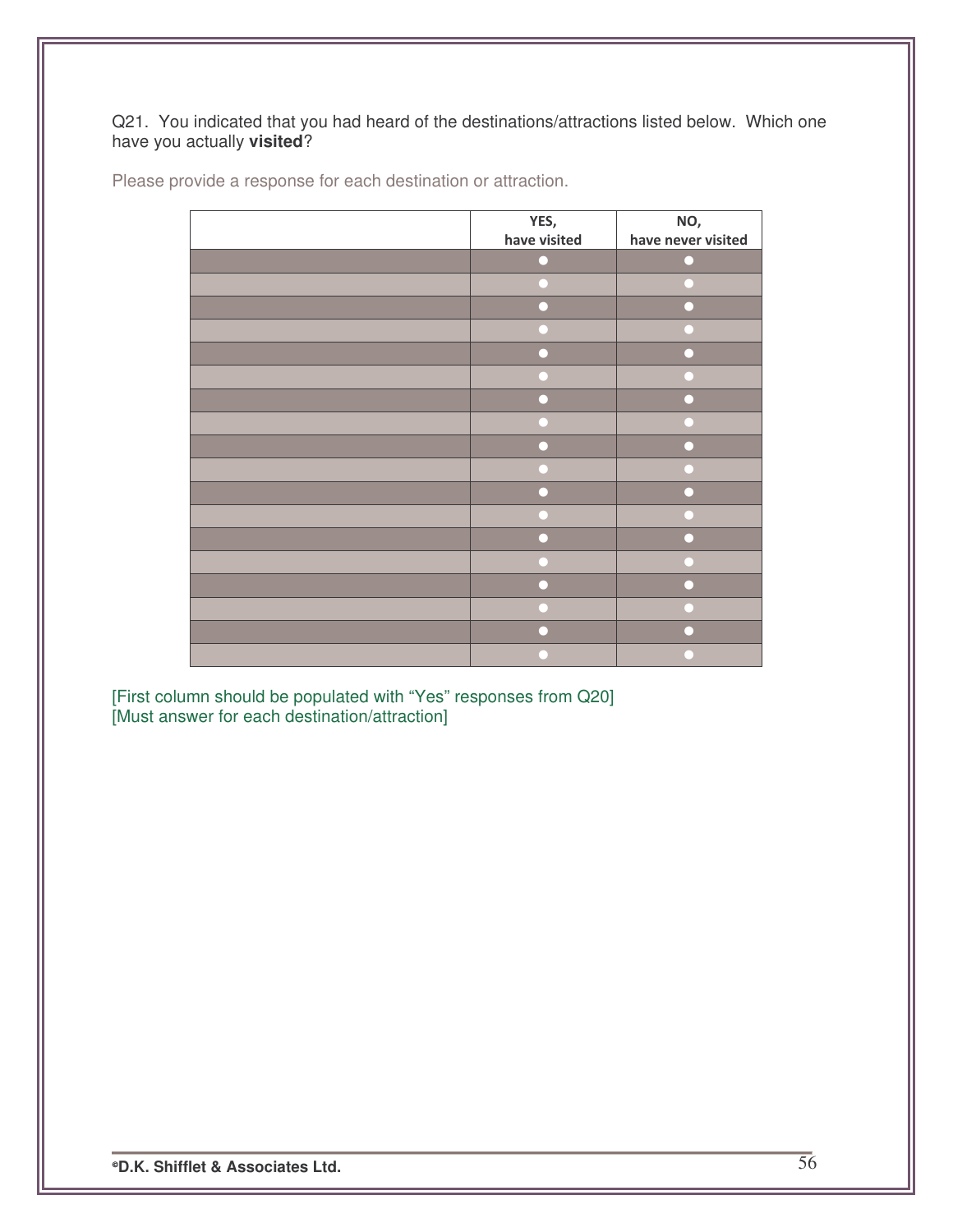You indicated that you took a trip or plan to take a trip to [Insert Response from Q19]. The following questions will ask you about [Insert Response from Q19], specifically. If you have taken more than one trip to [Insert Response from Q19] in the past 12 months, please answer for your most recent trip.

[From Q19, insert state for which trip is being planned or has been taken] [If more than one state qualifies randomly select] [Ask A or B options of the questions 22-28 depending on response to Q19 – have traveled, plan to travel]

22A. You indicated that you **took a trip** to [Insert Response from Q19] in the past 12 months, about how far in advance did you start to plan it?

Please select one response.

- $\Box$  0-1 week
- $\Box$  2-3 weeks
- $\Box$  4 weeks
- $\Box$  1-2 months
- $\Box$  3-4 months
- $\Box$  5+ months

#### [Ask 22A if response for State in Q19 is "have traveled to or within"

22B. You indicated that you are **planning to take a trip** to [Insert Response from Q19] in the next 12 months, about how far in advance will you start planning it?

Please select one response.

- $\Box$  0-1 week
- $\Box$  2-3 weeks
- $\Box$  4 weeks
- $\Box$  1-2 months
- $\Box$  3-4 months
- $\Box$  5+ months

[Ask 22b if response for State in Q19 is "plan to travel"]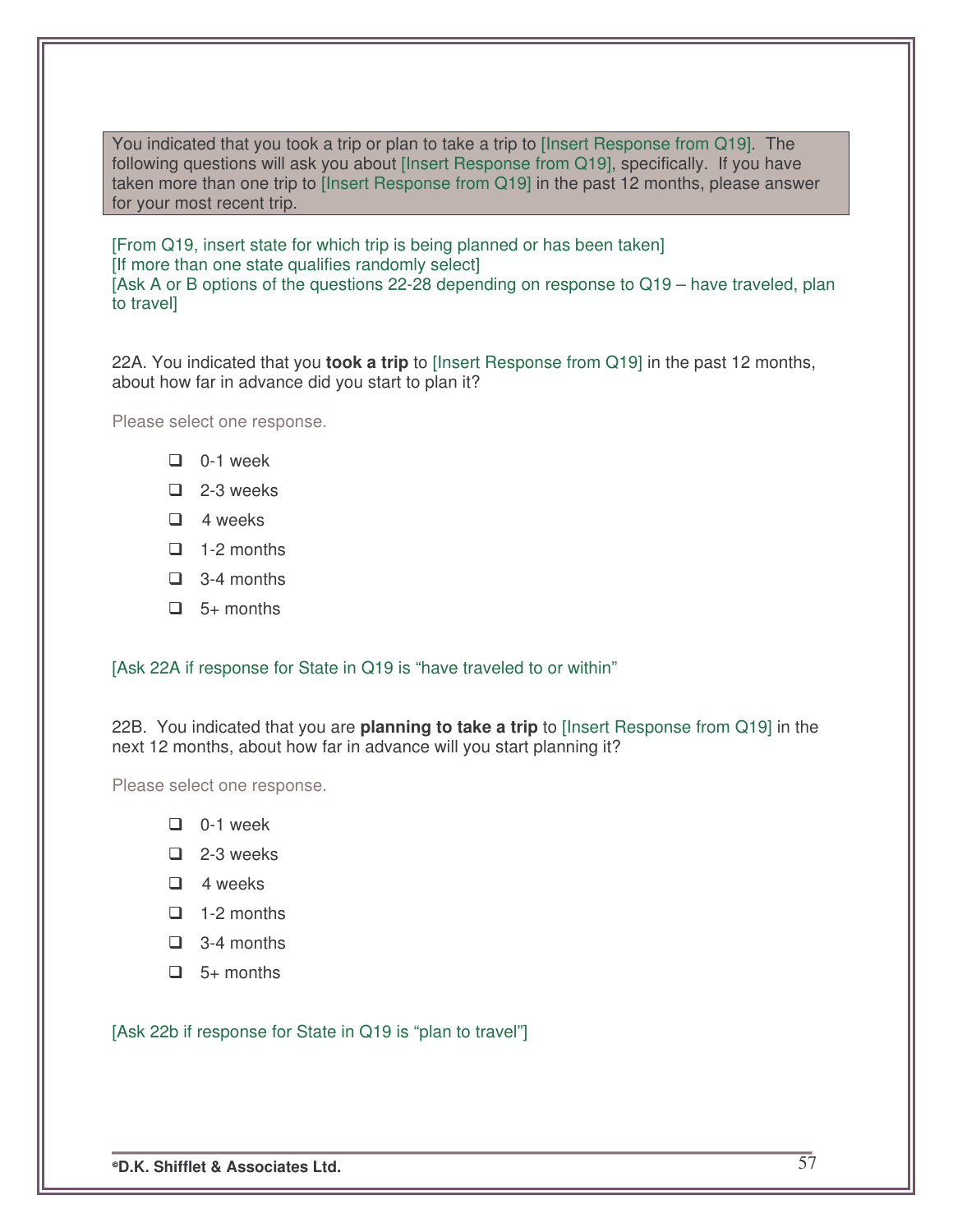23A. How long did you stay in [Insert Response from Q19] on your **most recent trip** there?

Please select one response.

- $\Box$  1 day (did not stay overnight)
- $\Box$  1-3 nights
- $\Box$  4 or more nights

[Ask 23A if response for State in Q19 is "have traveled to or within"]

23B. If your are **planning** to take a trip to **[**Insert Response from Q19] in the next 12 months, how long do you plan to stay?

Please select one response.

- $\Box$  1 day (did not stay overnight)
- $\Box$  1-3 nights
- $\Box$  4 or more nights

[Ask 23B if response for State in Q19 is "plan to travel"] [Skip to 23B]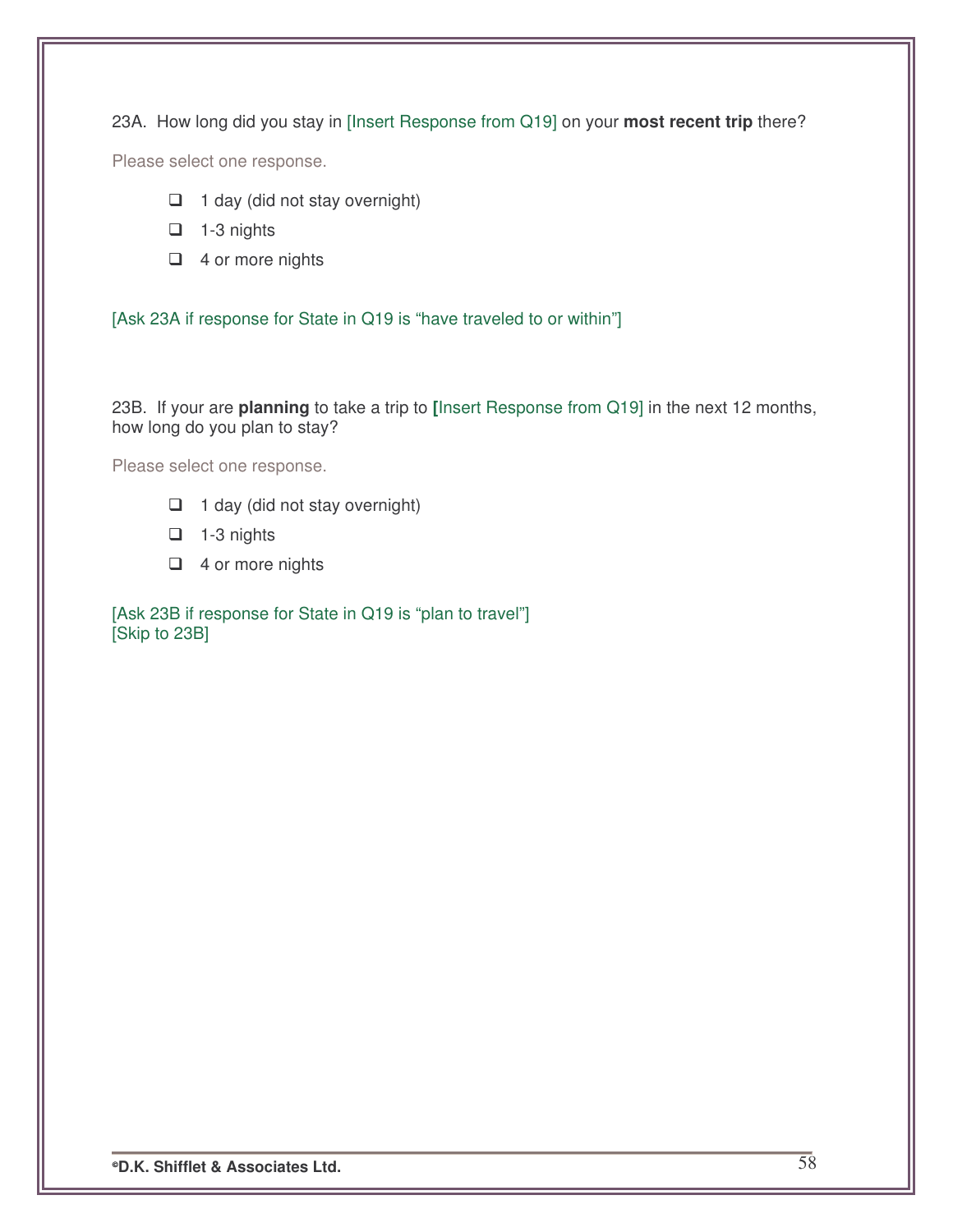#### 24. How many **leisure day trips** you have taken to [Insert Response from Q19 "traveled"] in the past 12 months?

Please select one response.

- $\Box$  0 trips
- $\Box$  1 trip
- $\Box$  2-3 trips
- $\Box$  4 or more trips

**D.K. Shifflet & Associates Ltd.** 59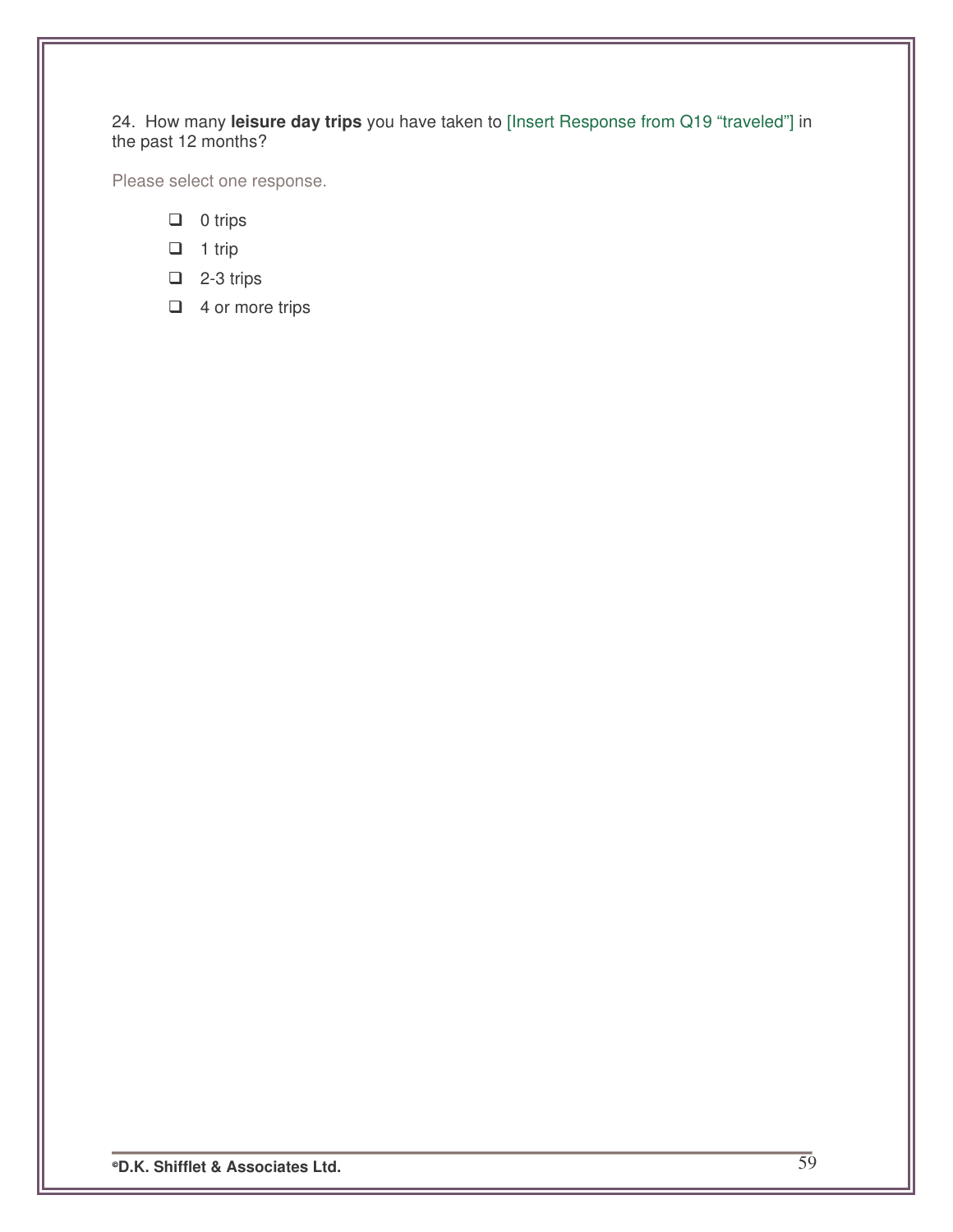25A. Please indicate which sources of information you **used** in planning your trip to [Insert Response from Q19].

Please indicate whether or not you used each source.

| <b>Sources of Travel Information</b>                               | <b>Used</b> | <b>Did Not Use</b> |
|--------------------------------------------------------------------|-------------|--------------------|
| State website [replace with www.visitnj.org for NJ version]        |             |                    |
| Purchased [Insert Response from Q19] Guide Book                    |             |                    |
| <b>Published Event Calendar</b>                                    |             |                    |
| State toll-free number [replace with 1-800-VISITNJ for NJ version] |             |                    |
| Hotel/Lodging website                                              |             |                    |
| Internet Travel Booking (e.g. Orbitz/Travelocity, etc.)            |             |                    |
| <b>Travel Agent</b>                                                |             |                    |
| <b>Rental Real Estate Agent</b>                                    |             |                    |
| Internet Search site (Google, Yahoo, etc.)                         |             |                    |
| Friends/Family Recommendation                                      |             |                    |

25B. Please indicate which sources of information you **plan to use** in planning your trip to [Insert Response from Q19].

Please indicate whether or not you plan to use each source.

| <b>Sources of Travel Information</b>                               | <b>Plan to Use</b> | Do Not Plan to Use |
|--------------------------------------------------------------------|--------------------|--------------------|
| State website [replace with www.visitnj.org for NJ version]        |                    |                    |
| Purchased [Insert Response from Q19] Guide Book                    |                    |                    |
| <b>Published Event Calendar</b>                                    |                    |                    |
| State toll-free number [replace with 1-800-VISITNJ for NJ version] |                    |                    |
| Hotel/Lodging website                                              |                    |                    |
| Internet Travel Booking (e.g. Orbitz/Travelocity, etc.)            |                    |                    |
| Travel Agent                                                       |                    |                    |
| <b>Rental Real Estate Agent</b>                                    |                    |                    |
| Internet Search site (Google, Yahoo, etc.)                         |                    |                    |
| <b>Friends/Family Recommendation</b>                               |                    |                    |

## [Skip to Q27B]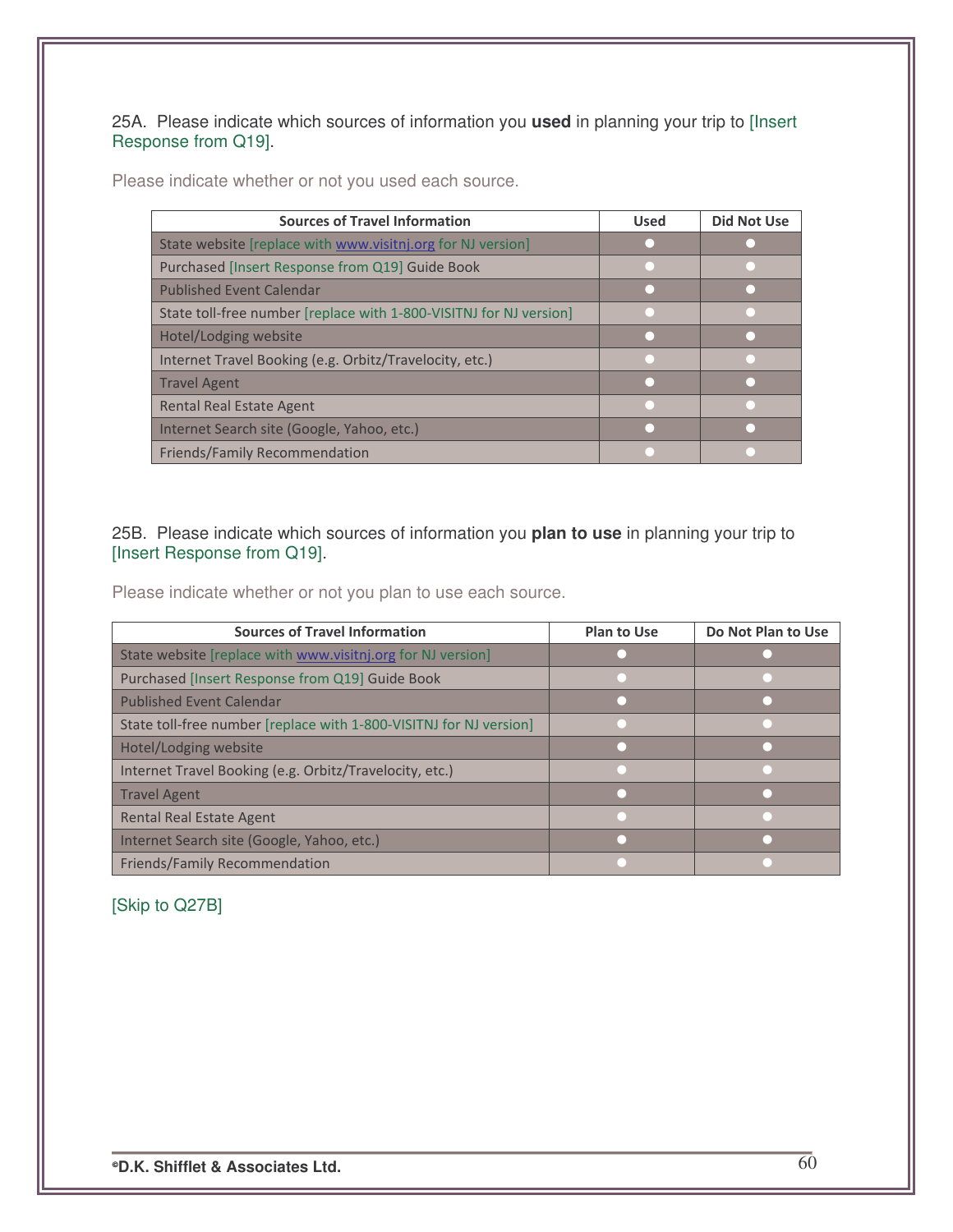26. For each of the information sources you **used** in planning your trip to [Insert Response from Q19], please rate how well it met your expectations.

|                                      | Far<br>Below<br>Expectations |                |   |   |   |   | Far<br>Exceeded<br>Expectations |
|--------------------------------------|------------------------------|----------------|---|---|---|---|---------------------------------|
| <b>Sources of Travel Information</b> | $\mathbf{1}$                 | $\overline{2}$ | 3 | 4 | 5 | 6 | 7                               |
|                                      |                              |                |   |   |   |   |                                 |
|                                      |                              |                |   |   |   |   |                                 |
|                                      |                              |                |   |   |   |   |                                 |
|                                      |                              |                |   |   |   |   |                                 |
|                                      |                              |                |   |   |   |   |                                 |
|                                      |                              |                |   |   |   |   |                                 |
|                                      |                              |                |   |   |   |   |                                 |
|                                      |                              |                |   |   |   |   |                                 |
|                                      |                              |                |   |   |   |   |                                 |
|                                      |                              |                |   |   |   |   |                                 |

Please rate each information source you used.

[First column should be populated with "Used" responses from Q24A] [Must answer for each source of information]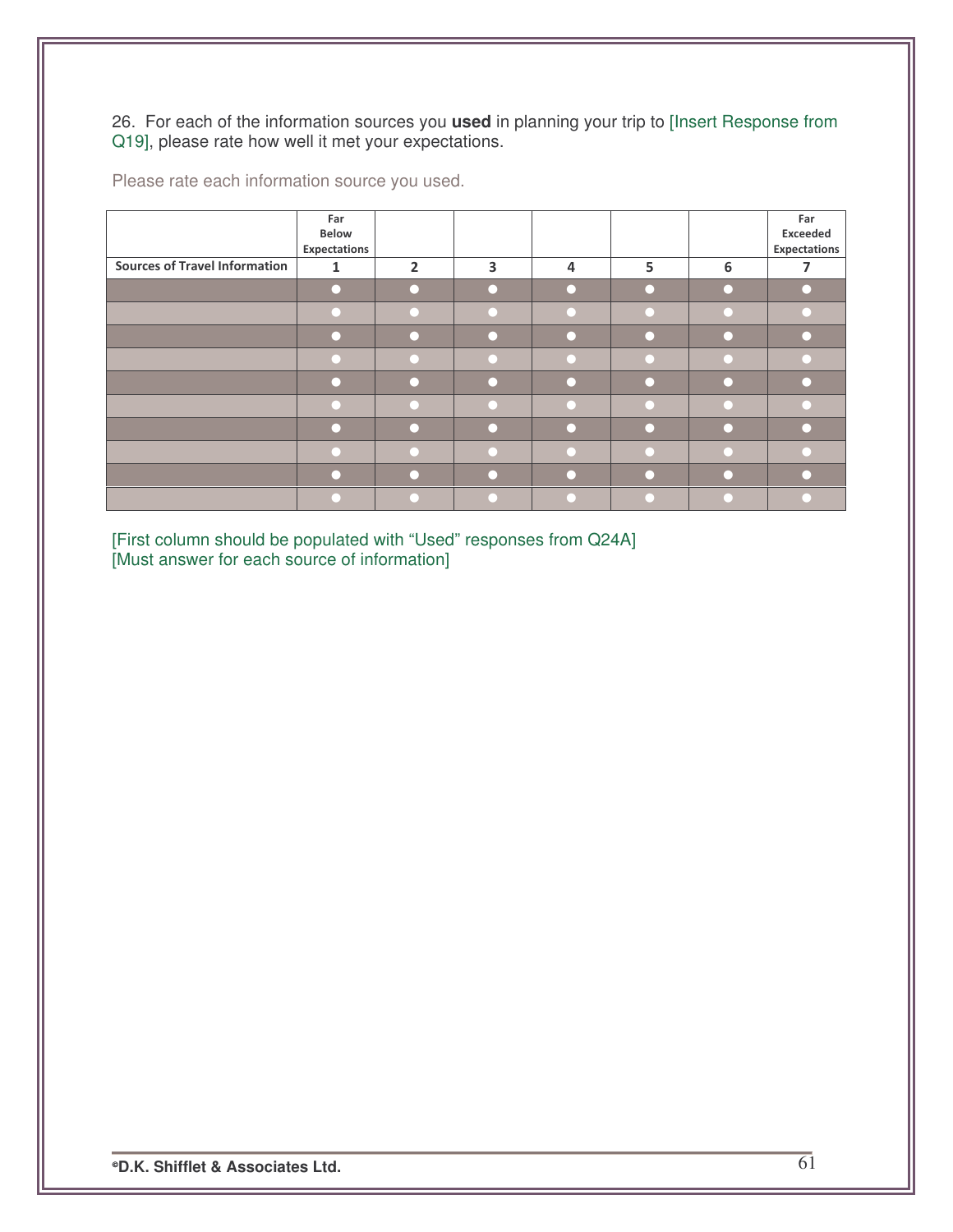### 27A. Please indicate each activity you **participated** in during your most recent visit to [Insert Response from Q19].

Check all that apply.

| Touring/sightseeing                          | Golf                                  |  |
|----------------------------------------------|---------------------------------------|--|
| Look at real estate                          | Hike, bike, etc.                      |  |
| Visit historic site                          | Visit health spa/resort               |  |
| Visit museum, art exhibit, etc.              | Visit beach/lake/river/waterfront     |  |
| Attend festival, craft fair, etc.            | Boating/sailing/kayaking/water skiing |  |
| Night life (entertainment)                   | Attend show: boat, care, home, etc.   |  |
| Gaming, horse/dog racing                     | Visit theme/amusement park            |  |
| Attend sporting event                        | Shopping                              |  |
| Dining out/experiencing local cuisine        | Browse antique/craft shops            |  |
| Attend live theater/performing arts/concerts | None listed                           |  |

[Randomize list EXCEPT "None listed" – this should remain in last position of second column]

27B. Please indicate the activities you **plan to participate** in during your upcoming visit to [Insert Response from Q19].

Check all that apply.

| Touring/sightseeing                          | Golf                                  |  |
|----------------------------------------------|---------------------------------------|--|
| Look at real estate                          | Hike, bike, etc.                      |  |
| Visit historic site                          | Visit health spa/resort               |  |
| Visit museum, art exhibit, etc.              | Visit beach/lake/river/waterfront     |  |
| Attend festival, craft fair, etc.            | Boating/sailing/kayaking/water skiing |  |
| Night life (entertainment)                   | Attend show: boat, care, home, etc.   |  |
| Gaming, horse/dog racing                     | Visit theme/amusement park            |  |
| Attend sporting event                        | Shopping                              |  |
| Dining out/experiencing local cuisine        | Browse antique/craft shops            |  |
| Attend live theater/performing arts/concerts | None listed                           |  |

[Randomize list EXCEPT "None listed" – this should remain in last position of second column]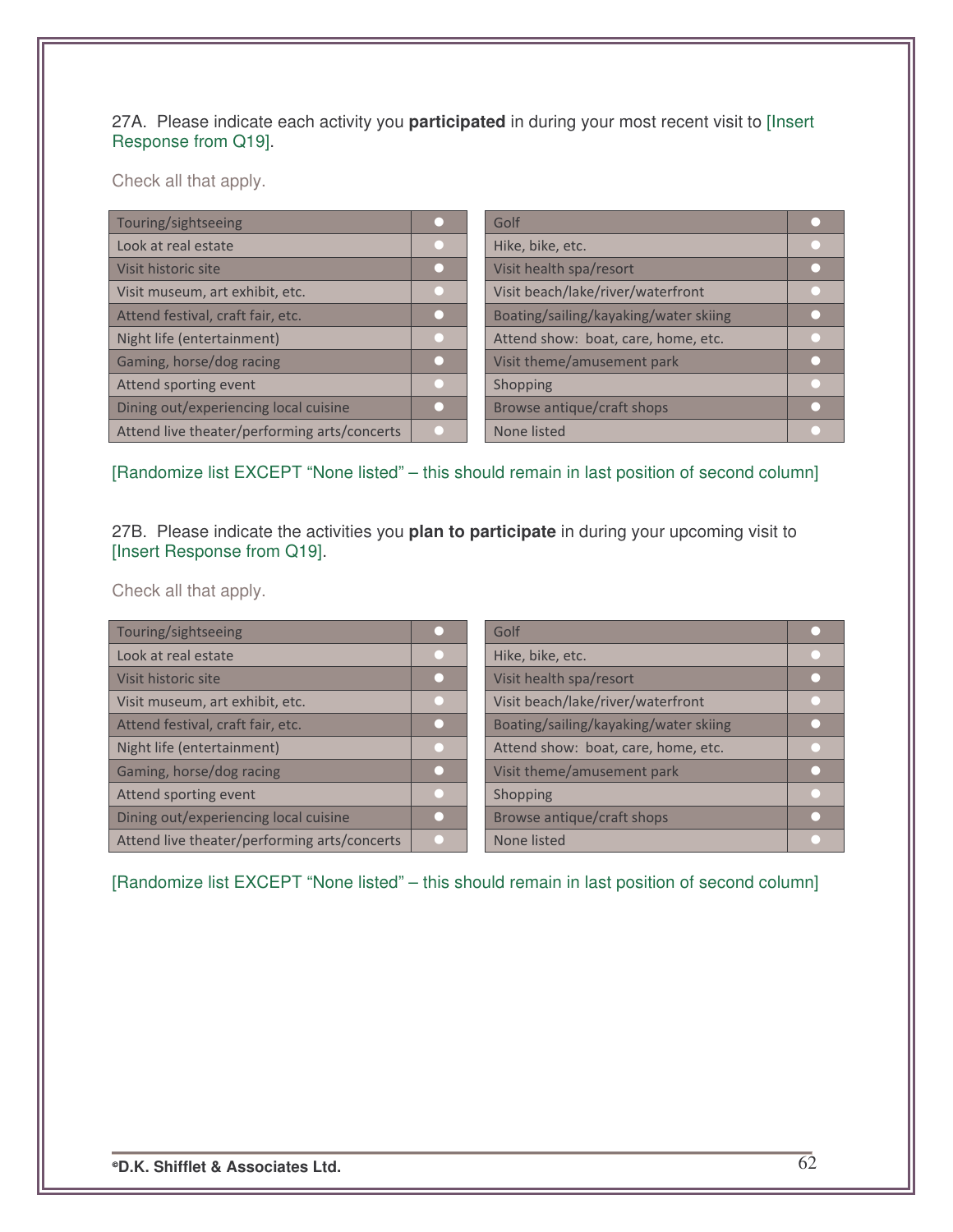28A. Below are the activities you indicated you **participated** in on your most recent visit to [Insert Response from Q19]. Please indicate each activity that was an important reason for your visit.

Check all that apply.



[First column should be populated with checked responses from Q27A and "None Listed"]

28B. Below are the activities you indicated you **plan to participate** in on your planned visit to [Insert Response from Q19]. Please indicate each activity that is an important reason for your visit.

Check all that apply.



[First column should be populated with checked responses from Q27B and "None Listed"]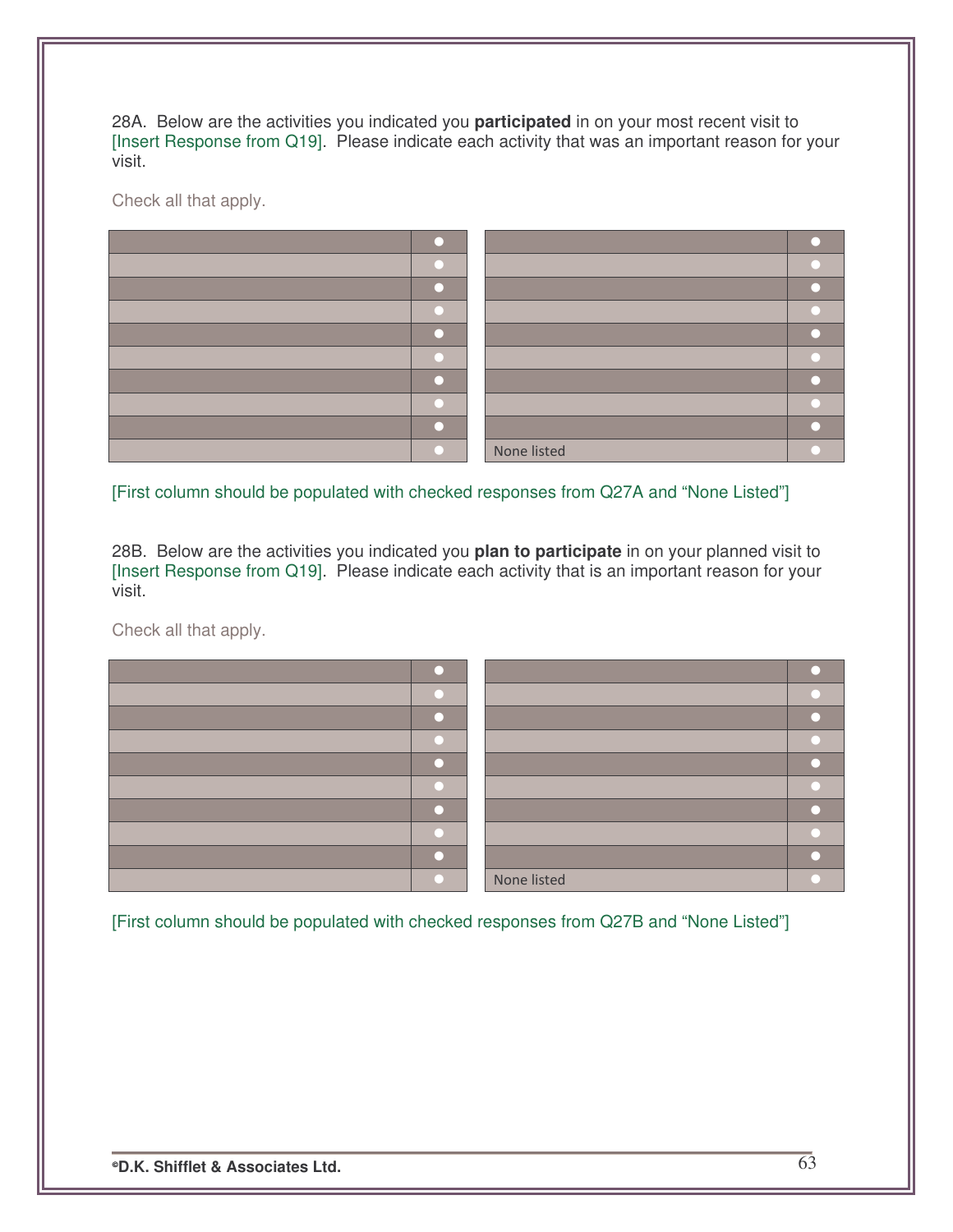[For Q29 and 30 – All respondents will be asked to rate New Jersey plus *either* New York *or* Pennsylvania. New York and Pennsylvania should be randomly selected and the name inserted into Q30. Q19 and Q30 should appear randomly – sometimes New Jersey appears first and sometimes second.]

i29. The next three screens list various characteristics for New Jersey.

29A. Based on everything you have seen, heard or experienced about New Jersey, please provide your **impression** of how well New Jersey delivers on each of the characteristics listed below, *even if you have never visited New Jersey*.

|                                                         | <b>Does Not</b>                |                |                |                |                |        | <b>Delivers</b><br><b>Extremely</b> | <b>No</b>  |
|---------------------------------------------------------|--------------------------------|----------------|----------------|----------------|----------------|--------|-------------------------------------|------------|
|                                                         | <b>Deliver</b><br>$\mathbf{1}$ | $\overline{2}$ | $\overline{3}$ | $\overline{4}$ | 5 <sup>1</sup> | 6      | Well<br>$\overline{7}$              | Impression |
| Overall destination<br>quality                          | г                              | □              | ∩              | n              | ∩              | $\Box$ | $\Box$                              |            |
| Provides good value for<br>the money                    | n                              |                | □              | n              | n              | n      | ∩                                   | □          |
| Nice climate/weather                                    | О                              | . .            | $\Box$         | O              | n              |        | $\Box$                              | ∩          |
| Provides a feeling of<br>safety                         | г                              |                | n              |                | n              |        | $\Box$                              |            |
| Overall scenic<br>beauty/visual appeal                  | n                              | n              | $\Box$         | $\Box$         | $\Box$         | ∩      | $\Box$                              | ∩          |
| Popular, well-known<br>place                            | г                              |                | ∩              |                | n              |        | $\Box$                              |            |
| Ease of getting from<br>place to place                  | n                              | □              | ∩              | ∩              | □              | ∩      | $\Box$                              | ∩          |
| Available and affordable<br>parking                     | n                              |                | □              | ∩              | ∩              | n      | ∩                                   | n          |
| Availability of<br>information on local<br>sites/events | □                              |                | ∩              | n              | ∩              | n      | $\Box$                              | ┌          |
| <b>Friendliness of local</b><br>residents               | г                              |                | n              |                |                | $\Box$ | ∩                                   |            |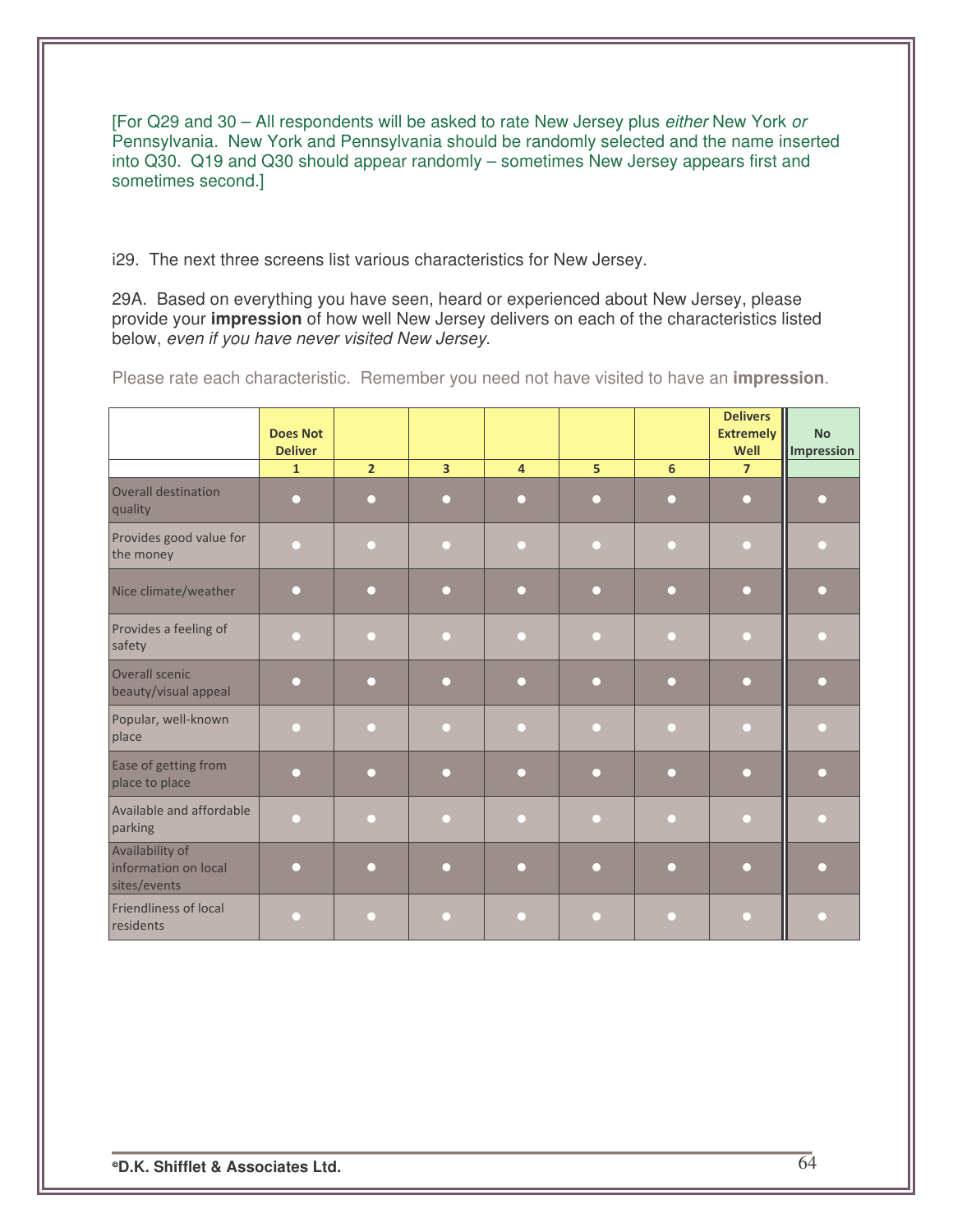29B. Based on everything you have seen, heard or experienced about New Jersey, please provide your impression of how well New Jersey delivers on each of the characteristics listed below, even if you have never visited New Jersey.

|                                                                                           | <b>Does Not</b><br><b>Deliver</b> |                |                         |                         |                 |                | <b>Delivers</b><br><b>Extremely</b><br>Well | <b>No</b><br><b>Impression</b> |
|-------------------------------------------------------------------------------------------|-----------------------------------|----------------|-------------------------|-------------------------|-----------------|----------------|---------------------------------------------|--------------------------------|
|                                                                                           | $\mathbf{1}$                      | $\overline{2}$ | $\overline{\mathbf{3}}$ | $\overline{\mathbf{4}}$ | $5\overline{)}$ | $6\phantom{a}$ | $\overline{7}$                              |                                |
| Quality restaurant<br>experiences                                                         | $\Box$                            | $\Box$         | $\Box$                  | ∩                       | О               | $\bigcap$      | $\Box$                                      | □                              |
| <b>Quality shopping</b>                                                                   | n                                 | □              | Г                       |                         | Г               |                | ∩                                           |                                |
| Gaming<br>(i.e. casinos/horse<br>racing)                                                  | $\Box$                            | n              | $\Box$                  | ∩                       | $\Box$          | ∩              | $\Box$                                      |                                |
| Live<br>theater/music/concerts                                                            | $\Box$                            | O              | n                       | n                       | n               | r.             | ∩                                           |                                |
| <b>Famous historical sites</b>                                                            | $\Box$                            | $\Box$         | $\Box$                  | $\Box$                  | $\Box$          | $\Box$         | $\Box$                                      |                                |
| Fairs, festivals & cultural<br>events                                                     | $\Box$                            | ◠              | $\Box$                  | □                       | n               | O              | ◘                                           |                                |
| Art galleries,<br>antique/craft shops                                                     | $\Box$                            | ∩              | ∩                       | ∩                       | n               | Ω              | ∩                                           |                                |
| Sightseeing                                                                               | $\Box$                            | □              | $\Box$                  | O                       | n               | ◘              | $\Box$                                      |                                |
| Outdoor<br>sports/recreation<br>(i.e. camping, fishing,<br>golf, boating/water<br>sports) | ∩                                 |                | О                       |                         | n               |                | ∩                                           |                                |
| Night Life<br>(entertainment)                                                             | $\Box$                            | n              | $\Box$                  | O                       | n               | $\Box$         | ∩                                           | n                              |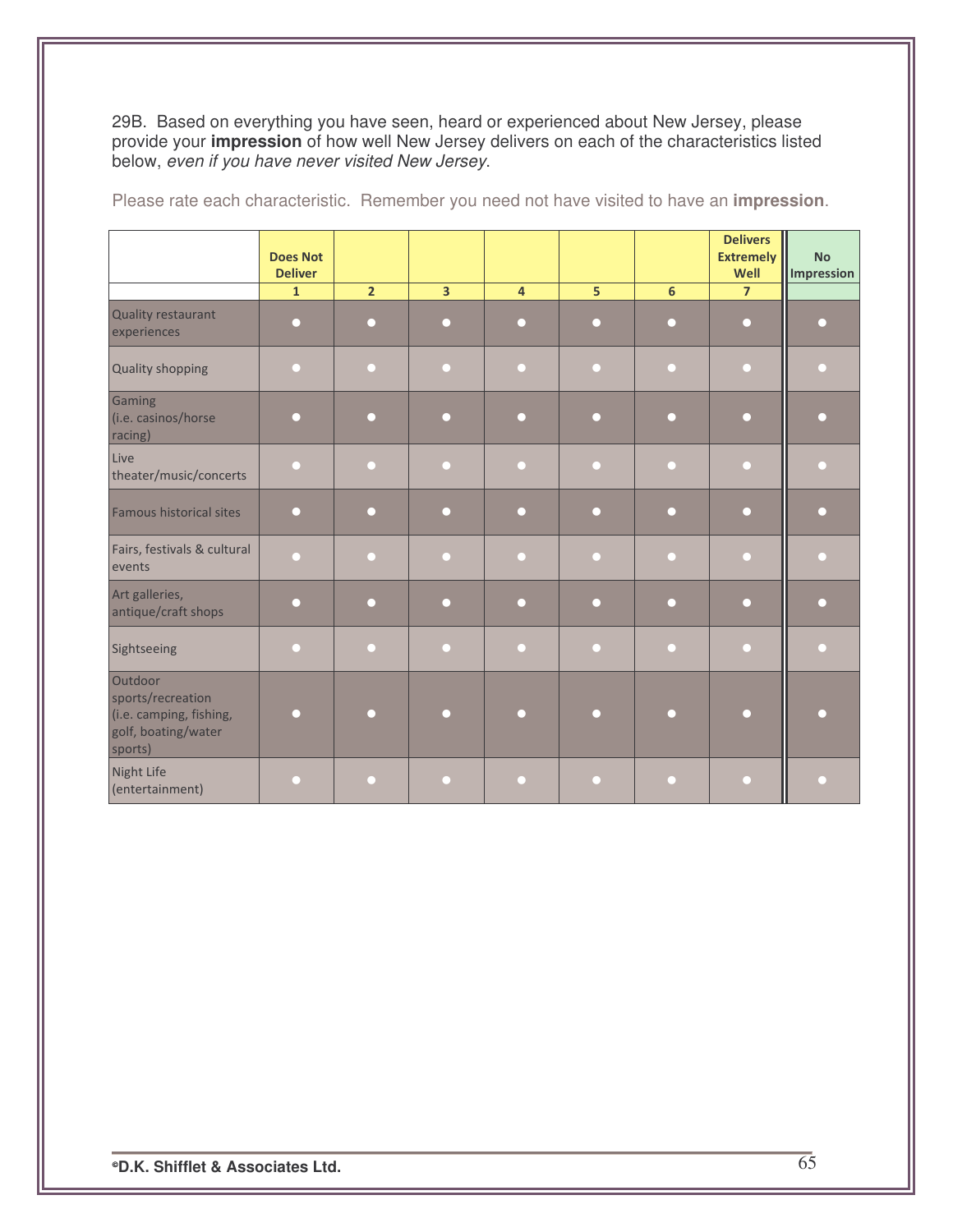29c. Based on everything you have seen, heard or experienced about New Jersey, please provide your impression of how well New Jersey delivers on each of the characteristics listed below, even if you have never visited New Jersey.

|                                                 | <b>Does Not</b><br><b>Deliver</b> |                |                |                |                |   | <b>Delivers</b><br><b>Extremely</b><br>Well | <b>No</b><br>Impression |
|-------------------------------------------------|-----------------------------------|----------------|----------------|----------------|----------------|---|---------------------------------------------|-------------------------|
|                                                 | $\mathbf{1}$                      | 2 <sup>2</sup> | $\overline{3}$ | $\overline{4}$ | 5 <sup>1</sup> | 6 | $\overline{7}$                              |                         |
| Beaches/waterfront                              |                                   |                |                |                |                |   | $\Box$                                      |                         |
| Luxury hotels/resorts                           |                                   |                |                |                |                |   |                                             |                         |
| Quality service at hotels,<br>restaurants, etc. |                                   |                |                |                |                |   | r                                           |                         |
| A relaxing place to visit                       |                                   |                |                |                |                |   |                                             |                         |
| Good for family<br>vacations                    |                                   |                | n              |                |                | n | ∩                                           |                         |
| A romantic place to visit                       | $\Box$                            |                |                |                |                |   | n                                           |                         |
| Good for adult vacation                         | ∩                                 |                | n              | □              |                |   | $\Box$                                      |                         |
| A fun/exciting place to<br>visit                |                                   |                |                |                |                |   |                                             |                         |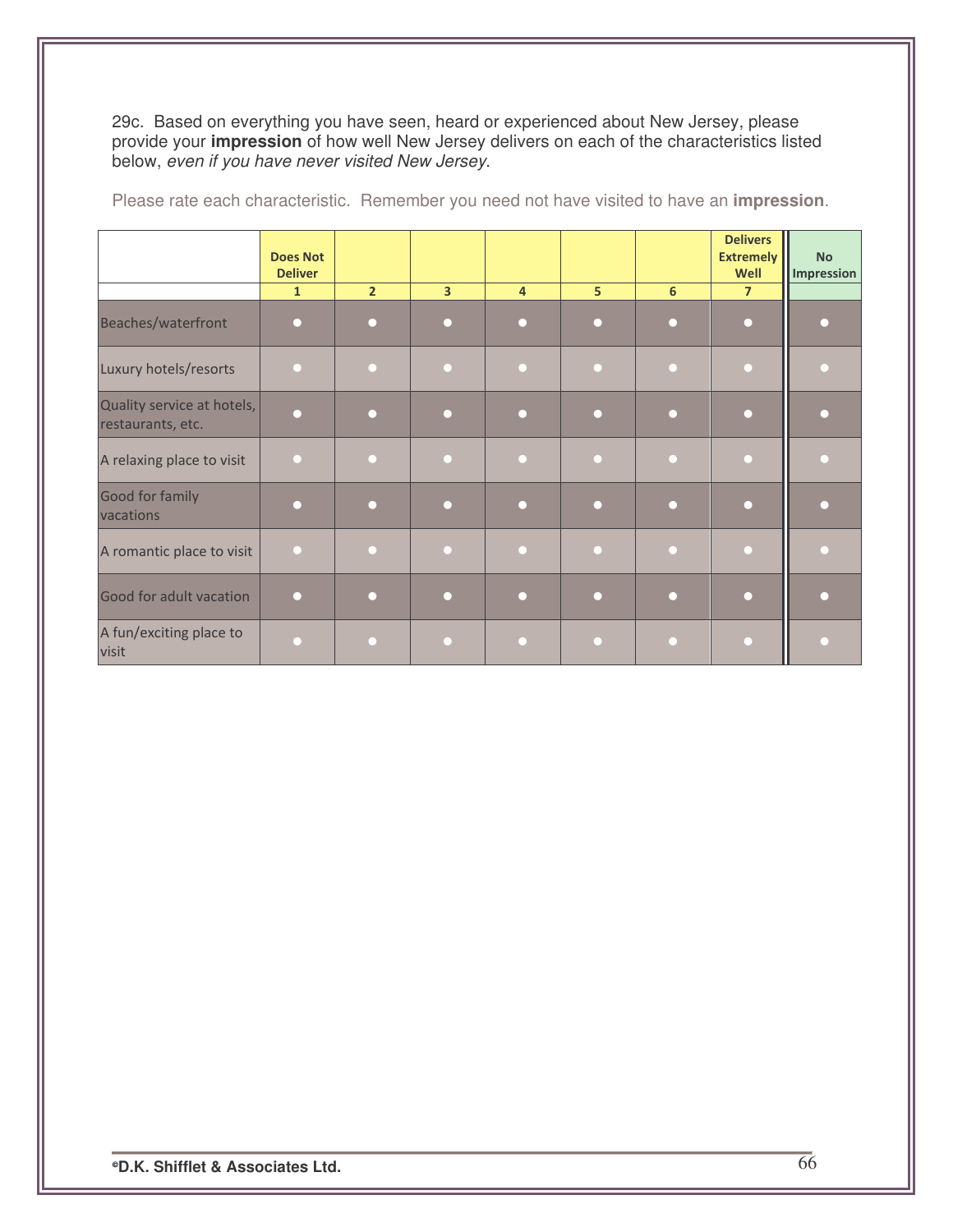130. The next three screens list various characteristics for [Insert Destination Name].

30A. Based on everything you have seen, heard or experienced about [Insert Destination Name] please provide your impression of how well [Insert Destination Name] delivers on each of the characteristics listed below, even if you have never visited [Insert Destination Name].

|  |  | Please rate each characteristic. Remember you need not have visited to have an <b>impression</b> . |  |  |  |  |  |
|--|--|----------------------------------------------------------------------------------------------------|--|--|--|--|--|
|  |  |                                                                                                    |  |  |  |  |  |

|                                                         | <b>Does Not</b>                |                |                |                |   |     | <b>Delivers</b><br><b>Extremely</b> | <b>No</b>  |
|---------------------------------------------------------|--------------------------------|----------------|----------------|----------------|---|-----|-------------------------------------|------------|
|                                                         | <b>Deliver</b><br>$\mathbf{1}$ | $\overline{2}$ | $\overline{3}$ | $\overline{4}$ | 5 | 6   | Well<br>$\overline{7}$              | Impression |
| <b>Overall destination</b><br>quality                   | $\Box$                         | $\Box$         | $\Box$         | □              | О | - 1 | $\Box$                              |            |
| Provides good value for<br>the money                    | ∩                              | n              | ∩              | n              | г |     | ∩                                   |            |
| Nice climate/weather                                    | ∩                              | ∩              | ∩              | n              | □ |     | ∩                                   |            |
| Provides a feeling of<br>safety                         | г                              |                | r.             |                | Г |     | П                                   |            |
| Overall scenic<br>beauty/visual appeal                  | $\Box$                         | $\Box$         | ∩              | □              | n | □   | $\Box$                              |            |
| Popular, well-known<br>place                            | ∩                              | ∩              | ∩              | ◠              | n |     | ∩                                   |            |
| Ease of getting from<br>place to place                  | ∩                              | ∩              | ∩              | □              | n |     | ∩                                   |            |
| Available and affordable<br>parking                     | $\Box$                         | n              | ∩              | n              | г | O   | ∩                                   |            |
| Availability of<br>information on local<br>sites/events | ∩                              | ∩              | $\Box$         | □              | г |     | $\Box$                              |            |
| Friendliness of local<br>residents                      | ┍                              |                | ∩              |                | г |     | ∩                                   |            |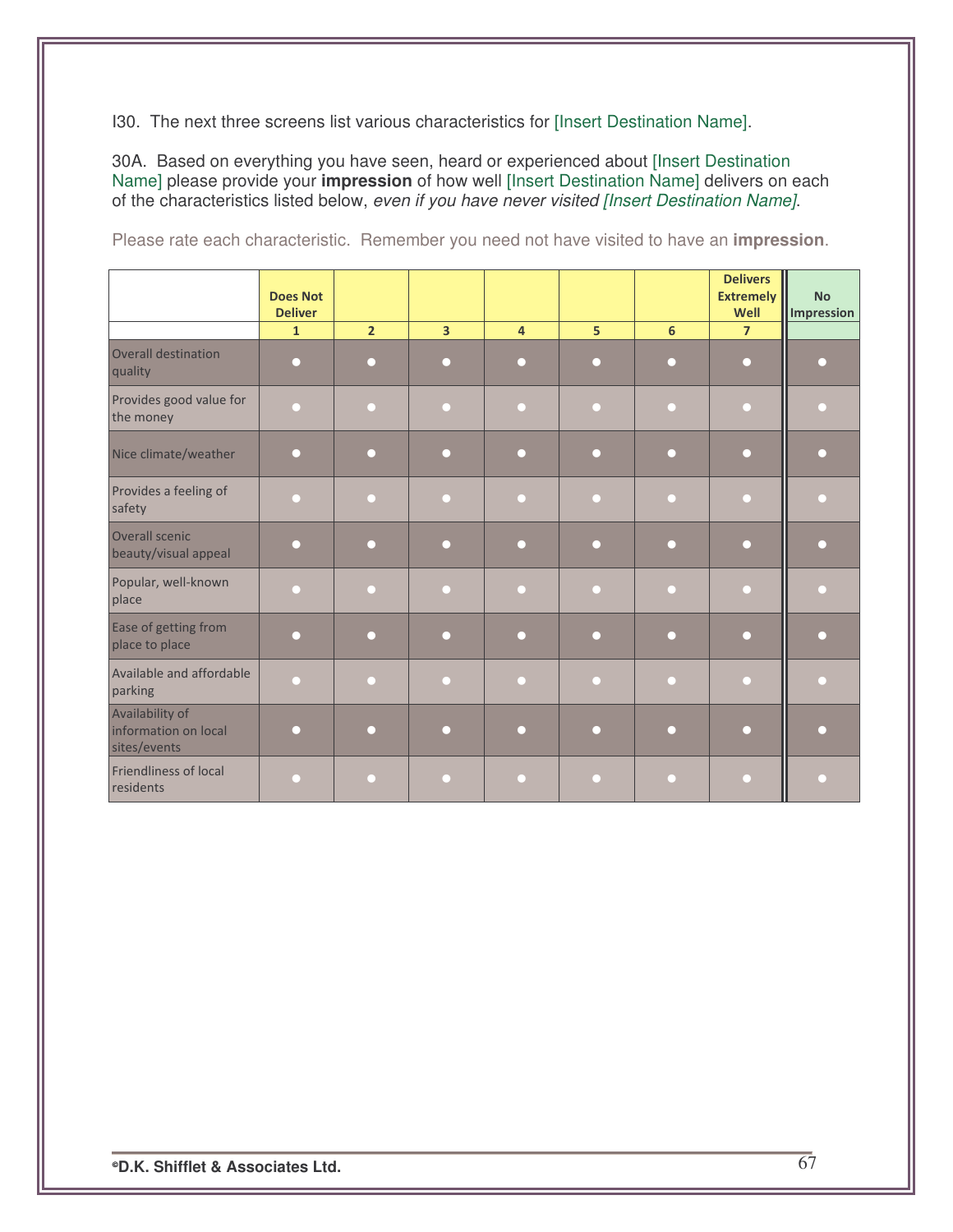30B. Based on everything you have seen, heard or experienced about [Insert Destination Name] please provide your *impression* of how well [Insert Destination Name] delivers on each of the characteristics listed below, *eve* 

|                                                                                           | <b>Does Not</b><br><b>Deliver</b> |                |                |                |        |     | <b>Delivers</b><br><b>Extremely</b><br>Well | <b>No</b><br>Impression |
|-------------------------------------------------------------------------------------------|-----------------------------------|----------------|----------------|----------------|--------|-----|---------------------------------------------|-------------------------|
|                                                                                           | $\mathbf{1}$                      | $\overline{2}$ | $\overline{3}$ | $\overline{4}$ | 5      | 6   | $\overline{7}$                              |                         |
| <b>Quality restaurant</b><br>experiences                                                  | $\Box$                            | □              | $\Box$         | ∩              | $\Box$ | □   | $\bigcirc$                                  |                         |
| <b>Quality shopping</b>                                                                   | $\Box$                            |                | ∩              | □              | n      |     | $\Box$                                      |                         |
| Gaming<br>(i.e. casinos/horse<br>racing)                                                  | n                                 |                | Г              | n              | г      |     | $\Box$                                      |                         |
| Live<br>theater/music/concerts                                                            | n                                 | O              | ∩              | r.             | г      | r i | n                                           |                         |
| Famous historical sites                                                                   | ∩                                 | n              | ∩              | □              | n      | т   | ∩                                           |                         |
| Fairs, festivals & cultural<br>events                                                     | □                                 |                | ∩              |                | Г      |     | ∩                                           |                         |
| Art galleries,<br>antique/craft shops                                                     | $\Box$                            | ∩              | $\Box$         | ∩              | ∩      | ∩   | $\Box$                                      |                         |
| Sightseeing                                                                               | n                                 |                | $\Box$         | □              | n      | O   | $\Box$                                      |                         |
| Outdoor<br>sports/recreation<br>(i.e. camping, fishing,<br>golf, boating/water<br>sports) | n                                 |                |                |                | n      |     | □                                           |                         |
| Night Life<br>(entertainment)                                                             | n                                 |                | ∩              |                | n      |     | n                                           |                         |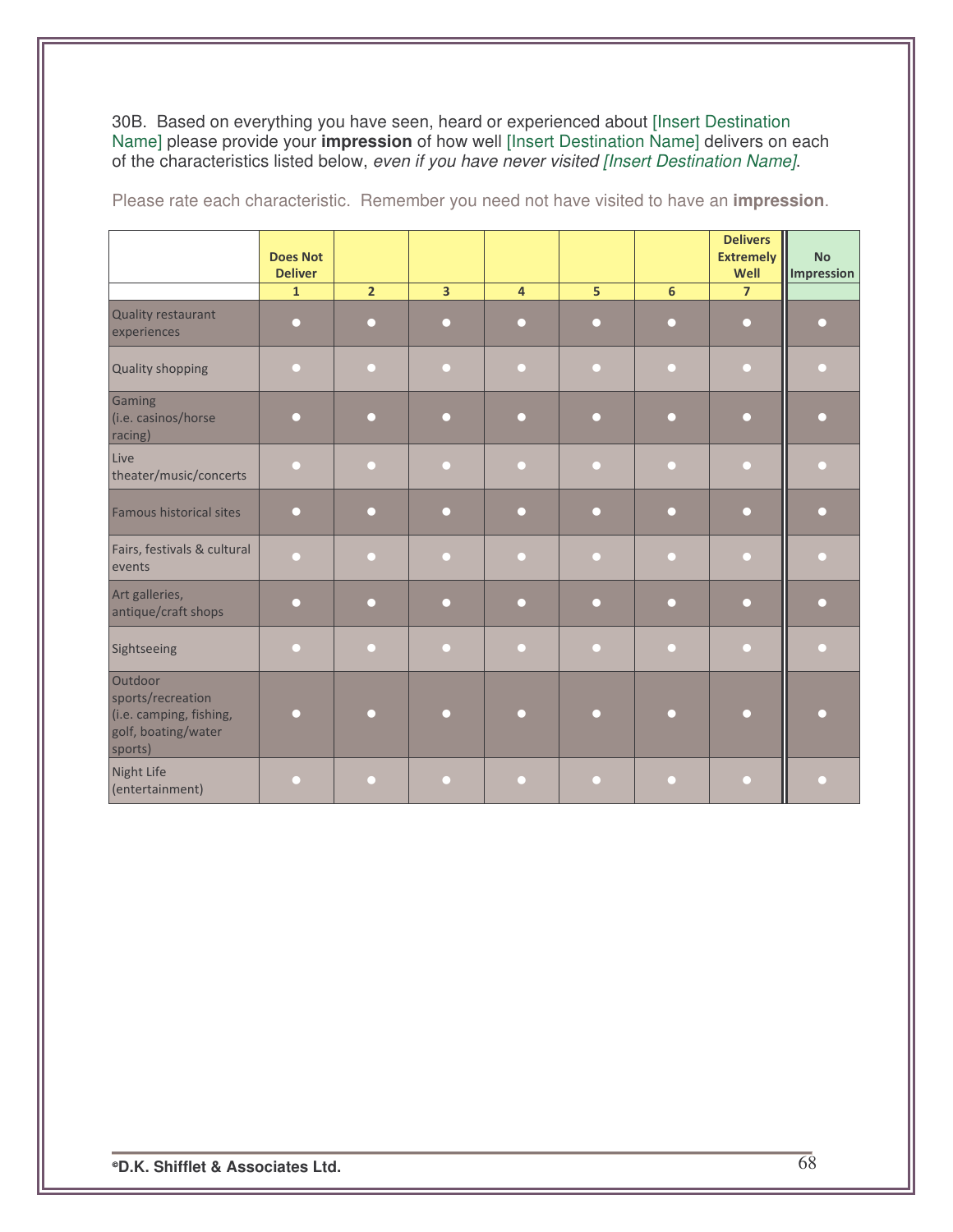30c. Based on everything you have seen, heard or experienced about [Insert Destination Name] please provide your **impression** of how well [Insert Destination Name] delivers on each of the characteristics listed below, *even if you have never visited [Insert Destination Name]*.

|                                                 | <b>Does Not</b><br><b>Deliver</b> |                |                |                |   |   | <b>Delivers</b><br><b>Extremely</b><br>Well | <b>No</b><br><b>Impression</b> |
|-------------------------------------------------|-----------------------------------|----------------|----------------|----------------|---|---|---------------------------------------------|--------------------------------|
|                                                 | $\mathbf{1}$                      | 2 <sup>2</sup> | $\overline{3}$ | $\overline{4}$ | 5 | 6 | $\overline{7}$                              |                                |
| Beaches/waterfront                              | Г                                 |                |                | n              |   |   |                                             |                                |
| Luxury hotels/resorts                           |                                   |                |                |                |   |   |                                             |                                |
| Quality service at hotels,<br>restaurants, etc. |                                   |                |                |                |   |   |                                             |                                |
| A relaxing place to visit                       |                                   |                |                |                |   |   |                                             |                                |
| Good for family<br>vacations                    |                                   |                |                |                |   |   |                                             |                                |
| A romantic place to visit                       |                                   |                |                |                |   |   |                                             |                                |
| Good for adult vacation                         |                                   |                |                |                |   |   |                                             |                                |
| A fun/exciting place to<br>visit                |                                   |                |                |                |   |   |                                             |                                |

Please rate each characteristic. Remember you need not have visited to have an **impression**.

[END for those who responded other than "have traveled" in Q19.]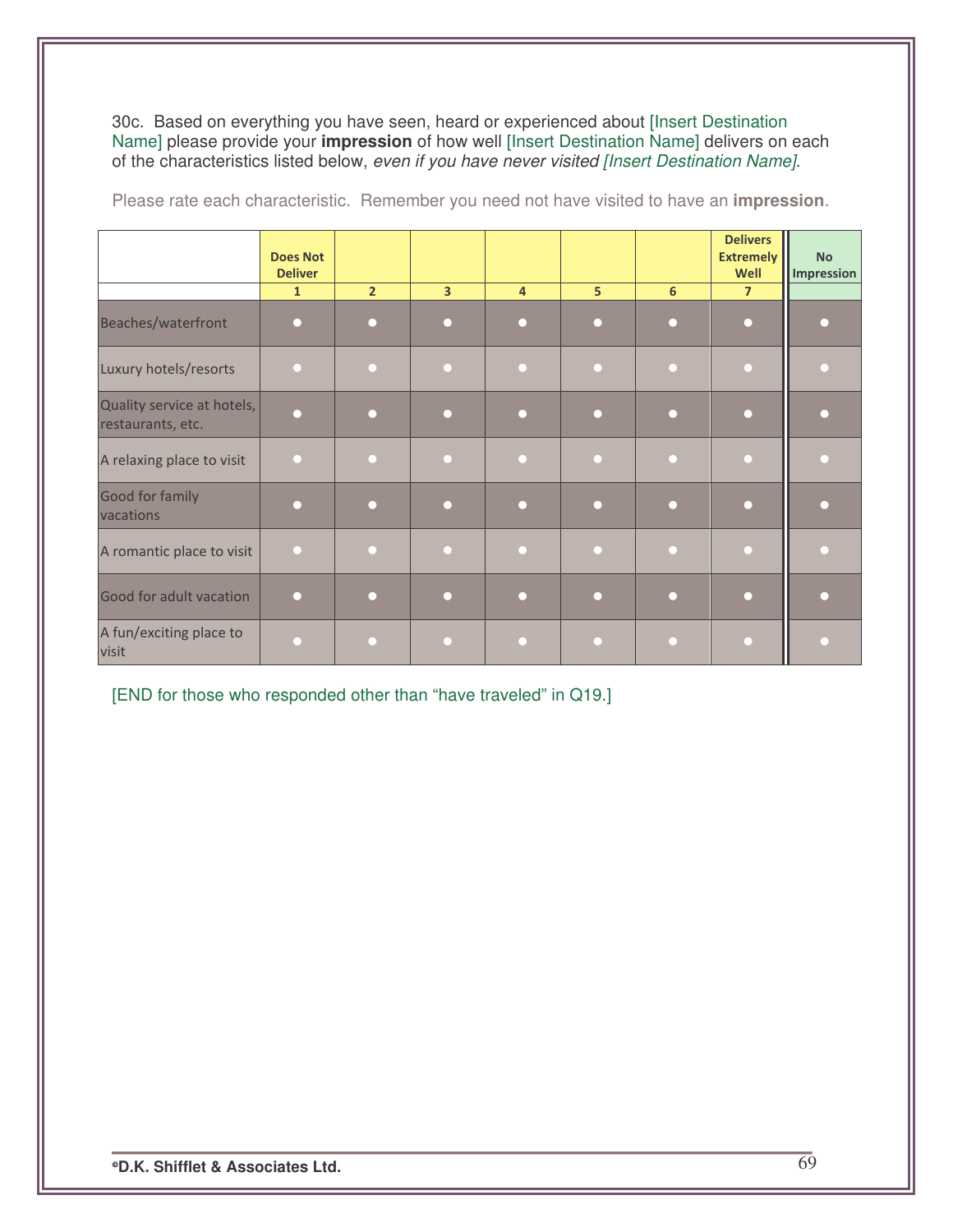Q31. On a scale of 1 (definitely will not return) to 7 (definitely will return), please rate your intent to return to [New Jersey or Selected Destination] for a leisure trip.

| <b>Definitely</b> |   |  | <b>Definitely</b><br>Will |
|-------------------|---|--|---------------------------|
| Will Not          |   |  |                           |
| Return            |   |  | Return                    |
|                   | ຟ |  |                           |
|                   |   |  |                           |

[Randomly select between destinations used in Q29 and Q30]

**D.K. Shifflet & Associates Ltd.** 70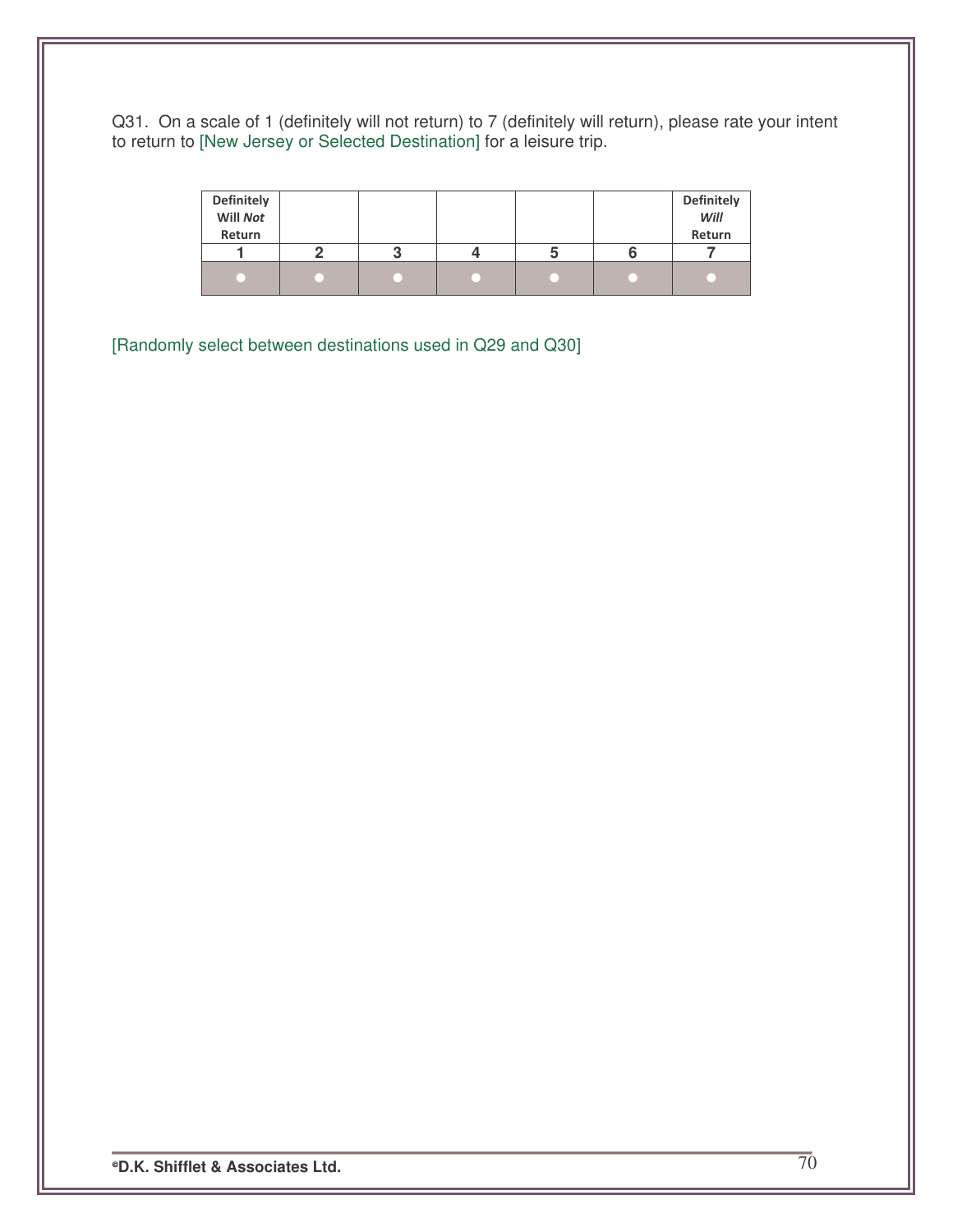Q32. On a scale of 1 (definitely would recommend) to 7 (definitely would not recommend), would you recommend [Insert Destination in Q31] as a leisure vacation destination to a friend or relative?

| <b>Definitely</b><br>Would<br>Recommend |  |  | <b>Definitely</b><br><b>Would Not</b><br>Recommend |
|-----------------------------------------|--|--|----------------------------------------------------|
|                                         |  |  |                                                    |
|                                         |  |  |                                                    |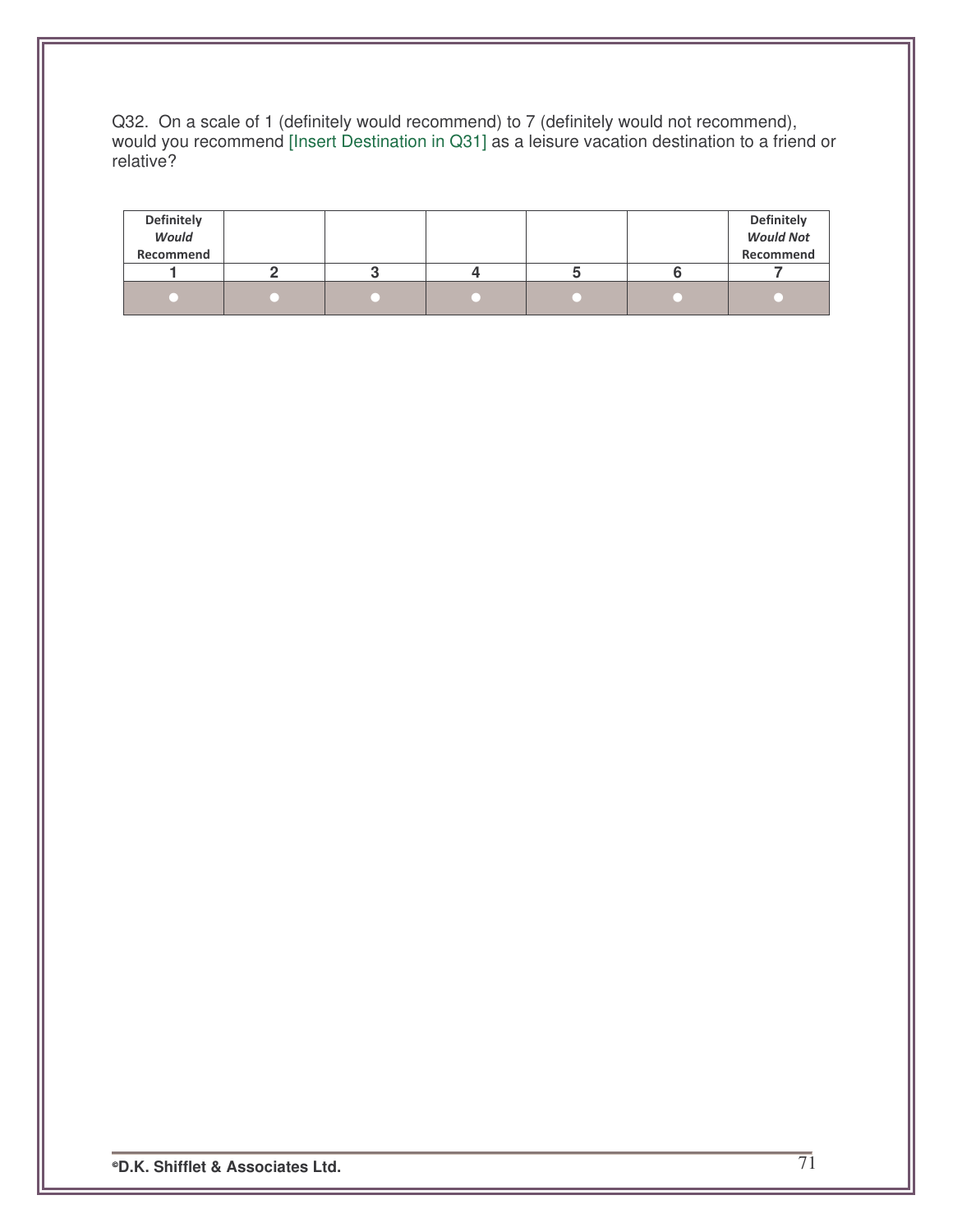To be sure we are representing all groups of people in this study, please provide the following information about yourself?

Q33. What is your gender?

- □ Female
- **Q** Male

Q34. Please indicate which of the following categories includes your age?

□ Under 18

 $\Box$  18-24

 $\Box$  25-34

 $\Box$  35-44

 $\Box$  45-49

- $\square$  50-54
- $\Box$  55-64
- $\Box$  65+

Q35. Please indicate which of the following categories includes your total annual household income.

- Under \$35,000
- $\square$ \$35,000-\$49,999
- $\Box$ \$50,000-\$74,999
- $\Box$  \$75,000-\$99,999
- $\Box$  \$100,000-124,999
- $\Box$  \$125,000+

Q36. How many children under the age of 18 are living in your household?

 $\Box$  0  $\Box$  1  $\Box$  2  $\Box$  3  $\Box$  4  $\Box$  5  $\Box$  More than 5

**D.K. Shifflet & Associates Ltd.** 72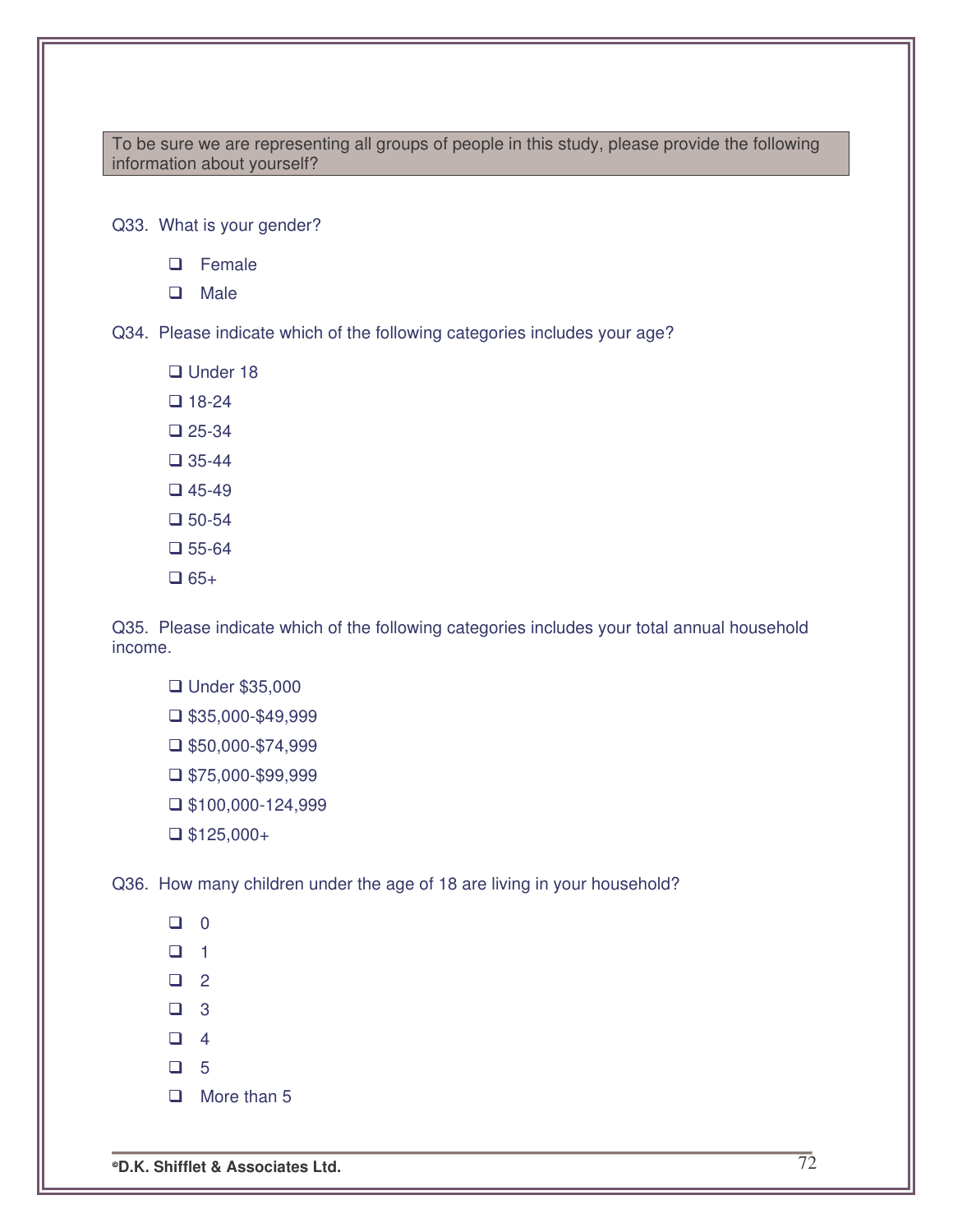## **Day Trips Taken**

The following chart displays the results of Question #24 which inquired about the frequency of day-trips in the last 12 months.